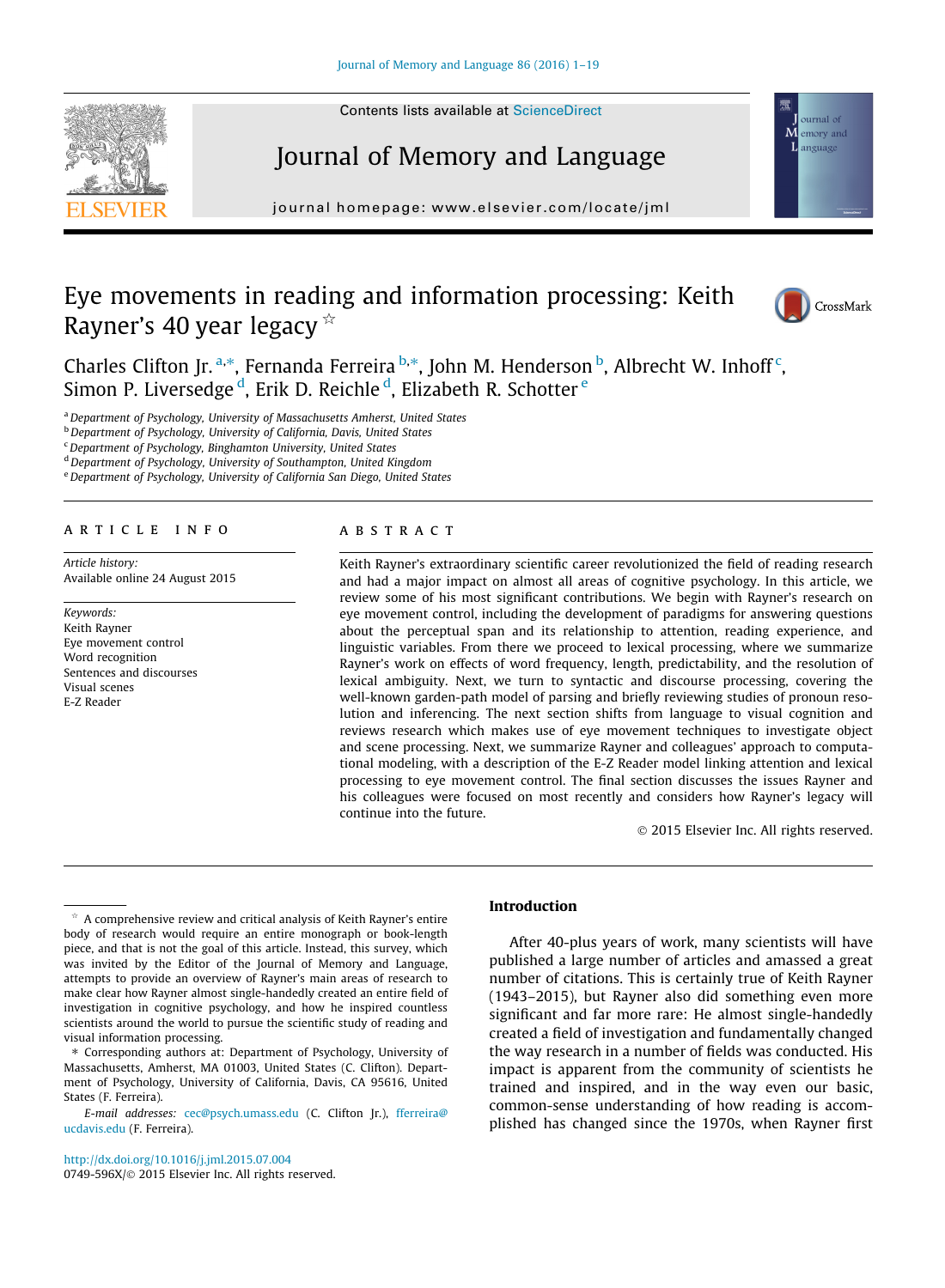began to publish. Several of us who were particularly influenced by him and his work prepared this overview to try to convey the significance of this legacy. Perhaps more importantly, we also hope to communicate how this legacy emerged from Rayner's distinctive approach to science, which emphasized the importance of building theories bottom-up from a large body of solid, replicated findings, and put a premium on trying to understand the kinds of activities and tasks people perform in real-world situations, including during the reading of connected text and the visual processing of other complex stimuli. Rayner's respect for the facts accounts at least in part for his extraordinary open-mindedness when it came to theoretical assumptions and commitments: As we all know from first-hand experience, when the facts changed, so did his theories. At the same time, Rayner had a healthy skepticism toward scientific trends and fads, and would only change his views in the face of compelling data.

Rayner's initial research focused on how eye movements were controlled during reading. His early studies put many of the claims found in [Huey's early](#page-15-0) [\(1908/1968\)](#page-15-0) analysis of reading on a solid empirical footing. Rayner's work did in fact answer many of the questions that Huey had raised, providing important evidence, for instance, about the nature of the perceptual span, the region from which useful information is acquired during a single eye fixation. But as Rayner's career progressed, he extended his work into questions about reading that Huey had never contemplated, and into topics that go well beyond the domain of reading. The following pages review some of these contributions. We begin with a review of his work on eye movement control and its relation to attention and the perceptual span, as well as describing his innovations in eye-tracking methodology. Next we turn to lexical processing, including the implications of this work for reading instruction, and continue on to a survey of Rayner's research on the processing of sentences and discourses. The following section describes the work Rayner and his students conducted on object processing, scene processing, and visual search. An important aspect of Rayner's research program is the computational model that integrates these findings and explicitly links attention and eye movement control. The final section reflects on Keith's style of scholarship and mentorship and how it contributed to his legacy, and highlights the problems and issues his group was focused on in his final years.

## Eye movement control and the perceptual span

Keith Rayner's studies of the perceptual span and eye movement control were predicated on the conviction that the experimental investigation of visual information extraction from text should provide the empirical foundation for building a theory of reading. This 'bottom-up' approach fit well with his belief that reading was fundamentally a matter of extracting information from the printed page. Such an approach conflicted sharply with the view that was widely accepted when he and his mentor, George McConkie, started to investigate the perceptual span and eye movement control (e.g., [McConkie & Rayner,](#page-15-0) [1975](#page-15-0)). According to this view, skilled reading was a linguistic guessing game, primarily a function of effective top-down processing, and perceptual processing was cur-sory, contributing relatively little to reading ([Goodman,](#page-14-0) [1970; Hochberg, 1970; Levin & Kaplan, 1970](#page-14-0)). Rayner's work with McConkie and their students and colleagues largely overturned this view with their demonstrations that experienced readers look at essentially every word in text, and that the ability to extract visual information quickly and efficiently is the foundation of skilled reading.

## Eye-movement-contingent display changes

'[McConkie and Rayner \(1975; Rayner 1975\)](#page-15-0) pioneered new experimental techniques that permitted researchers to determine precisely when information is extracted from text during reading (see [Rayner, 1978](#page-16-0), for a discussion of the relation of these techniques to previously existing techniques). These techniques were based on the long-established fact ([Javal, 1878](#page-15-0)) that, during reading, the eyes briefly fixate on a word so that it falls on the retinal fovea and parafovea, where visual acuity is high, and then jump (''saccade") to begin a new fixation. The new moving-window technique enabled researchers to monitor eye position in real time and to control the spatial and temporal visibility of text relative to the location of a fixation. In the original study ([McConkie & Rayner, 1975\)](#page-15-0), a ''window" of intact text was visible around the fixated letter upon fixation onset, and it moved in synchrony with the eyes during reading. Window size was experimentally manipulated, so that it ranged from relatively small, encompassing a single letter, to very large, encompassing a full line of text. Effects of experimentally controlled window sizes were observed through naturally occurring oculomotor responses, and different response components including fixation duration, saccade size, and saccade direction were analyzed to identify how information is extracted and used for the timing and targeting of eye movements.

[Rayner \(1975\)](#page-16-0) also developed a boundary technique, which also allows researchers to evaluate the type of information extracted from the parafovea during a single fixation. In the boundary technique, text is presented contingent on the execution of a saccade that moves the eyes past an experimentally defined (invisible) spatial boundary. Properties of text that existed at that location prior to and after boundary crossing can be fully controlled and manipulated. In the original study ([Rayner, 1975](#page-16-0)), at the onset of sentence reading and during fixations that preceded boundary crossing, the target word's location in the parafovea was occupied either by the target itself, e.g., the word chest, a graphemically similar word or nonword, e.g., chart and chovt, respectively, or by a dissimilar nonword, e.g., ekovf. A saccade across the boundary initiated a display change that replaced the original item with the target word. Examination of subsequent target viewing revealed shorter viewing durations when a graphemically similar letter sequence had been visible in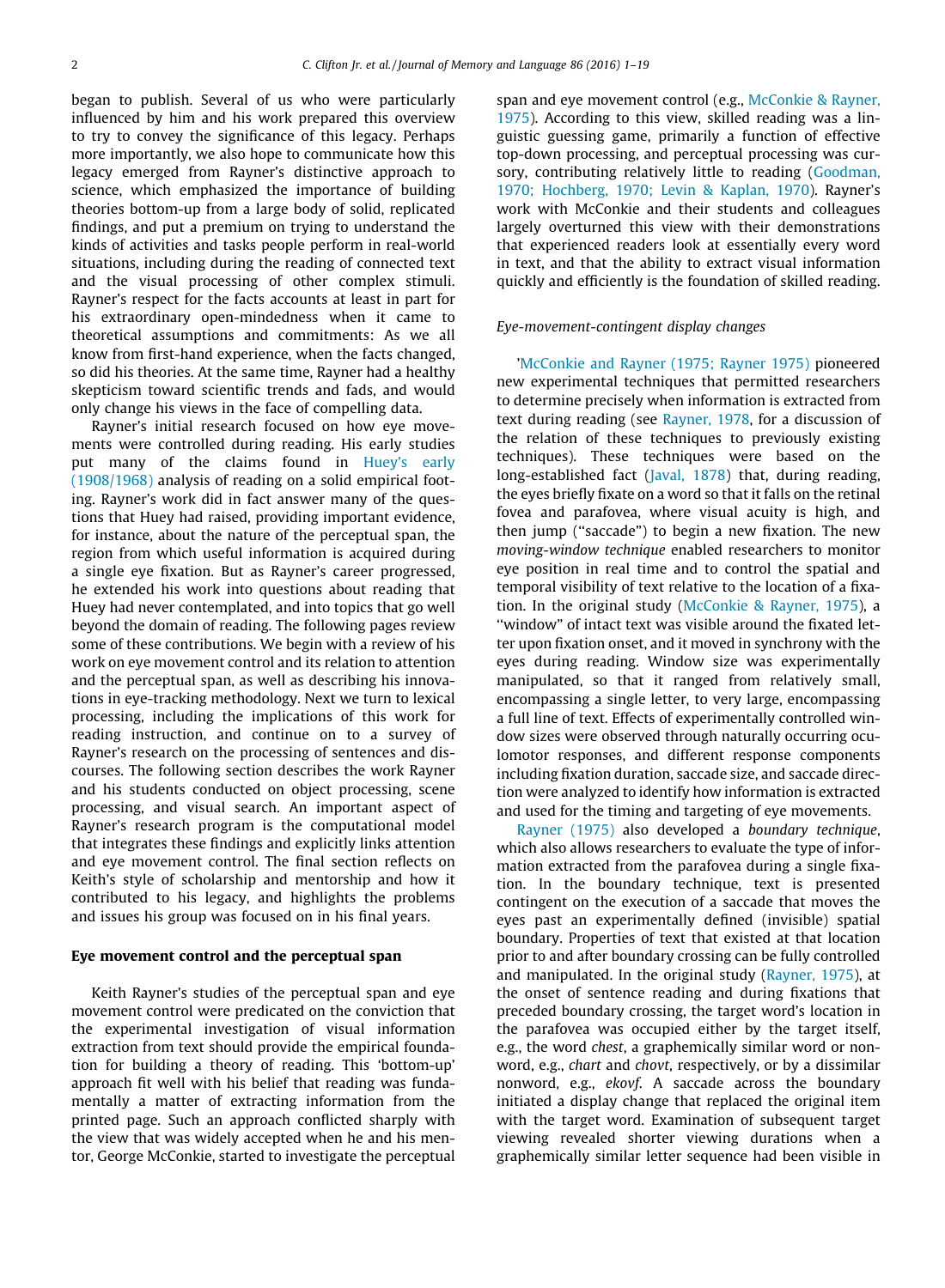the parafovea than when the preview had been dissimilar. In the 1975 data, the amount of facilitation (often termed preview benefit) depended on how close to the boundary the previous fixation was. When it was within 6 characters of the boundary, first fixation durations were some 30 ms shorter when comparing nonwords with similar letters to nonwords with dissimilar letters, with an additional advantage of approximately 50 ms when the preview was identical to the target word.

Over the past 40 years, numerous studies have used the window and boundary techniques to elucidate the extraction of information during reading fixations and its coordination with eye movement programming. Keith Rayner provided a number of comprehensive reviews (see [Rayner, 1978, 1998, 2009b; Rayner & Liversedge, 2011;](#page-16-0) [Rayner & Pollatsek, 1989; Rayner, Pollatsek, Ashby, &](#page-16-0) [Clifton, 2012; Schotter, Angele, & Rayner, 2012\)](#page-16-0). These reviews discussed the spatial area of text from which useful information is extracted, the nature of extracted information, the time course of information extraction, and eye movement programming. The results of the studies covered in these reviews led Rayner and his colleagues to develop a theoretical conception of information extraction and eye movement programming, generally referred to as the sequential attention shift model, a conception that was progressively refined throughout Rayner's career, culminating in the E-Z Reader model (discussed in detail in a later section).

## Findings from initial work

Early studies, primarily conducted with the moving window technique, revealed that reading rate was reduced, and that oculomotor activity was perturbed, when readers viewed the centrally fixated character and fewer than sixteen characters to its right and left [\(McConkie & Rayner,](#page-15-0) [1975; Rayner & Bertera, 1979; Rayner, Inhoff, Morrison,](#page-15-0) [Slowiaczek, & Bertera, 1981](#page-15-0)). Even when viewing was unconstrained, mean saccade size was approximately eight character spaces, implying that the eyes were moved to a parafoveal location of text from which some useful information had been extracted. With small windows, the type of coarse-grain information outside the window mattered ([McConkie & Rayner, 1975](#page-15-0)), suggesting that information uptake was graded, involving the extraction of graphemic detail at and near fixation, and of coarser-grained information from farther into the parafovea. [Rayner, Well,](#page-17-0) [Pollatsek, and Bertera \(1982\)](#page-17-0) showed that useful information about graphemic details was taken in from the first three letters of the word to the right of fixation, but that providing a preview of the full word (or the two words to the right of fixation) did not further speed up reading. They concluded that the parafoveally obtained graphemic information did not initiate word-level processing.

This work also showed that it was the successful extraction of information during a fixation that determined its duration and the size of an outgoing saccade. Using what is now called the ''stimulus onset delay paradigm", delays of up to 150 ms in the onset of text within the window increased fixation duration by an almost corresponding amount [\(Morrison, 1984; Rayner & Pollatsek, 1981;](#page-16-0)

[Rayner et al., 1981\)](#page-16-0), and the filling of parafoveal interword spaces diminished saccade size, even when the spaces were filled only during the initial 50 ms of a fixation [\(Morris, Pollatsek, & Rayner, 1990; Pollatsek & Rayner,](#page-16-0) [1982\)](#page-16-0). Extraction of linguistic information from the fixated segment of text, presumably for visual word recognition, and the extraction of word length information from farther into the parafovea, presumably for the targeting of saccades, thus commenced with fixation onset. Phenomena such as these (and more recent demonstrations, e.g., [Dambacher, Slattery, Yang, Kliegl, & Rayner, 2013\)](#page-14-0) provide evidence that eye movements in reading are largely, if not entirely, under the direct control of lexical and other linguistic processing.

Further work showed that decreases in the size of the window hampered reading more when they were imposed to the right rather than to the left of fixation ([McConkie &](#page-15-0) [Rayner, 1976; Rayner, Well, & Pollatsek, 1980\)](#page-15-0), indicating that the extraction of information was asymmetrically extended toward the right with left-to-right ordered English text. The asymmetry was reversed when reading Hebrew sentences ([Pollatsek, Bolozky, Well, & Rayner,](#page-16-0) [1981\)](#page-16-0) and when reading right-to-left ordered English sentences, and this occurred irrespective of the letter order within words [\(Inhoff, Pollatsek, Posner, & Rayner, 1989](#page-15-0)). The range of information extraction was thus determined by reading direction, which extends to encompass upcoming words. The finding that the perceptual span is asymmetric in the direction in which the eyes are about to move is an important piece of evidence linking eye movements and attention and plays an important role in computational models of reading, as we will discuss shortly.

[Morrison \(1984\)](#page-16-0) provided an integrated and influential summary of this research that served as the framework for the E-Z Reader model reviewed in a later section of this paper. Morrison's sequential attention shift model claimed that readers extracted linguistic information from a fixated word (N) upon fixation onset until a threshold of processing was reached. After this threshold was crossed, attention shifted to the next word, N+1, a corresponding saccade was programmed, and graphemic information was extracted from the N+1 location until the saccade was executed. Subsequent work using the boundary technique showed that readers extracted substantially more linguistic detail from a parafoveally visible and subsequently fixated word N+1 than was originally assumed. Specifically, converging evidence indicated that linguistic properties of the intact word N+1 preview influenced its usefulness [\(Briihl & Inhoff, 1995; Inhoff, 1989, 1990;](#page-14-0) [Inhoff & Rayner, 1986; Lima & Inhoff, 1985\)](#page-14-0), and that information extracted from the word at the N+1 location could be used for the activation of its phonological representation [\(Ashby & Martin, 2008; Henderson, Dixon, Petersen,](#page-14-0) [Twilley, & Ferreira, 1995; Lesch & Pollatsek, 1992, 1998;](#page-14-0) [Miellet & Sparrow, 2004; Pollatsek, Lesch, Morris, &](#page-14-0) [Rayner, 1992\)](#page-14-0). Furthermore, the extraction of useful information from word N+1 was not only a function of its own lexical properties but also of the ease with which word N could be processed ([Henderson & Ferreira, 1990](#page-15-0)), as increases in the linguistic difficulty of foveal word recognition diminished the use of parafoveally visible information.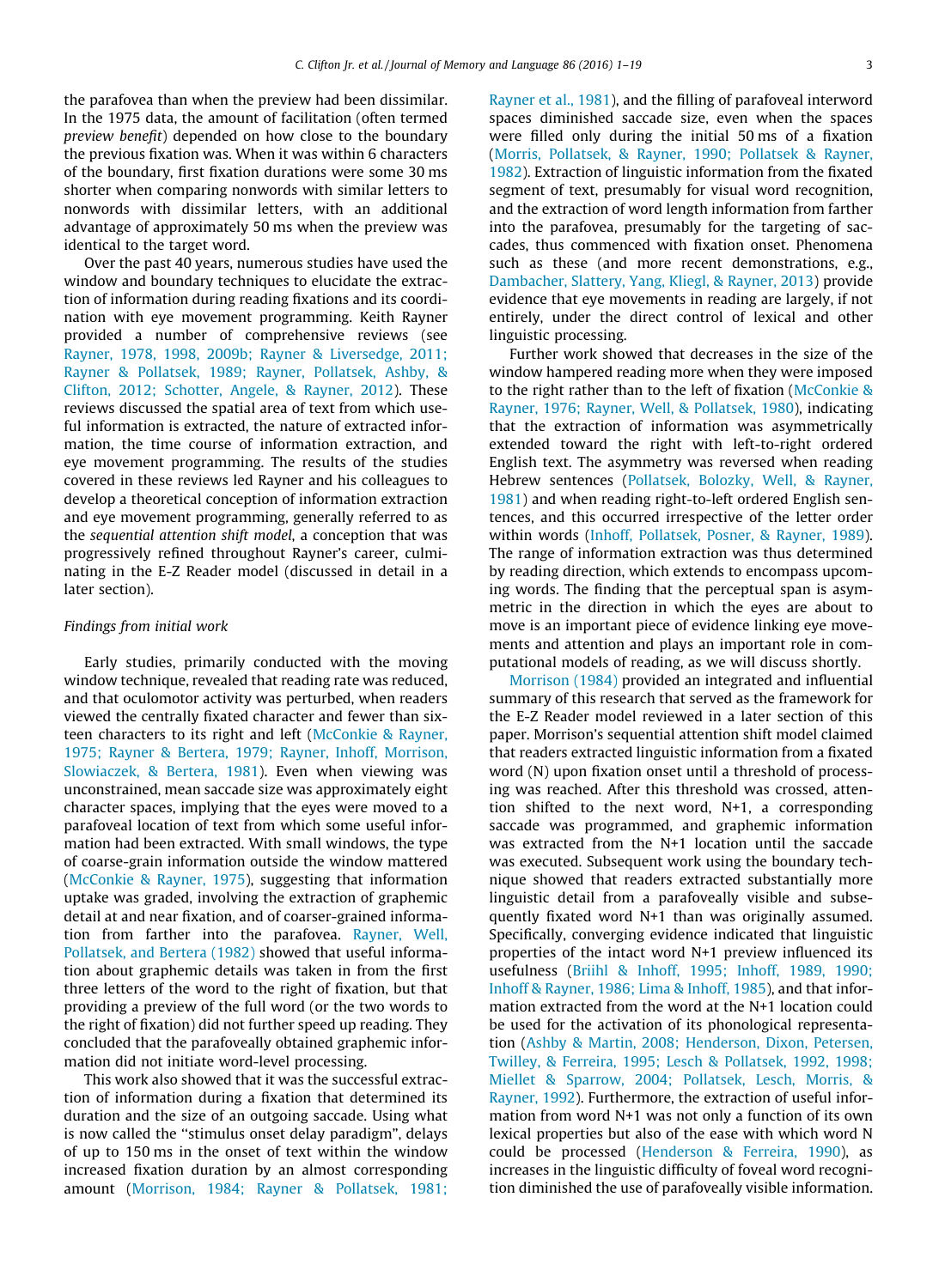## Current issues

Several aspects of the relationship between information extraction and eye movement control are still under debate, and two sets of issues have shaped much of the recent work in this domain:

- (1) Parafoveal-on-foveal (POF) effects. If a saccade to a parafoveally visible word is programmed before linguistic information is extracted from it, as maintained by sequential attention shift models, then linguistic properties of upcoming words should not influence the viewing of fixated word N. Nevertheless, such POF effects have been reported in several experimental studies [\(Inhoff, Starr, & Shindler,](#page-15-0) [2000; Kennedy, 2000; Starr & Inhoff, 2004; Vitu,](#page-15-0) [Brysbaert, & Lancelin, 2004](#page-15-0)) and in corpus analyses (in which reading of natural texts is recorded) [\(Kennedy & Pynte, 2005; Kliegl, 2007; Kliegl,](#page-15-0) [Nuthman, & Engbert, 2006\)](#page-15-0). In defense of the original sequential attention shift assumptions, [Rayner,](#page-17-0) [Pollatsek, Drieghe, Slattery, and Reichle \(2007\)](#page-17-0) noted that item selection influenced the occurrence of POF effects in corpus analyses. Across studies, experimental POF effects are also elusive, perhaps because they accrue relatively late during the fixation of word N or because they spill over into the viewing of the following word N+1 ([Risse & Kliegl,](#page-17-0) [2012, 2014](#page-17-0)). [Drieghe, Rayner, and Pollatsek \(2008\)](#page-14-0) showed that experimental POF effects during word N viewing may be the exception rather than the rule, as they occur primarily when a fixation on word N is near word N+1.
- (2) Recognition of  $N+1$  and  $N+2$  words. If the eyes move to a word in order to complete its recognition, then readers should rarely move to word N+1 when semantic information has already been extracted from it. Consistent with this prediction, several studies using the boundary technique indicate that no semantic information is extracted from the parafovea ([Altarriba, Kambe, Pollatsek, & Rayner,](#page-13-0) [2001; Rayner, Balota, & Pollatsek, 1986](#page-13-0)). However, [Hohenstein, Laubrock, and Kliegl \(2010;](#page-15-0) [Hohenstein & Kliegl, 2014\),](#page-15-0) also using the boundary technique, showed that semantic properties of a word at the N+1 location can influence the time spent viewing a target word at that location (see also [Yan, Risse, Zhou, and Kliegl \(2009\)](#page-18-0) with Chinese text). Consistent with this finding, [Schotter \(2013\)](#page-17-0) showed that a parafoveal word N+1 preview decreased the time spent viewing a target word at that location when the previewed and subsequently fixated word were synonyms. [Schotter, Lee,](#page-17-0) [Reiderman, and Rayner \(2015\)](#page-17-0) recently extended this finding by showing that the parafoveal N+1 preview of a semantic associate facilitated the viewing of a target word at that location when the associate was semantically related to prior context and the target. Readers thus moved the eyes to a parafoveally visible word whose recognition was imminent or even successful. Conversely, a

parafoveally visible word may be skipped even when its recognition cannot be imminent. Corpus analyses ([Vitu, 2005; Vitu & McConkie, 2000\)](#page-18-0) and experimental studies [\(White, 2008](#page-18-0)) indicate that skipping of word N+1 increases its re-reading probability, as if recognition had not succeeded. In [Wang and Inhoff \(2013\)](#page-18-0), a parafoveally visible three-letter target word was skipped on approximately one third of trials, and strings of random letters at corresponding sentence locations (used to mask the target preview) were also skipped on up to a quarter of trials.

These conclusions have implications for the processing of a word two words beyond the currently fixated target. If the eyes are directed to a word to complete its recognition, and if words are processed in sequence, then a saccade from word N to N+1 should imply that no useful linguistic information had been extracted from N+2 [\(Rayner, Juhasz, & Brown, 2007; Rayner et al., 1982](#page-16-0)). But according to [Kliegl, Risse, and Laubrock \(2007; see also](#page-15-0) [Radach, Inhoff, Glover, & Vorstius, 2013\),](#page-15-0) readers can extract information from N+2 previews when the N+1 word is short and familiar ([Kliegl et al., 2007\)](#page-15-0).

In response to these findings, [Rayner, White, Kambe,](#page-17-0) [Miller, and Liversedge \(2003; see also Drieghe et al.,](#page-17-0) [2008; Rayner et al., 2007\)](#page-17-0) noted that the eyes may sometimes fail to land on the targeted parafoveal word. POF effects will then occur when the eyes are directed at word N+1 but land on word N instead. Occasional fixation of a parafoveally recognized word and the skipping of short sequence of random letters could occur when saccades under- and over-shoot a targeted location, respectively. To date, N+2 preview effects have been obtained with short N+1 words whose targeting could be liable to error. In addition, measurement error may confound an observed linkage of information extraction and saccade targeting. A saccade that moves the eyes to word location N+1 could be recorded as belonging to location N ([Reichle &](#page-17-0) [Drieghe, 2015](#page-17-0)).

In summary, the use of two paradigms that allow researchers to manipulate the properties of text contingent on where a reader is looking – the moving window and the boundary techniques – has provided important evidence concerning the kinds of information extracted during a fixation from not just the currently fixated word, but those that fall inside the parafoveal region. The results suggest that readers obtain information primarily from the currently fixated word and the word following, and that lexical processing controls attention and the movement of the eyes. The conclusions drawn from these studies exemplify Rayner's theoretical conviction that attention drives the eye movement system, and that attentional shifts are driven by the extent of lexical processing. These findings provide important data concerning the nature of lexical processing, which is the topic we turn to next.

## Lexical processing

Rayner's conclusion that lexical processing controls attention and eye movements naturally led him to study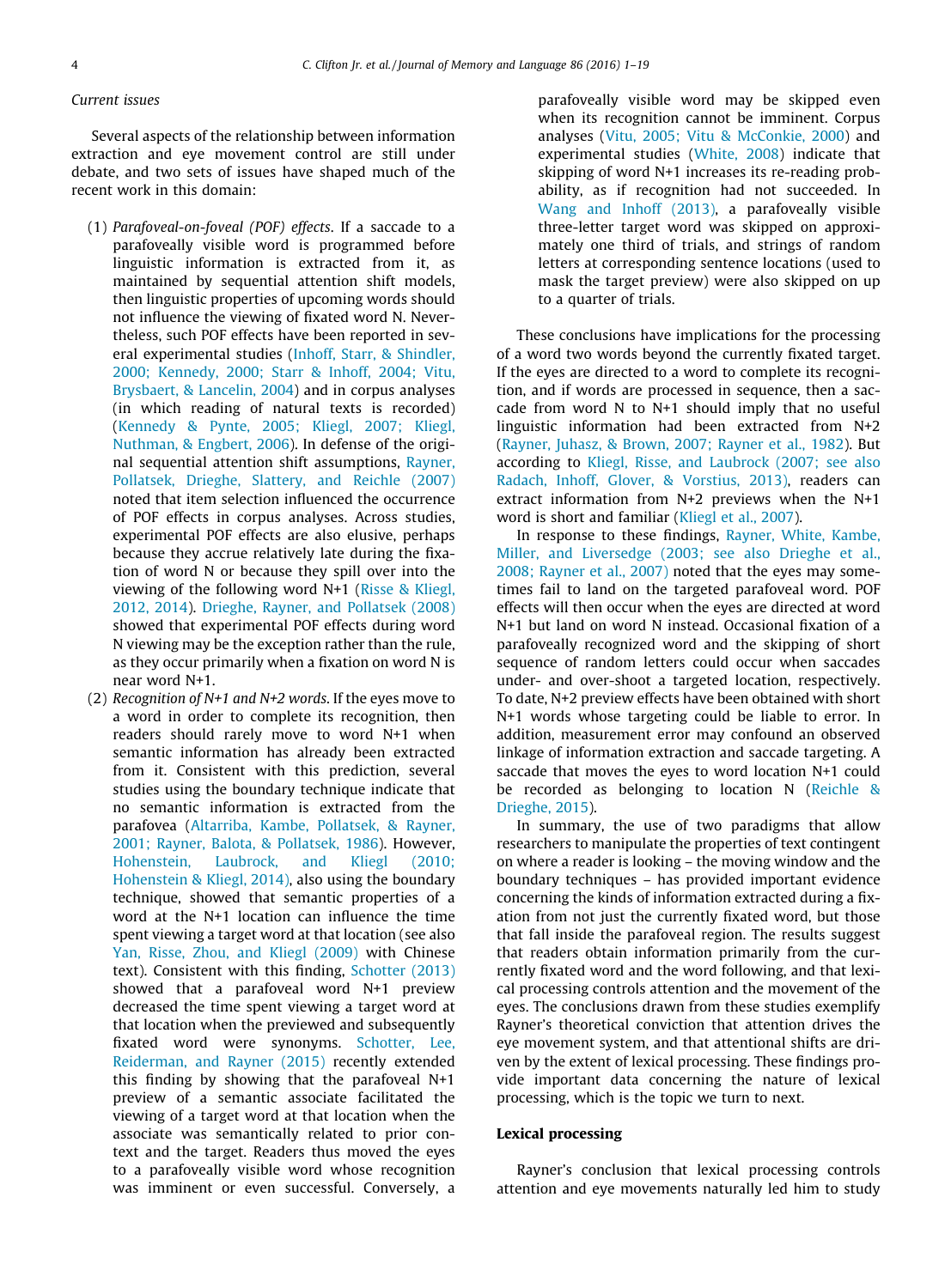the processes by which written words are recognized. His study of how the eyes move during reading enhanced our understanding of what is involved, in terms of psychological processing, from the earliest stages of a word's visual encoding right through to the point that its corresponding mental representation is uniquely identified in the lexicon. A key aspect of this work was not only to understand the nature of these processes per se, but also to establish how they mapped onto the fixations that were made on the words of the sentences during normal reading. One of the most significant achievements in this area was the degree of specificity Rayner and colleagues achieved in their work in formulating an explicit mapping of the relationships between the sub-processes of lexical identification and the mechanistic processes associated with eye movement control in reading.

As discussed in the previous section, Rayner was one of the first researchers to recognize, and more importantly, to demonstrate, that visual encoding is initiated during fixations prior to those made directly on a word, but that full lexical identification of that word would likely occur during fixations on the word itself, or even during fixations made on words downstream in the sentence. Such a situation may arise when a word is skipped, or when so-called ''spillover effects" occur. Rayner's work on how lexical identification is distributed across fixations in reading led to the development of a formalized computational account eye movements in reading [\(Reichle, Pollatsek, Fisher, &](#page-17-0) [Rayner, 1998\)](#page-17-0), discussed in detail in a later section of this chapter.

#### The Big Three

In Rayner's view, there are three properties of a word that most strongly influence how easily it can be processed: its frequency (e.g., [Rayner & Duffy, 1986\)](#page-16-0), length (e.g., [Juhasz, White, Liversedge, & Rayner, 2008](#page-15-0)) and predictability in context (e.g., [Ehrlich & Rayner, 1981](#page-14-0)). The importance of these properties led Rayner to refer to these as ''The Big Three" of lexical processing. Beginning with the first of the Big Three, the basic word frequency effect is the finding that readers spend less time processing words that occur more frequently in the language than words that occur less frequently in the language. Early Rayner papers demonstrating these effects have been frequently and consistently cited in the literature (e.g., [Inhoff & Rayner, 1986;](#page-15-0) [Rayner & Duffy, 1986](#page-15-0)). Lexical frequency effects are pervasive, occurring not only in word spaced alphabetic languages, but also in unspaced non-alphabetic languages such as Chinese in which words are far less visually obvious units of language [\(Yan, Tian, Bai, & Rayner, 2006\)](#page-18-0).

Rayner was also instrumental in demonstrating that a word's length, the second of the Big Three, is also a fundamental characteristic that affects how long a reader spends processing that word. Longer words have more constituent letters, and thus the word's orthography provides more visual and linguistic information to process. The longer a word is, the longer it takes to process, although this effect is often reflected in refixations rather than extended single fixations. Word length affects not only when to move the eyes; it affects where to move them. In an interesting series

of studies (e.g., [Juhasz, Inhoff, & Rayner, 2005; Juhasz et al.,](#page-15-0) [2008; White, Rayner, & Liversedge, 2005](#page-15-0); see also [Juhasz, 2008\)](#page-15-0), the boundary paradigm (see previous section) was used to present either correct or incorrect information about the length of upcoming parafoveal words (e.g., backhand appeared as a preview for back and, and vice versa). The results of these experiments showed that saccades are targeted on the basis of the length of the word in the parafovea. Consequently, when a saccade is made to the parafoveal word, if word length information about that word turns out to be incorrect, reading is disrupted.

The third variable of the ''Big Three" is the predictability of a word in context (S. [Ehrlich & Rayner, 1981\)](#page-14-0). Words that are more predictable are skipped more, fixated for less time, and refixated after a regression less often than are less predictable words [\(Altarriba, Kroll, Sholl, & Rayner,](#page-14-0) [1996; Balota, Pollatsek, & Rayner, 1985; Rayner & Well,](#page-14-0) [1996; Schustack, Ehrlich, & Rayner, 1987\)](#page-14-0). More recently, as with the research investigating frequency effects, these effects have been shown to hold for non-alphabetic unspaced languages ([Rayner, Li, Juhasz, & Yan, 2005](#page-16-0)), and it has also been demonstrated that there are differential effects of predictability for readers of different levels of reading skill [\(Ashby, Rayner, & Clifton, 2005](#page-14-0)): less-skilled readers show particularly strong effects of discourse context when they fixate on a relatively rare word.

It should be clear from the discussion above that from the earliest stages of Rayner's career, he recognized the significance of these basic variables that affect the ease with which a word is identified during reading, and therefore, how central they should be to any mechanistic account of reading that might be developed. Given this, it is unsurprising that they are the mainstay of formal computational accounts of eye movement control during reading such as the E-Z Reader model (see below).

## Lexical ambiguity effects

Another important aspect of lexical processing that Rayner invested significant effort into understanding was the influence of lexical ambiguity on eye movements in reading. Work by Rayner with Susan Duffy and Robin Morris [\(Duffy, Morris, & Rayner, 1988; Rayner & Duffy,](#page-14-0) [1986\)](#page-14-0), laid the foundations, and in more recent years the work has been extended (e.g., [Binder, 2003; Binder &](#page-14-0) [Morris, 1995; Binder & Rayner, 1998, 1999; Dopkins,](#page-14-0) [Morris, & Rayner, 1992; Duffy et al., 1988; Folk & Morris,](#page-14-0) [2003; Kambe, Rayner, & Duffy, 2001; Pacht & Rayner,](#page-14-0) [1993; Rayner, Binder, & Duffy, 1999; Rayner & Frazier,](#page-14-0) [1989; Rayner, Pacht, & Duffy, 1994; Sereno, 1995;](#page-14-0) [Sereno, Pacht, & Rayner, 1992; Wiley & Rayner, 2000\)](#page-14-0). In most of these studies the experimental sentences contained a semantically ambiguous target word. The two meanings of the word could be balanced, that is, each meaning appeared approximately equally often in the language (e.g., case, pitcher), or alternatively, the meanings could be imbalanced, such that one of the meanings occurred less often in the language than the other (e.g., bank, table). One critical finding from this work was that when a word was imbalanced and the prior context provided by the sentence in which it appeared favored the less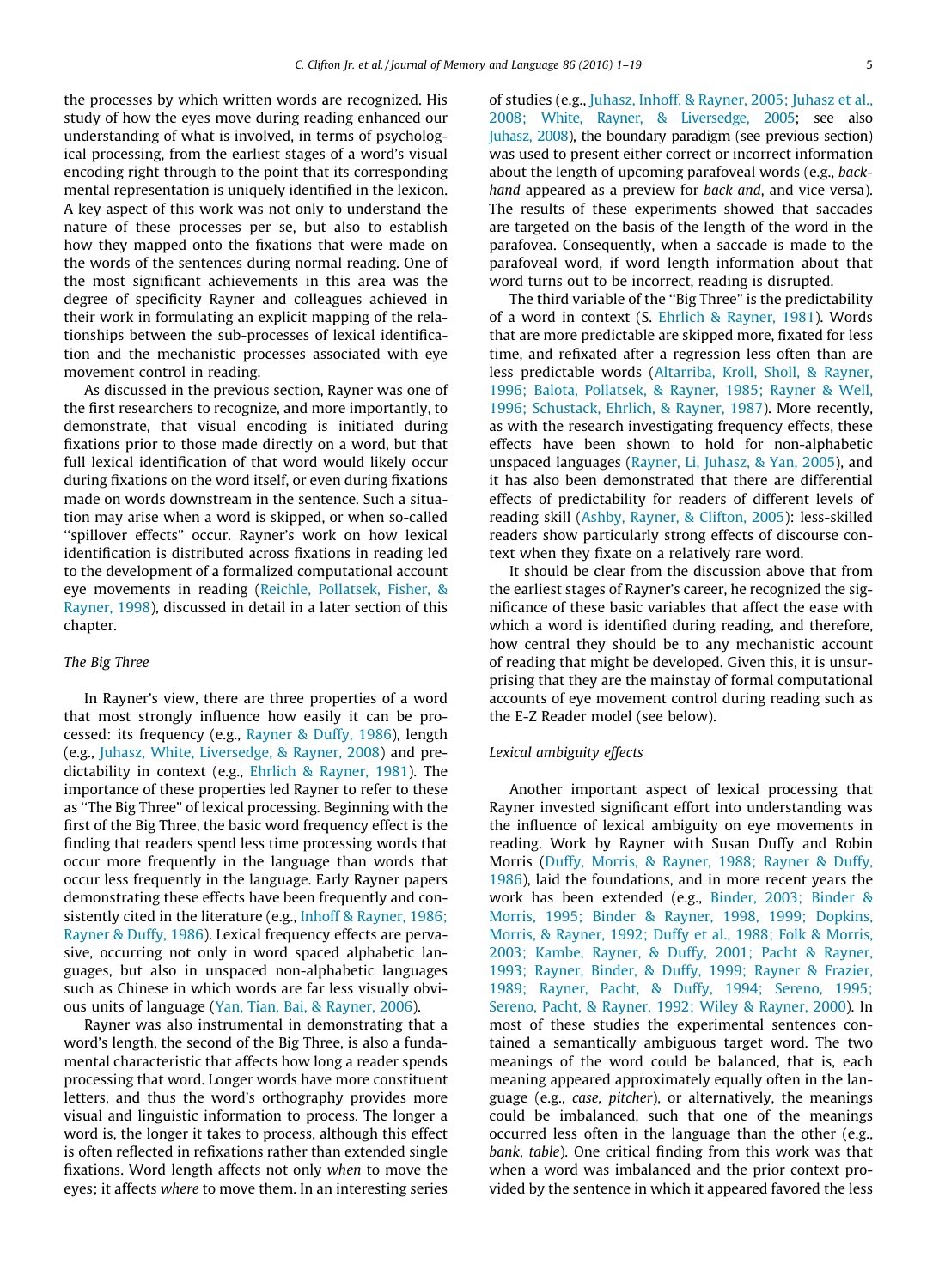dominant meaning, then reading was slowed compared to when the prior context favored the dominant meaning of the target. For example, the ambiguous word bank is read more slowly in a context like The alligator left the than in the context The robber left the \_\_\_\_\_\_). Rayner and colleagues termed this the ''subordinate bias effect". This finding helped motivate their ''reordered access model" of lexical ambiguity processing, which assumes that a context that biases the meaning of an ambiguous word toward the less dominant meaning causes that meaning to compete with the one that is more dominant (e.g., [Sereno,](#page-17-0) [Brewer, & O'Donnell, 2003; Sereno, O'Donnell, & Rayner,](#page-17-0) [2006](#page-17-0)). Moreover, the logic of this approach, which emphasizes the interaction between frequency and semantic context, helped to inspire some interactive, activation-based models of parsing and sentence comprehension that will be considered in more detail in the next section (e.g., [MacDonald, Pearlmutter, & Seidenberg, 1994\)](#page-15-0).

## Disappearing text

Here we consider a set of studies that Rayner undertook using a variant of basic contingent change methodology, namely, the disappearing text paradigm. In these experiments the word that the reader fixates disappears (or is masked) a short time after the beginning of the fixation (usually after about 60 ms). In the original study, [Rayner](#page-16-0) [et al. \(1981\)](#page-16-0) showed that reading was undisrupted when the word disappeared shortly after fixation. This in itself is a surprising finding – intuitively, one might imagine that making the words of a sentence disappear as you are reading them would be disruptive. Even more intriguing, though, were the findings from some later studies that Rayner and his colleagues carried out ([Liversedge et al.,](#page-15-0) [2004; Rayner, Liversedge, White, & Vergilino-Perez,](#page-15-0) [2003](#page-15-0)). In these experiments, participants read sentences under disappearing text conditions in which there was a target word of either high or low frequency. The critical finding from these experiments was that even under disappearing text conditions, readers continued to fixate a blank space from where the word had disappeared for a period of time that was directly related to the frequency of that word. When the word was high frequency, readers fixated the blank space for less time than when the word was low frequency. This result provided very strong evidence to demonstrate that linguistic, and not visual processing, was the primary influence over decisions of when to move the eyes during reading. This finding also underlined the centrality of word identification as a driver of eye movements in reading, as mentioned earlier, an assumption that is central to the E-Z Reader model.

The disappearing text paradigm proved popular and motivated quite a number of subsequent studies. The paradigm was used to examine parafoveal as well as foveal processing by making the upcoming word, rather than the fixated word, disappear. This manipulation produced significant disruption to reading ([Rayner, Liversedge, &](#page-16-0) [White, 2006](#page-16-0)). More recently, the paradigm has also been used to investigate children's reading [\(Blythe, Häikiö,](#page-14-0) [Bertram, Liversedge, & Hyönä, 2011; Blythe, Liversedge,](#page-14-0) [Joseph, White, & Rayner, 2009; Rayner, Yang, Castelhano,](#page-14-0)

[& Liversedge, 2011](#page-14-0)). This work built on one of the earliest eye movement studies to investigate children's reading [\(Rayner, 1986](#page-16-0)), which showed that when children read, they make more and longer fixations than adults do. [Blythe et al. \(2009\)](#page-14-0) used the disappearing text paradigm to follow-up Rayner's early work into children's reading and investigated whether children's increased fixation durations might have been caused by their being less efficient in their visual encoding of words during the early part of a fixation. Counter to this suggestion, Blythe et al.'s results showed that children were just as efficient as adults in visual encoding. This and later research has now led to the generally accepted view that increased fixation durations in children's reading are primarily caused by less efficient linguistic, rather than visual, processing.

#### Implications for reading instruction

Not only was Rayner engrossed with issues of reading and eye movement control per se, but he also took time to consider how experimental results from reading research, and in particular, lexical processing in reading, can be used to inform best practice in the politically charged issue of how best to teach children to read. Rayner and colleagues' authoritative statements regarding best practice in reading pedagogy ([Rayner, Foorman, Perfetti,](#page-16-0) [Pesetsky, & Seidenberg, 2001;](#page-16-0) see also [Rayner, Foorman,](#page-16-0) [Perfetti, Pesetsky, & Seidenberg, 2002\)](#page-16-0) provided a concise, but comprehensive and research based, overview of how children's reading develops. In addition to laboratorybased considerations from experimental psychology, the article also discussed research investigating and evaluating the most effective techniques for teaching reading. One of the central conclusions that emerged from the evaluation of the literature was that, in order for children to become proficient readers, it is necessary for them to master the alphabetic principle, the idea that in the written form of the language, different letters correspond to different sounds. A second important conclusion that the authors formed in the paper was that direct instruction in phonics is an effective technique to allow children to understand the alphabetic principle, while other techniques such as whole word, or whole language approaches that do not adopt this direct approach are less effective. Although they provoked reactions from many individuals with strong views on how reading should be taught, the [Rayner et al.](#page-16-0) [\(2001, 2002\)](#page-16-0) articles provide excellent examples of scientifically based, translational writing, and they provide a model of how researchers can use findings from basic science to inform discussion and motivate evidencebased practice.

In Rayner's work, the findings and conclusions concerning lexical processing dovetail closely with the work on eye movement control and the perceptual span. Both emphasize the importance of the word as a basic unit of reading and eye movement control, demonstrating that essentially every word in a text must be properly identified, and that reading processes are facilitated when lexical processing is made easier. In addition, the reciprocal nature of the research strategy is also apparent, in that as more was learned about the way lexical processing influences eye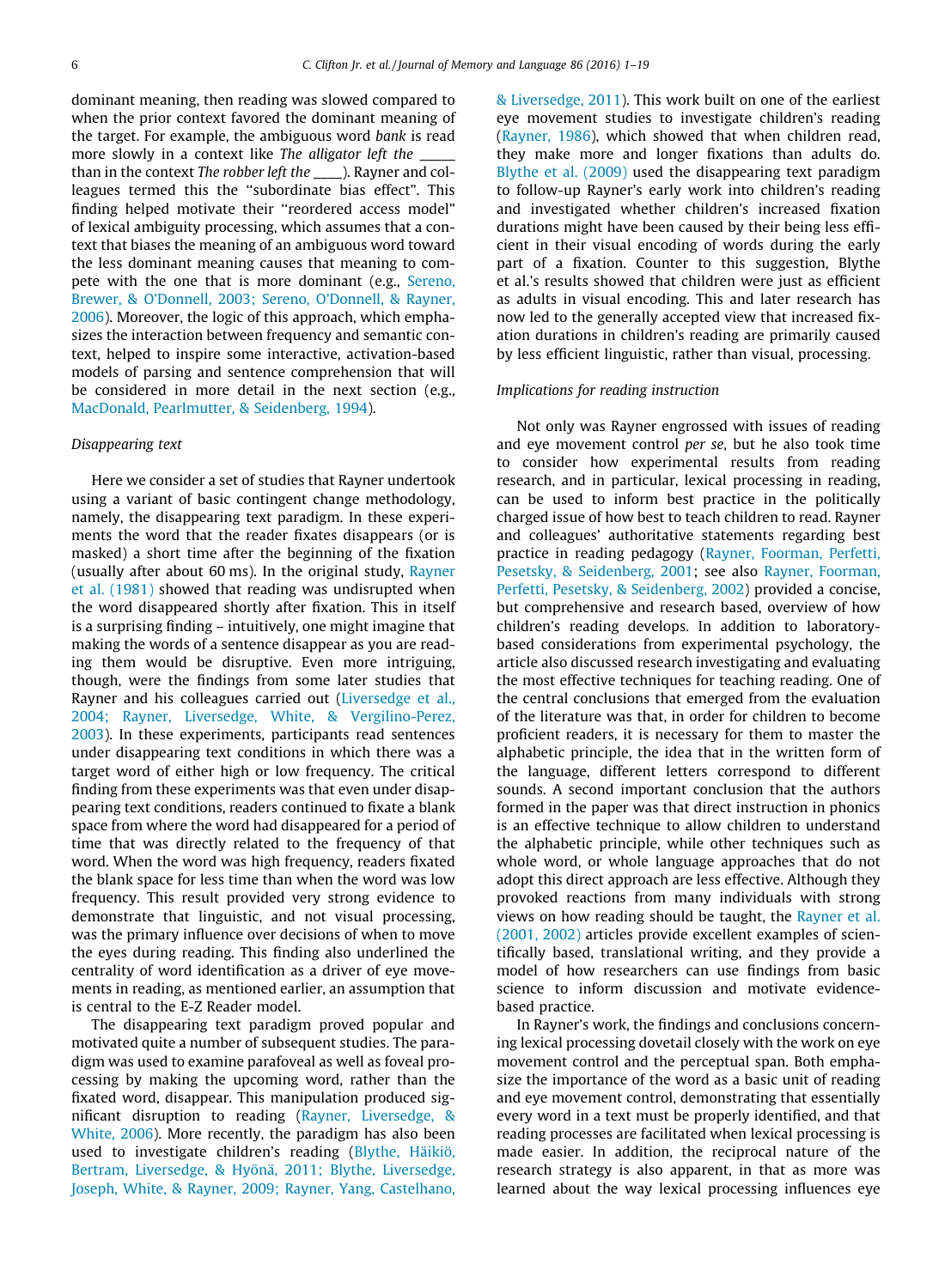movement behavior, it became increasingly possible to use eye movement measures to investigate basic language processing. This is an important theme of the next section on the processing of linguistic chunks larger than a single word.

#### Sentence and discourse processing

Rayner recognized that language processing goes beyond the identification of individual words. In includes, minimally, the processing of syntactic structure and the integration of information across sentences. We will begin this section with the topic of predictability, not only because it has links to issues already discussed, but also because prediction has recently become a ''hot topic" in psycholinguistics.

### Predictability

As discussed earlier, Rayner's early work with Susan Ehrlich [\(Ehrlich & Rayner, 1981\)](#page-14-0) showed that an expected word in a highly constraining context was read faster than an unexpected (but plausible) one, as well as being read faster and being skipped more often that a word in an unconstraining context. It also showed that deliberate misspellings sometimes went undetected, even when the eyes fixated on the misspelled word; most of these report failures occurred in highly-predictable words. The Ehrlich and Rayner paper did not enter the theoretical debates about interactive vs. bottom-up models of word recognition that were beginning to heat up at the time (e.g., [Gough, 1983\)](#page-14-0), or about whether there was really enough predictability in actual-occurring sentences to make predictions helpful [\(Gough, Alford, & Holley-Wilcox, 1981](#page-14-0)). Rather, the paper was a report of some empirical observations concerning how context affects perception in a variety of domains, and was aimed at establishing the facts about how context affects word recognition in normal reading. In later work, [Rayner and Well \(1996\)](#page-17-0) systematically varied the degree of contextual constraint by making use of a modified Cloze procedure. They found that low-predictable words (4%) were read more slowly than medium (41%) and high (86%) predictable words, with no significant difference between the latter two.

Rayner's empirical approach is nicely illustrated by his response to [McDonald and Shillcock's \(2003a, 2003b\)](#page-15-0) demonstration that transitional probabilities in a very low range (from a tenth of one percent to one percent) affected reading speed. [Frisson, Rayner, and Pickering](#page-14-0) [\(2005\)](#page-14-0) replicated McDonald and Shillcock's empirical observations, but showed that they could be attributed to differences in Cloze-based predictability (all in the lowpredictable range studied by [Rayner & Well, 1996](#page-17-0)), with no residual effect of transitional probability once Cloze predictability is taken into account. For Rayner, this finding did not mean that experience with sequences of words (reflected in transitional probability) was unimportant; it simply meant that transitional probability was likely only one of several sources of information that affected Cloze completions, and for that matter, sentence comprehension

processes. It is, for Rayner, an empirical question just what these sources of information are. Nonetheless, Rayner's work on predictability has turned out to be highly relevant to current theoretical analyses of the role of expectation, construed in various ways, in sentence comprehension (e.g., [Hale, 2001; Levy, 2008\)](#page-14-0). Rayner himself did not become embroiled in theoretical debates about, for example, whether pervasive effects of predictability mean that language comprehension is best conceived in terms of memory retrieval rather than rule application, but clearly his findings have had a major impact on the development of theories concerning the nature of anticipatory effects in processing.

## Plausibility

A wide variety of information sources clearly affect the plausibility of a sentence, and plausibility, in addition to predictability, seem likely to affect sentence comprehension. Rayner, in collaboration with Tessa Warren and others, investigated how the plausibility of basicallyunpredictable words affects reading time. Their initial study ([Rayner, Warren, Juhasz, & Liversedge, 2004\)](#page-17-0) showed that reading time on a word like carrots was slower when it was anomalous in the context sentence (John used a pump to inflate the large carrots for dinner) than when it was plausible (...used a knife to chop...) or even when it was implausible  $(...$ used an axe to chop...). The anomaly effect appeared in gaze duration on the target word, with a hint that it appeared even in first fixation duration, meaning that interpretations are identified as anomalous very quickly. However, differences between the plausible and implausible conditions appeared only in late measures of reading, in the total time spent fixating the target word, including regressions back into it, suggesting that plausibility per se has its effect in a later, perhaps integrative, stage. In related work, [Warren, McConnell, and Rayner](#page-18-0) [\(2008\)](#page-18-0) showed that gaze duration (and marginally, first fixation duration) was lengthened on an "impossible" word (...used a book to teach the tough bread) even in a fantasy context (where e.g., Harry Potter was using the book), but that the fantasy context reduced the time spent going back and re-reading earlier material (and the critical word itself). Rayner and his colleagues interpreted the results in the context of a modular model in which context affects a stage of processing that occurs after lexical and syntactic information have had their effect, but also acknowledged that the findings could be accounted for by a properly developed non-modular model.

#### Syntactic processing and the garden-path model of parsing

One of Rayner's most influential theoretical ideas concerned the processing of syntactic structure. He and Lyn Frazier ([Frazier & Rayner, 1982](#page-14-0)) used eye movement measures to study the comprehension of sentences that contained a temporary syntactic ambiguity, which led to the development of what they called the ''garden-path" theory of sentence processing. One kind of ambiguity involved what they called ''late closure" and the other, ''minimal attachment." Late closure is illustrated in Since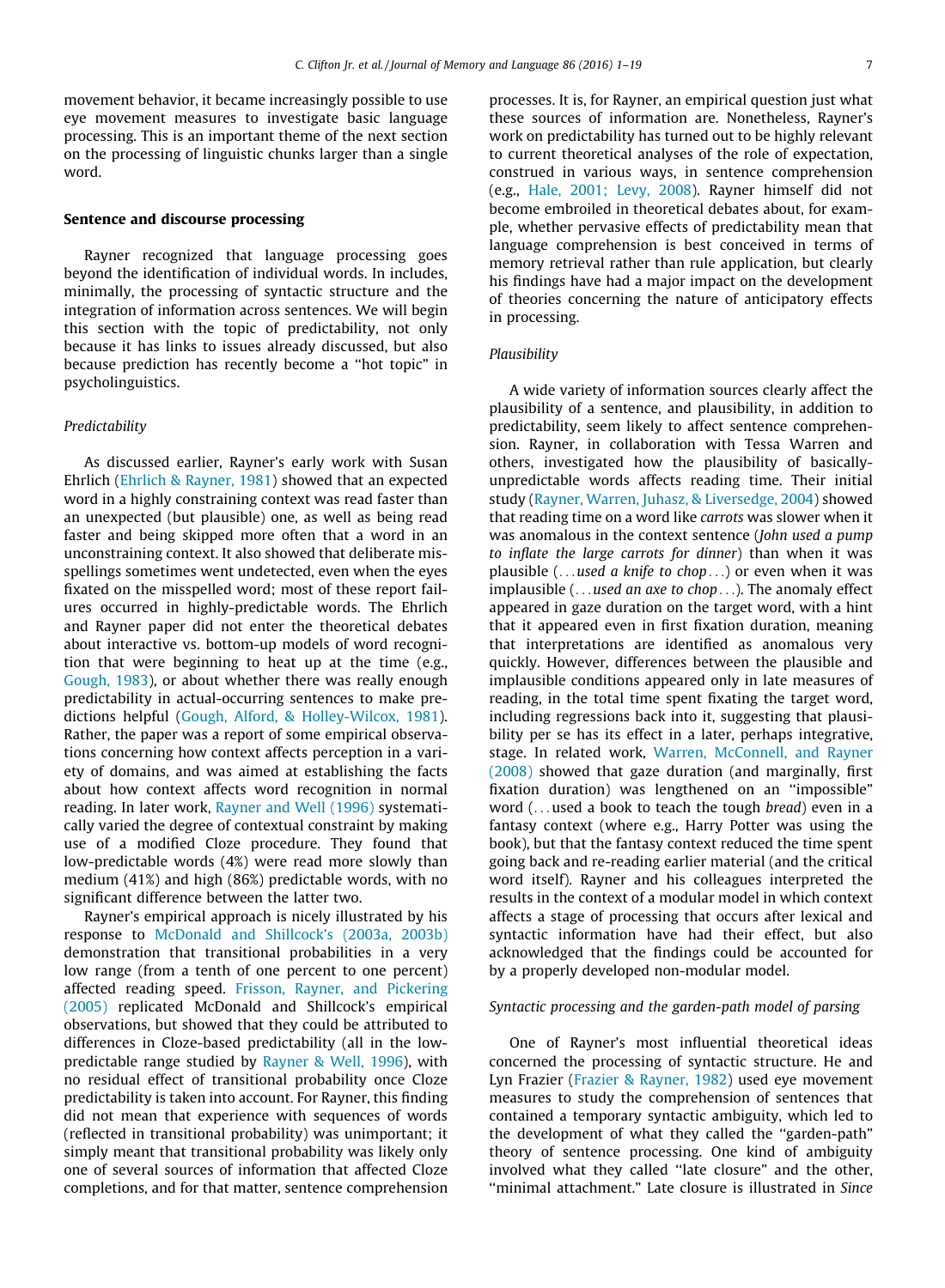Jay always jogs a mile (this) seems like a very short distance to him. If readers' processing strategy is to keep adding words to a phrase as long as possible, they will take the phrase  $a$ mile to be the direct object of the verb jogs. The phrase beginning with this is consistent with this structural analysis. However, when this is absent, the verb phrase must be closed early, violating late closure, and a mile has to be taken as the subject of the main clause of the sentence. The other strategy, minimal attachment, is illustrated in an example such as The second wife will claim the inheritance when it is followed optionally by belongs to her. The minimal analysis of this sentence would take the inheritance to be the direct object of claim. This analysis is minimal because it involves less structure-building than the non-minimal analysis, in which the inheritance is the subject of a complement sentence. If readers prefer late closure and minimal attachment analyses, they should be 'led down the garden path,' and their reading should be disrupted when these analyses are disconfirmed (by the absence of this in the late closure example, and by the sentence continuation belongs to her in the minimal attachment example).

Frazier and Rayner recorded eye movements when their subjects read sentences like these. Eye movements were disrupted upon reading the disambiguating regions of both kinds of sentences. Frazier and Rayner interpreted their results as indicating that readers initially assigned a single analysis to a sentence, following what they referred to as late closure and minimal attachment strategies, and then were disrupted when they had to revise their analysis. The term ''strategy" has misled some readers to view late closure and minimal attachment as rules for choosing among various available analyses. Rather, they are best viewed as arising out of the pressure to interpret a sentence as quickly as possible: building simpler structures and relating new words to phrases currently in active memory is faster than building new or more complex structures ([Frazier & Fodor, 1978\)](#page-14-0).

The [Frazier and Rayner \(1982\)](#page-14-0) paper led to an explosion of work on sentence processing, having been cited (according to Google Scholar) over 1200 times in the literature. It demonstrated beyond any doubt that language comprehension is essentially incremental, and it enabled researchers to explore how a variety of principles are used in comprehending sentences. It also provoked a debate about modularity (specifically, information encapsulation) that dominated the field of sentence processing for the following couple of decades. To understand its impact, it is important to appreciate how ground-breaking this research was when it was published. Toward the latter half of the 1970s and the early 1980s, the study of syntactic processing was essentially dead. Researchers interested in ''the psychology of language" were focused on issues such as word recognition (e.g., [Fischler & Bloom, 1979;](#page-14-0) [Marslen-Wilson & Welsh, 1978](#page-14-0)), inferencing (e.g., [McKoon & Ratcliff, 1981; Singer & Ferreira, 1983\)](#page-16-0), and schema-based effects on comprehension (e.g., [Bower,](#page-14-0) [Black, & Turner, 1979; Kintsch & Van Dijk, 1978](#page-14-0)). Any effects of syntax were attributed to a collection of ad hoc decision strategies ([Clark & Clark, 1977\)](#page-14-0) or were viewed as so minor as to be undetectable given the measures

available at the time for assessing language processing. Even those small effects were predicted to be neutralized in appropriately biasing discourse contexts. Frazier and Rayner's work, then, made two key contributions. First, the methodological insight was that specific theories of comprehension can only be evaluated using sensitive, online measures that allow the system to operate 'naturally', in the sense that they do not require comprehenders to engage in tasks that are not part of normal comprehension (e.g., monitoring for the occurrence of a particular phoneme; [Connine & Titone, 1996](#page-14-0)). Second, the study provided evidence for two fundamental principles of parsing, minimal attachment and late closure, both of which were consistent with the idea that the language processing system initially adopts the analysis that finishes first. This architecture allows the system to keep up with the input, maintain it in working memory, and integrate it with other sources of information, including context, pragmatic knowledge, and so on.

## Beyond syntax

From this perspective, the obvious next step following the discovery of these two parsing principles was to see whether they would hold up to strong semantic and contextual manipulations. [Rayner, Carlson, and Frazier](#page-16-0) [\(1983\)](#page-16-0) examined sentences with reduced and unreduced relative clauses and with ambiguously attached prepositional phrases. The reduced relative clause sentences had subjects that were more plausible or less plausible on the relative clause reading (The performer sent the flowers was very pleased vs. The florist sent the flowers was very pleased; performers are likely to receive flowers, and florists to send them). Rayner et al. compared these to an unreduced version of the plausible performer sentence (adding who was) and an active version of the same sentence (The performer sent the flowers and was very pleased). Rayner et al. predicted that, if the language processor initially adopts the pragmatically most plausible analysis, readers should be garden-pathed by the reduced relative clause florist sentence and by the active performer sentence but not by the plausible reduced relative clause performer sentence. However, while they observed that their subjects were more likely to correctly paraphrase plausible reduced relative clause sentences than implausible ones, they also observed that reading of the disambiguating region was very was disrupted equally in both the plausible and implausible reduced relative clause versions. That is, plausibility (in the range studied here) could affect one's eventual interpretation of a sentence, but did not seem to affect the initial analysis of a sentence. Similar results were obtained with ambiguously attached prepositional phrase sentences such as The spy saw the cop with binoculars but the spy didn't see him versus ... saw the cop with the revolver.... Readers seemed to initially adopt the simpler analysis (in which the prepositional phrase with the revolver modifies the verb, not the preceding noun), even when the resulting interpretation was implausible: their reading of the later portion of the revolver sentence was disrupted. Rayner et al.'s interpretation was that the parser builds structure by following the minimal attachment principle,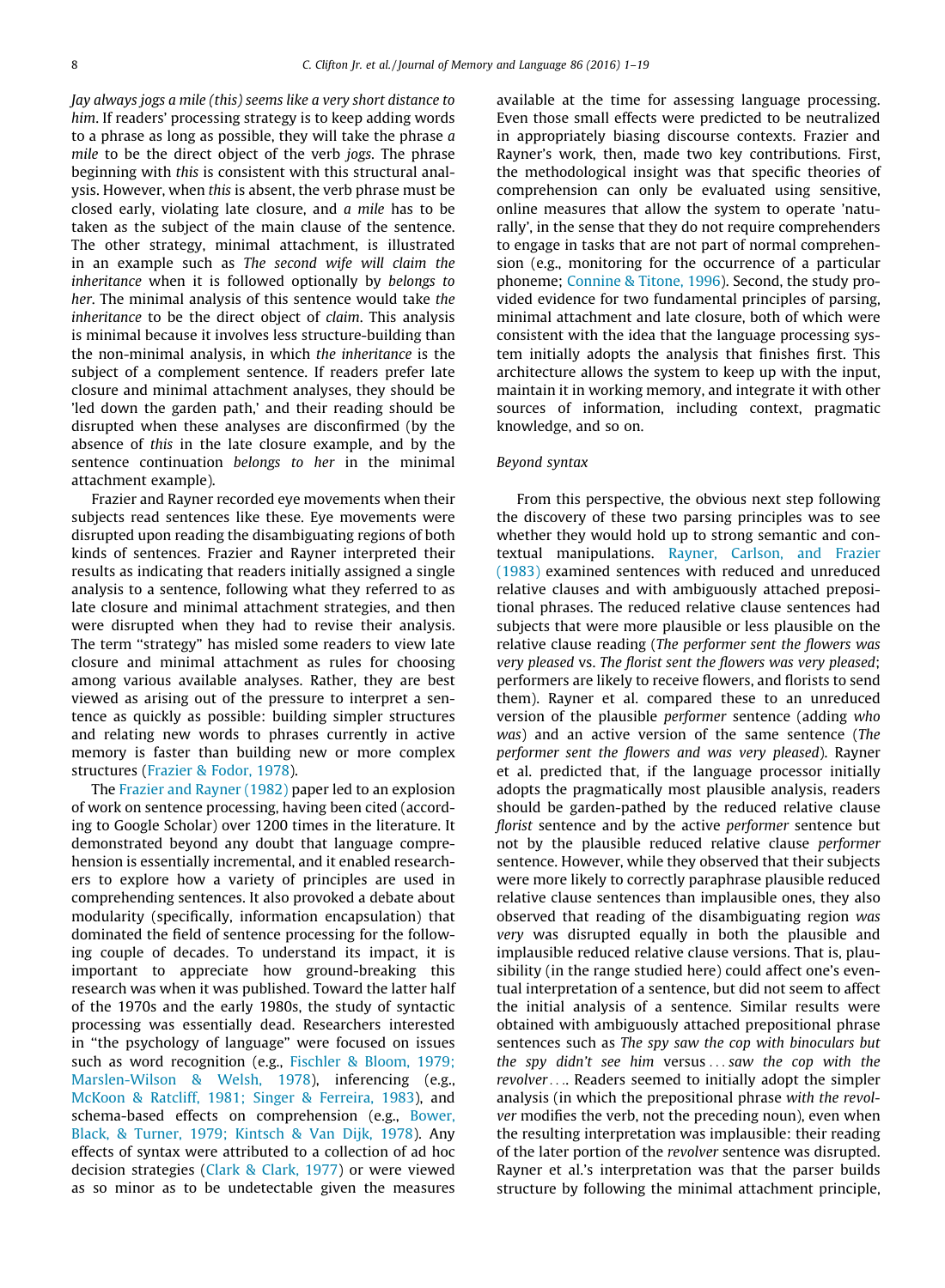but in a second stage of processing revises that structure if it is inconsistent with semantic or pragmatic constraints. [Ferreira and Clifton \(1986\)](#page-14-0) followed up this study by examining the role of both discourse context and animacy and drew similar conclusions: The parser gets first crack at the input and structures it according to the principle of minimal attachment, with discourse and animacy information coming in at later stages to aid in the reanalysis of those syntactic structures.

These conclusions did not go unchallenged. Much of the following decades of research on sentence comprehension was directed at testing this model and developing alternatives. One line of criticism was to suggest that the semantic and discourse manipulations in these previous studies were weak, and that more strongly biased materials did indeed eliminate the effects of syntactic difficulty (e.g., [Altmann & Steedman, 1988; Taraban & McClelland, 1988;](#page-14-0) [Trueswell, Tanenhaus, & Garnsey, 1994\)](#page-14-0). Another was to argue that any effects of syntactic difficulty were attributable to the frequency of the less preferred structures rather than to any inherent structural bias (e.g., [MacDonald et al.,](#page-15-0) [1994\)](#page-15-0). In many cases, the findings from these studies were used to motivate models of comprehension with radically different architectures from the one assumed by Rayner and Frazier. According to these 'interactive constraintsatisfaction' models, analyses were assumed to be proposed in parallel rather than serially, and high-level constraints were assumed to be used interactively to boost or squelch the activation level of those analyses.

In response, Rayner and his colleagues have provided some evidence that they argue fits better with the approach that he and Frazier proposed than with a constraint-satisfaction approach. For instance, [Binder,](#page-14-0) [Duffy, and Rayner \(2001\)](#page-14-0) tested what they argued was a strong prediction of the constraint-satisfaction view: that it should be possible to show that syntactically simpler structures are actually more difficult than syntactically complex structures given the right set of semantic constraints. For example, a sentence such as the patient cured the inexperienced doctor should induce a ''reverse" garden-path because the patient cured strongly invites a reduced relative interpretation (based on pragmatic constraints as well as frequency biases), particularly in a strongly biasing discourse context (one that presents two patients who need to be distinguished with a modifier such as a relative clause). In three experiments, however, Binder et al. failed to find any evidence for reversed garden-path effects. [Clifton et al. \(2003\)](#page-14-0) addressed the possibility that earlier demonstrations that the semantic manipulations that failed to overcome syntactic biases were too weak. They used reduced relative clause materials developed by [Trueswell et al., 1994](#page-18-0), in which plausibility was manipulated by using animate vs inanimate potential subject noun phrases (the man paid/the ransom paid). According to an interactive model, the inanimate version should allow the parser to predict a relative clause during the earliest stages of parsing. While [Trueswell et al. \(1994\)](#page-18-0) had shown that their plausibility manipulation marginally reduced the garden-path disruption in some measures (especially first pass reading time) of eye movements, Clifton et al. showed that this was not the case for other measures, especially

the tendency for the eyes to regress and re-read earlier material when encountering a syntactic disambiguation. Sentences with animate subjects were generally more difficult than those with inanimate subjects, but this held equally true for whether or not there was any temporary syntactic ambiguity. It appears, then, that plausibility did not affect the initial analysis of a sentence, but instead, affected its eventual comprehensibility.

At this point in the history of the field, it appears that psycholinguistics has accepted the demonstrations by Rayner and many other researchers that a wide variety of factors affect how sentences are read. At the same time, the field has moved on to questions other than whether the language processing system has a modular or fully interactive architecture without fully incorporating some of Rayner's later findings. Nonetheless, no one working in the field today would dispute the idea that Rayner's early work on parsing made it possible for the field to make genuine progress on the question of how people use structural information to quickly and efficiently obtain an interpretation for a sentence.

## Higher-level discourse

Rayner and his colleagues contributed to a set of issues in the psychology of language that has been of interest from the 1970s right through to today. These issues have to do with the processes that allow readers to build anaphoric and inferential connections among sentences to create coherent representations of text meaning. Debate has centered on the question of how active comprehenders are: Do they anticipate relationships and connections, elaborating on the text they are reading, or are they more passive? In one of the earliest eye tracking investigations of anaphoric processing, readers were presented with texts in which a pronoun in a sentence referred to an antecedent either right before or several sentences back in the text [\(Ehrlich & Rayner, 1983](#page-14-0)). Fixation times on the pronoun revealed that the identification of an antecedent was not always an immediate process; especially for antecedents further back in the text, pronoun resolution processes appeared to take place over several fixations. This finding is consistent with the claim that coherence is established early during text processing, but it also appears that readers sometimes move on to take in more input even as they are still engaged in fleshing out the interpretation of what came before.

One might argue from these results that the text comprehension system is somewhat lazy, allowing some kinds of relations to be only partially specified during online processing. This view is similar to a model of inference which assumed that readers engage only in ''minimal inferencing" [\(McKoon & Ratcliff, 1992](#page-16-0)), drawing links among concepts in text only when required (and sometimes not even then; see [Greene, McKoon, & Ratcliff, 1992](#page-14-0)). This proposal led to a series of studies in the text processing literature designed to assess whether readers would in fact draw predictive inferences online rather than drawing them only when a piece of text compelled the creation of the inferential link. [O'Brien, Myers, Shank, and Rayner](#page-16-0) [\(1988\)](#page-16-0) made a key contribution to resolving this debate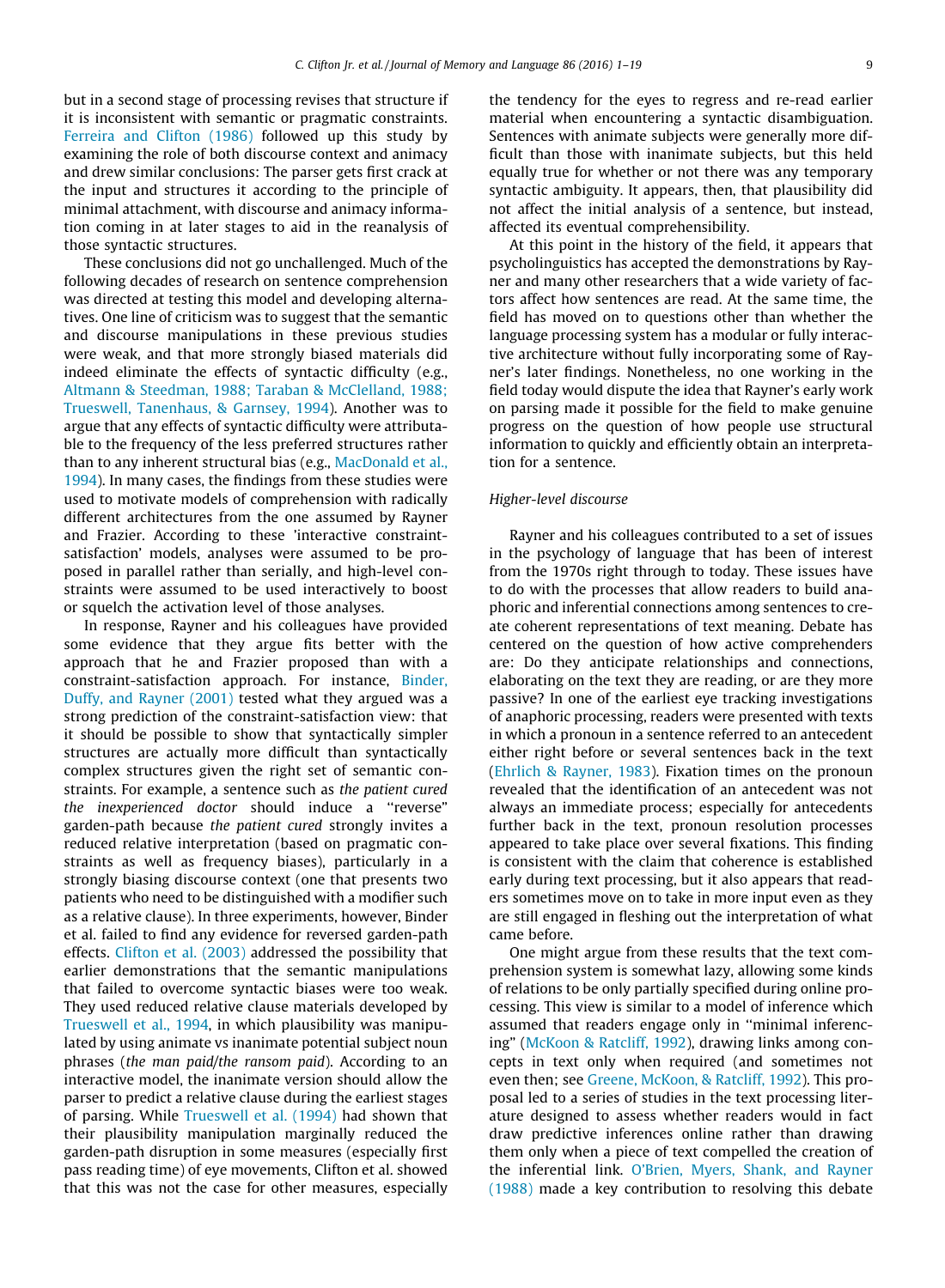when they demonstrated that elaborative inferences are indeed sometimes drawn online, particularly when they involve anaphoric reference (e.g., inferring that the term ''knife" refers to something referred to as a ''weapon" earlier in the text). In a follow-up study, [Garrod, O'Brien,](#page-14-0) [Morris, and Rayner \(1990\)](#page-14-0) suggested that two types of inferencing need to be distinguished: a passive form in which elaborative inferences arise from passive resonance in memory, and a more active version in which a reader actually predicts an upcoming expression. Again, we see how Rayner's work anticipated some of the debates that currently dominate the literature on language processing – in this case, the question of how active comprehenders are and the extent to which active prediction normally occurs.

In summary, perhaps the most compelling conclusion that should be drawn from this work on sentence and discourse processing is that eye movements are a critical tool for developing and testing alternative models of how connected text is processed. The studies that have been reviewed demonstrate that not only is it possible to measure how various linguistic variables influence online comprehension, but also show that different measures provide insight to different stages of processing: early measures such as gaze duration reflect processes that occur when a word is initially encountered, and later measures such as re-reading time provide information about revision and reanalysis. Although this field is certainly characterized by robust theoretical debate, there is likely almost no controversy about the idea that Rayner's influence has been evident since the beginning, and that his contributions to our methodological toolkit have been invaluable.

### Object and scene processing

After it became clear that reading, a basic visual information processing task, could be understood through the investigation of eye movements, Rayner and his colleagues shifted some of their efforts to the study of other domains of visual information processing, including visual search, object perception, and scene processing.

## Visual search

In his early work on visual search, Rayner showed that search normally requires and is facilitated by eye movements, a finding that ran contrary to a common assumption in cognitive psychology that visual search was accomplished entirely by covert attention and that attention could be distributed broadly over wide visual areas. This research therefore made use of tachistoscopic methods in which an entire visual array or scene was shown very briefly, with the viewer required to maintain fixation in the center of the display. Here we can make an important link to Rayner's work discussed earlier on word processing, which showed that our understanding of lexical processing changed dramatically once researchers moved away from presenting words in isolation and ignoring the role of eye movements. Similarly, in visual search, Rayner and colleagues showed that eye movement measures like

fixation duration and saccade amplitude are systematically related to variables generally known to affect the difficulty of search, including item density and target–distractor similarity ([Bertera & Rayner, 2000; Greene & Rayner,](#page-14-0) [2001a, 2001b](#page-14-0)). Gaze contingent moving window and moving mask studies further indicated that, during search, the amount of information available at the fovea and in the periphery in each fixation had a marked effect on both eye movements and search efficiency ([Bertera & Rayner,](#page-14-0) [2000; Greene, 2006; Greene & Rayner, 2001b; Pomplun,](#page-14-0) [Reingold, & Shen, 2001\)](#page-14-0). For example, using the moving window method, Rayner and Fisher showed that the perceptual span during visual search is influenced by factors like target–distractor similarity [\(Rayner & Fisher, 1987a,](#page-16-0) [1987b](#page-16-0)). The use of eye movements as a method is now commonplace in the study of visual search, and this work is the basis for a variety of theoretically motivated computational models of search in item arrays ([Pomplun,](#page-16-0) [Reingold, & Shen, 2003; Zelinsky, 2008\)](#page-16-0) and in natural scenes ([Torralba, Oliva, Castelhano, & Henderson, 2006](#page-18-0)).

## Transsaccadic object perception

Rayner's early work on object perception focused on issues of preview benefits and transsaccadic integration. This work built on the theoretical and methodological approaches that Rayner pioneered in his study of reading. Initial research, developed and conducted in collaboration with Alexander Pollatsek, was directed toward understanding the nature of the representations that are preserved and integrated across saccades during object perception ([Pollatsek, Rayner, & Collins, 1984; Pollatsek,](#page-16-0) [Rayner, & Henderson, 1990](#page-16-0)). The paradigm was based on the boundary technique developed in reading: A preview object was presented outside of the fovea and the participant was asked to execute a saccade to that object. During the saccade the display changed to a target object that the participant was asked to identify (e.g., name) as quickly as possible. By manipulating the relationship between the preview and target object, inferences could be drawn concerning the transsaccadic integration process. The results suggested that relatively abstract representations rather than highly precise visual images are carried across saccades, with the amount of preview benefit much larger in object perception (typically greater than 100 ms) than in reading ([Henderson, 1992; Henderson, Pollatsek, &](#page-14-0) [Rayner, 1987, 1989; Henderson & Siefert, 1999, 2001;](#page-14-0) [Pollatsek et al., 1984, 1990](#page-14-0)).

#### Scene perception

Rayner and his colleagues extended many of the insights they gained from reading, visual search, and object perception to natural scene perception. In this work, participants view images of scenes on a computer monitor while their eye movements are recorded. At the most basic level, issues under investigation concern the nature of the information that determines where and for how long view-ers look at objects and other scene elements ([Henderson,](#page-14-0) [2007, 2011\)](#page-14-0). Theoretical questions have centered on how image variables and cognitive variables combine to control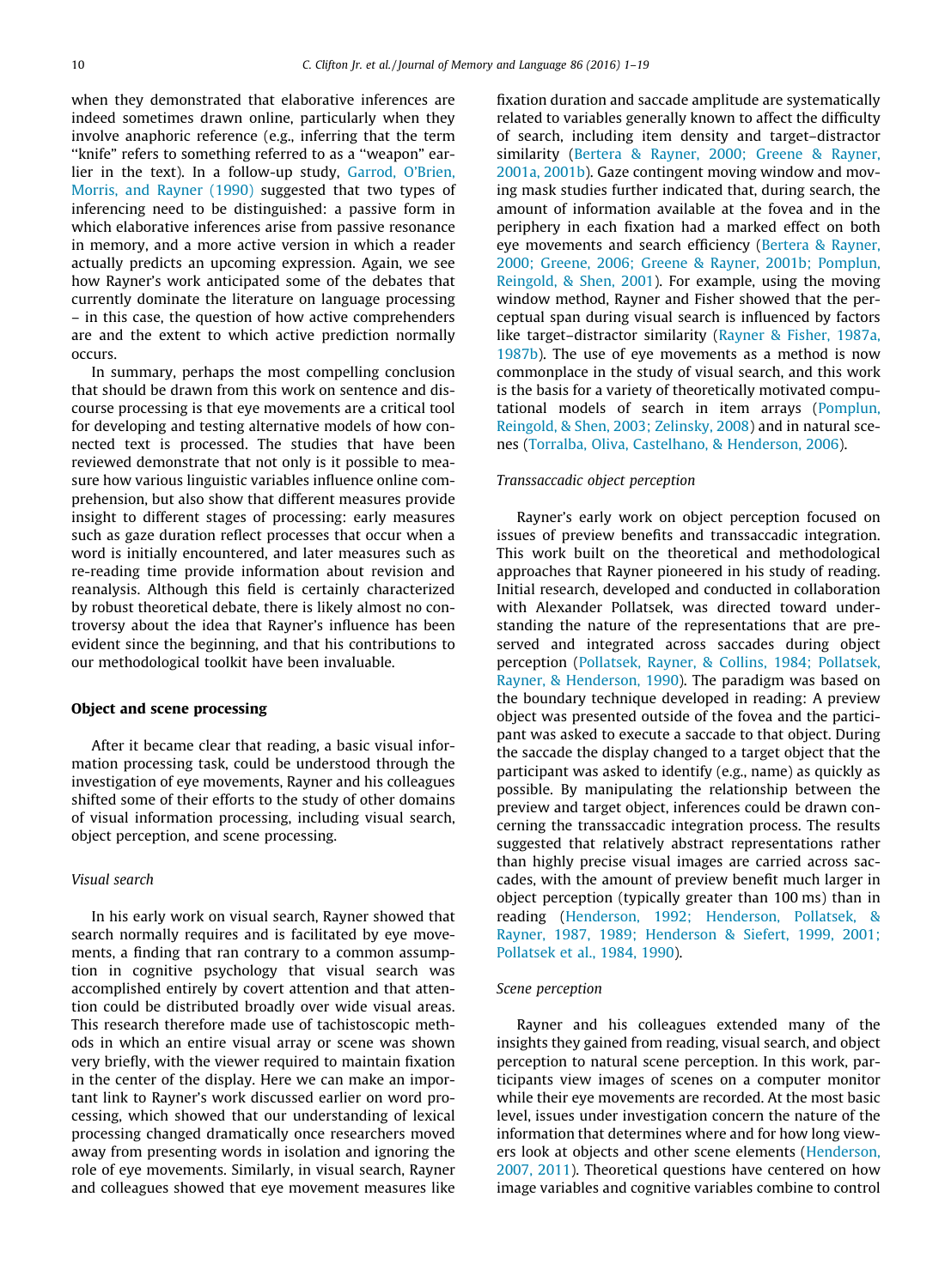attention and eye movements in scenes [\(Foulsham &](#page-14-0) [Underwood, 2008; Henderson, Brockmole, Castelhano, &](#page-14-0) [Mack, 2007; Itti & Koch, 2001; Neider & Zelinsky, 2006;](#page-14-0) [Nuthmann & Henderson, 2010; Parkhurst, Law, & Niebur,](#page-14-0) [2002; Tatler, Baddeley, & Vincent, 2006; Torralba et al.,](#page-14-0) [2006\)](#page-14-0). Much of this work involves directly manipulating image and cognitive variables and measuring their effects on eye movements. In this literature, eye movement measures like fixation duration and saccade amplitude therefore provide critical evidence for testing theoretical approaches to attentional deployment in scenes. In addition, inspired by Rayner's work in reading, gazecontingent techniques in which the display is changed based on the viewer's eye movements have been extended to the study of scenes ([Castelhano & Henderson, 2007;](#page-14-0) [Henderson, McClure, Pierce, & Schrock, 1997; Henderson](#page-14-0) [& Smith, 2009; Luke, Nuthmann, & Henderson, 2013;](#page-14-0) [Rayner, Smith, Malcolm, & Henderson, 2009; Saida &](#page-14-0) [Ikeda, 1979\)](#page-14-0).

Another critical theoretical issue in object and scene perception, and in cognitive psychology more generally, concerns the degree to which perception is influenced by prior knowledge. Rayner and his colleagues initially approached this issue from the perspective of transsaccadic object perception. They showed that the information acquired from an object in the visual periphery prior to fixation could be influenced by the presence of other semantically related nearby objects [\(Henderson et al.,](#page-15-0) [1987, 1989\)](#page-15-0). This type of work was later extended to scene perception. Rayner and colleagues provided early evidence that scene context is able to exert an influence on the processing of objects in a scenes [\(Boyce, Pollatsek, & Rayner,](#page-14-0) [1989\)](#page-14-0). In recent years, these same techniques have been extended to more natural scene images including scene photographs and computer-rendered scenes, allowing investigators to ask more subtle questions about the nature of contextual influences on object processing and the degree to which observed effects are due to cognition– perception interaction. Current evidence suggests that local peripheral objects are typically not processed to a semantic level before they are attended ([Rayner,](#page-16-0) [Castelhano, & Yang, 2009; Võ & Henderson, 2011\)](#page-16-0). This finding is reminiscent of some reports of a lack of semantic-level parafoveal-on-foveal and semantic-level preview benefits in reading, as discussed in the section on eye movement control and the perceptual span (but see the final section of this paper for late developments). This topic remains controversial and continues to generate new research.

## Continuing influences of Rayner's work in object and scene perception

As the study of visual cognition has matured, the eye movement methods that Rayner developed in reading and extended to visual cognition are now commonly used to study theoretical issues in dynamic natural scene perception in videos ([Võ, Smith, Mital, & Henderson, 2012](#page-18-0)) and in the world itself ([Land & Hayhoe, 2001](#page-15-0)). In addition, Rayner and colleagues sought to combine eyetracking and neural data (ERPs) as converging evidence to investigate theoretical issues in word recognition during reading [\(Sereno & Rayner, 2003; Sereno, Rayner, & Posner, 1998](#page-17-0)). Initially these measures were collected separately over the same materials, but several laboratories are now working on simultaneous recording and co-registration of eyetracking and neuroimaging (ERP and fMRI) to investigate the neural correlates of visuo-cognitive computations [\(Dimigen, Sommer, Hohlfeld, Jacobs, & Kliegl, 2011;](#page-14-0) [Henderson & Choi, 2015\)](#page-14-0). Co-registration offers the benefits of the on-line behavioral measures provided by eyetracking along with those of measuring functional neural processes associated with underlying cognitive processes. Co-registration methods are likely to become more common for the study of visual cognition in the coming years as their technical challenges are addressed.

Another extension of this work is the development of the ''visual world paradigm" for the study of spoken language processing [\(Tanenhaus, Spivey-Knowlton,](#page-17-0) [Eberhard, & Sedivy, 1995\)](#page-17-0). The literature including studies making use of the visual world paradigm is too extensive to be reviewed here; instead, we simply point out that the technique, which allows people to listen to sentences while simultaneously viewing objects and other visual stimuli, has become increasingly sophisticated as we have learned more about questions such as what kinds of objects tend to attract fixations, how long those fixations tend to be, and how saccades are programmed in the context of images. In addition to telling us a great deal about the interactions between the language and visual information processing systems, the visual world paradigm has led to an explosion of research on a broad range of topics concerning spoken language processing, ranging from speech perception [\(Tanenhaus, Magnuson, Dahan, &](#page-17-0) [Chambers, 2000](#page-17-0)) to syntactic priming ([Thothathiri &](#page-17-0) [Snedeker, 2008\)](#page-17-0) to conversation [\(Brown-Schmidt,](#page-14-0) [Gunlogson, & Tanenhaus, 2008\)](#page-14-0). The impact of this research, then, has been significant.

As we hope is evident from this section, Rayner's influence led directly to the development of an innovative and remarkably successful research program investigating how naturalistic objects and scenes are perceived, identified, and understood. Even though the problems addressed in the field of visual cognition differ from those in the field of reading, many of the insights and methodologies were directly imported from reading to object and scene perception. In the next section, we return to the topic of reading and the creation of a computational model to explain eye movement control during reading and language processing.

#### A computational model of eye movement control

Rayner's contributions to our understanding of reading are hardly limited to the empirical studies reviewed thus far. As mentioned earlier, he and his colleagues Erik Reichle, Alexander Pollatsek, and Donald Fisher have made a fundamental theoretical contribution to the field by developing a computational sequential attention shift model of eye-movement control during reading known as E-Z Reader [\(Reichle et al., 1998\)](#page-17-0). The decision to develop this model was motivated by the absence of a formal account of eye movements in reading, and by the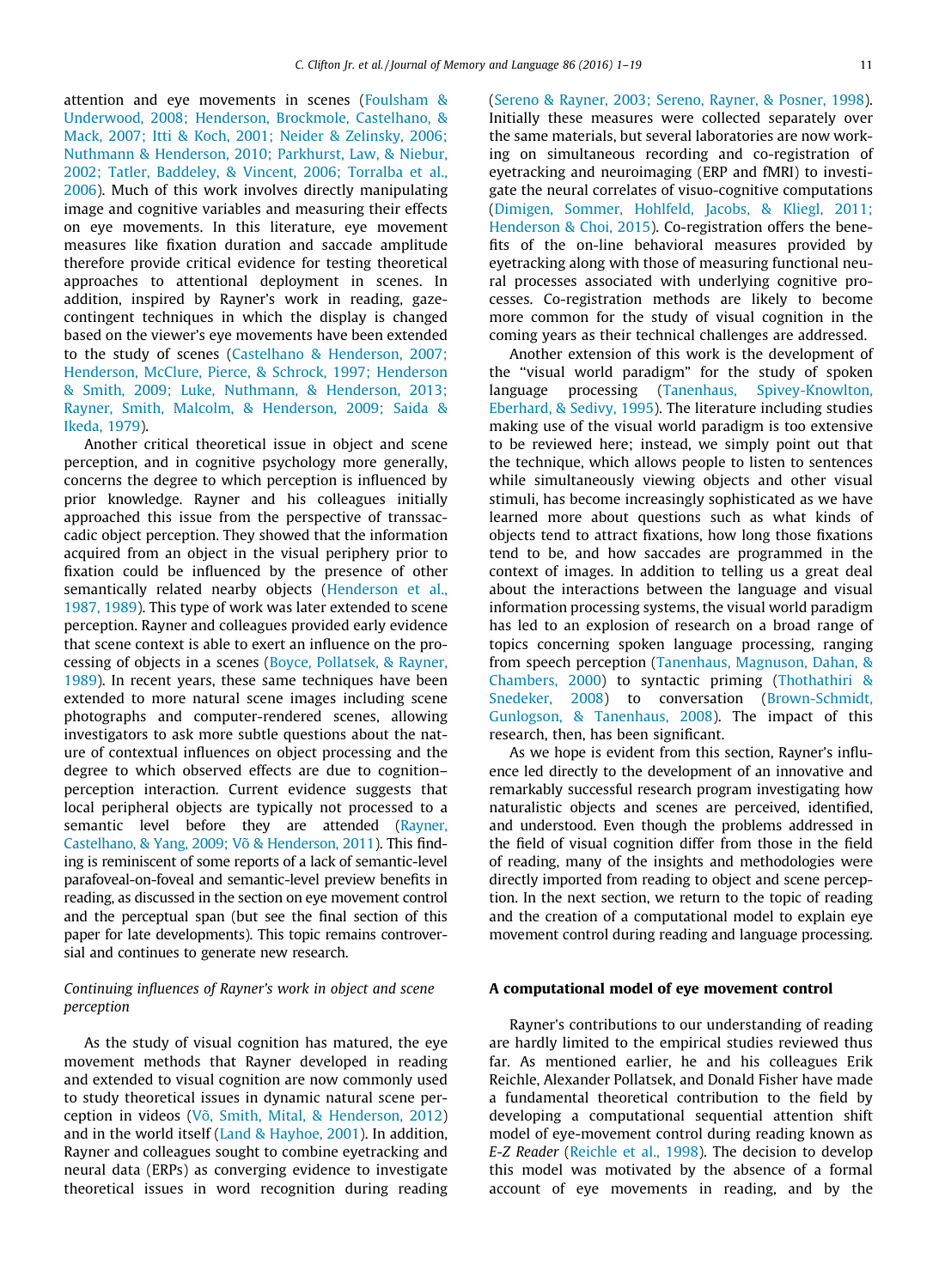accumulation of a large number of empirical findings by Rayner and his colleagues demonstrating that the moment-to-moment ''decisions" about when to move the eyes during reading were tightly linked to on-going cognitive processing (e.g., word identification).

As discussed in earlier sections of this paper, Rayner's work showed that lexical identification during the reading of text is a process that is distributed across fixations in reading ([Rayner & Liversedge, 2011\)](#page-16-0). This finding is not compatible with earlier computational models of word identification, which had focused on the identification of isolated words. Because of this focus on single word processing, such models implicitly assume that a word is fully available in central foveal vision throughout the entirety of the period during which it is identified. One goal of E-Z Reader was to explore the implications of specific assumptions (building on [Morrison's, 1984](#page-16-0), earlier theoretical work) about how attention is distributed between foveal and parafoveal words in reading.

Another goal of E-Z Reader was to address an apparent paradox. Both lexical processing and eye-movement programming have been shown to be relatively time consuming, but individual fixations are often very short in duration. One goal in developing the E-Z Reader model was thus to understand how fixations might be short in duration but still adequate to identify words, by exploring how lexical processing initiates the programming of a saccade that moves the eyes off a word.

## A family of models

With that background, E-Z Reader can actually be described as being a ''family" of models that has continued to be refined over the years, with each version being developed to explain additional findings relevant to the mental processes that guide the eyes during reading. [\(Fig. 1](#page-12-0) is a schematic diagram of the current version of the model, E-Z Reader 10.) However, all versions of the model have shared two basic theoretical assumptions. The first is that the attention that is necessary to support lexical processing is allocated in a strictly serial manner, to exactly one word at a time. The second is that the completion of a preliminary stage of word identification, called the familiarity check, on a given word is the 'trigger' that initiates the programming of a saccade to move the eyes to the next word. Because attention shifts from one word to the next with the subsequent completion of lexical access, the movement of attention is only loosely coupled with the movement of the eyes, allowing the model to explain, among other findings, the fact that fixations tend to be inflated on words following difficult-to-process words (i.e., 'spillover' effects; [Rayner & Duffy, 1986\)](#page-16-0) and the finding that difficult-to-process words afford less preview of words in the parafovea (i.e., the interaction between foveal load and preview; [Henderson & Ferreira, 1990](#page-15-0)). The remaining assumptions of the model are related to saccadic programming and execution, and were borrowed from welldocumented findings. One example is the finding that saccades are programmed in two successive stages—a labile stage that can be canceled if another saccade is initiated, followed by a non-labile stage that cannot be canceled

[\(Becker & Jürgens, 1979](#page-14-0)). Another is the finding that saccades appear to be directed toward the centers of words [\(Rayner, 1979](#page-16-0)), but that the saccades are subject to motor error, so that the distribution of fixation locations is approximately normal in shape [\(McConkie, Kerr, Reddix,](#page-15-0) [& Zola, 1988](#page-15-0)).

The original version of the E-Z Reader model [\(Reichle](#page-17-0) [et al., 1998\)](#page-17-0) was limited to explaining various first-pass eye-movement measures at a relatively coarse grain size—measures of fixation duration and probability of fixation for individual words. Subsequent versions have been developed to explain various aspects of eye-movement behavior at finer levels of details. First, the model was augmented to explain fixation location distributions and the way in which refixations are more likely to occur following an initial fixation near either end of a word [\(Reichle,](#page-17-0) [Rayner, & Pollatsek, 1999\)](#page-17-0). Subsequent versions of the model have also been modified to include more accurate assumptions about how the frequency and predictability of words influence the times required for their identification ([Rayner, Ashby, Pollatsek, & Reichle, 2004\)](#page-16-0), and a pre-attentive stage of visual processing in which update of visual information is delayed by the eye-to-brain lag [\(Pollatsek, Reichle, & Rayner, 2006a\)](#page-16-0). Most recently, the model has been expanded to include a post-lexical stage of integration that, when it fails, can interrupt the progression of the eyes through the text, resulting in a regression back to the point of integration failure [\(Reichle, Warren, &](#page-17-0) [McConnell, 2009\)](#page-17-0). The model has also been used to examine a number of important theoretical issues, with some of the most notable including: (1) the extension of the model to several non-reading tasks [\(Reichle, Pollatsek, & Rayner,](#page-17-0) [2012](#page-17-0)); (2) the developmental changes that occur as beginning (e.g., child) readers become skilled (e.g., adult) readers [\(Mancheva et al., 2015; Reichle et al., 2013\)](#page-15-0) and as adult readers become elderly readers ([Rayner, Reichle, Stroud,](#page-17-0) [Williams, & Pollatsek, 2006\)](#page-17-0); (3) the extent and time course of parafoveal processing [\(Schotter, Reichle, &](#page-17-0) [Rayner, 2014; Sheridan & Reichle, in press](#page-17-0)); and (4) the possibility that fixation-location measurement error can account for apparent parafoveal-on-foveal effects [\(Reichle](#page-17-0) [& Drieghe, 2015](#page-17-0)). (For a comprehensive discussion of the model and its theoretical scope, see [Reichle, 2011,](#page-17-0) or [Reichle & Sheridan, 2015](#page-17-0).)

#### Impact of the model

Since its initial inception, the E-Z Reader model has motivated a considerable amount of new empirical research (e.g., [Inhoff, Eiter, & Radach, 2005; Inhoff,](#page-15-0) [Radach, & Eiter, 2006;](#page-15-0) cf., [Pollatsek, Reichle, & Rayner,](#page-16-0) [2006b, 2006c](#page-16-0)). One indication of the model's success in this capacity is the fact that, as of the writing of this article, the original [Reichle et al. \(1998\)](#page-17-0) article has been cited almost 800 times, according to Google Scholar. Perhaps even more importantly, the model has inspired the development of new, competitor models such as SWIFT [\(Engbert,](#page-14-0) [Nuthmann, Richter, & Kliegl, 2005](#page-14-0)), SERIF ([McDonald,](#page-15-0) [Carpenter, & Shillcock, 2005\)](#page-15-0), and Glenmore ([Reilly &](#page-17-0) [Radach, 2006](#page-17-0)). Although these models differ from E-Z Reader in a number of ways, one of the most salient of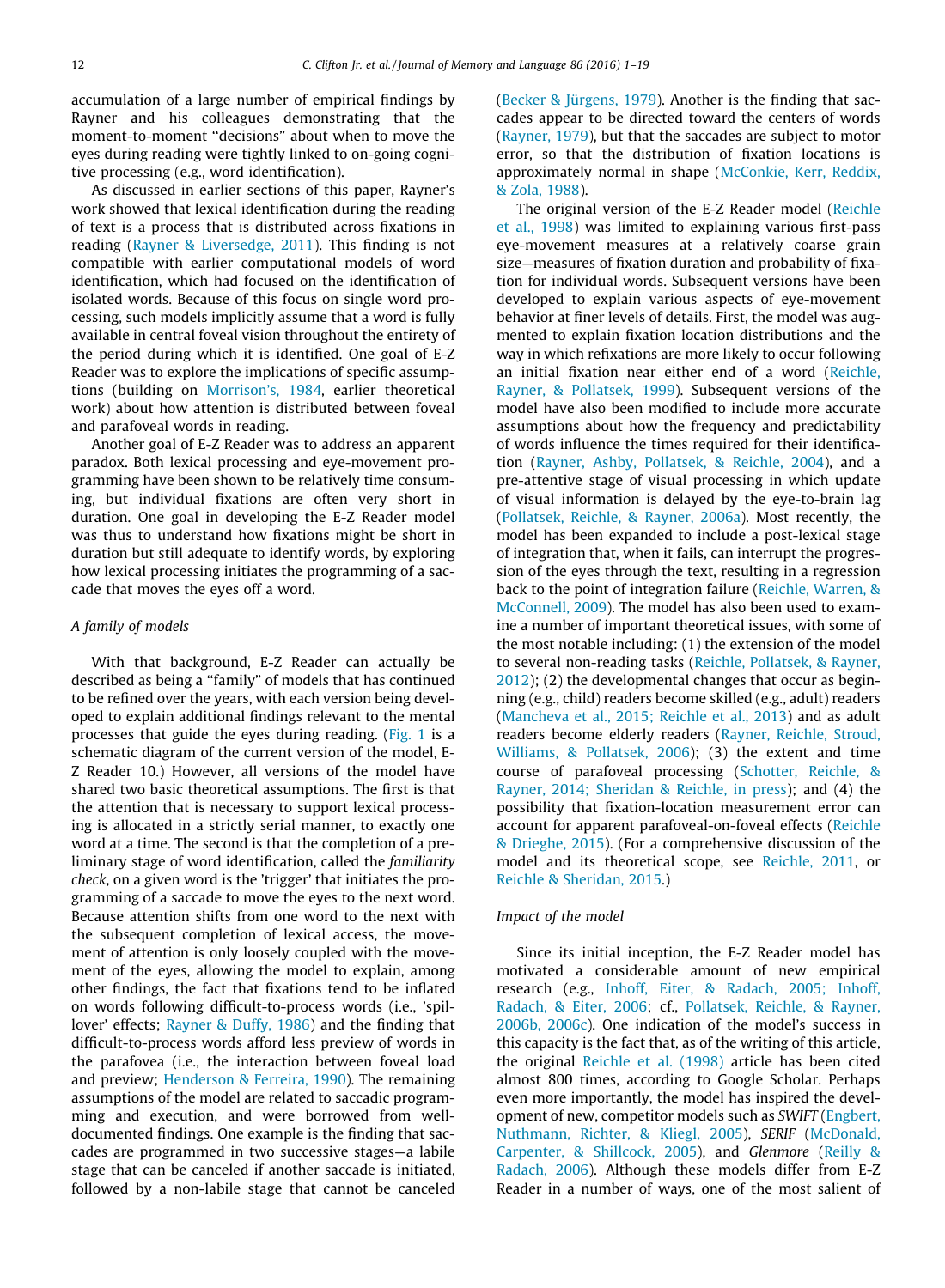<span id="page-12-0"></span>

Fig. 1. A schematic diagram of the E-Z Reader model of eye-movement control during reading. The gray arrows (left column of boxes) indicate how information is propagated between the various components of the model, and the black arrows (right column) indicate how control is passed between those components.

these differences is related to their assumptions about how attention is allocated in the service of identifying words. This contrast is most apparent if one compares E-Z Reader and SWIFT: Whereas in E-Z Reader attention is allocated in a strictly serial manner, in SWIFT attention is allocated as a gradient that supports the concurrently lexical processing of multiple words. This difference has itself been the subject of heated debate (cf., [Radach & Kennedy, 2013;](#page-16-0) [Reichle, Liversedge, Pollatsek, & Rayner, 2009\)](#page-16-0) and has also motivated a large amount of new empirical research on topics related to those mentioned in the first section of this paper on eye movement control and the perceptual span, particularly the processing of words N+1 and N+2 during fixation (e.g., for reviews, see [Rayner, 2009a, 2009b\)](#page-16-0). Both this debate and the development of competitor eyemovement models were welcomed by Rayner, who strongly advocated the use of models to motivate new empirical research and the results of that research to adjudicate between models and their assumptions.

## Keith Rayner's legacy

Rayner's legacy includes many research findings beyond those we have reviewed here. It also, and most importantly, includes the influence he had on those whom he mentored and with whom he collaborated. His approach to mentorship throughout his career reflected a 'coaching' style. He was happy for students to branch out into new areas, working with a variety of researchers on

a number of different topics. However, Rayner insisted that his collaborators maintain a close connection to past knowledge and findings. He was notorious both as a reviewer and as a member of dissertation committees for insisting on citing the first paper to demonstrate an effect or develop a paradigm. This was not because he had authored that paper, although that was often true. For example, he constantly returned to [Dearborn \(1906\),](#page-14-0) [Dodge \(1907\)](#page-14-0), and [Huey \(1908\)](#page-15-0), pointing out that they had generated a still-relevant hypothesis about reading over a century earlier. He generally started his grant proposals, review papers (e.g., [Leinenger & Rayner, in press](#page-15-0)), and opinion papers (e.g., [Rayner & Reingold, 2015\)](#page-17-0) with a quote from Huey. He often marveled at how on target the pioneers were, despite the rudimentary nature of their methods.

Rayner believed that if we lost the knowledge previous researchers had gained, we would reinvent the wheel over and over again – or worse, build wheels that did not turn. It was this insistence on preservation of ideas and on accuracy that led to his final first-authored work. As many readers of this journal will know, in February of 2014, a new app was announced by the company Spritz that claimed to allow people to speed read by presenting words one at a time on their mobile phone or computer (i.e., via Rapid Serial Visual Presentation: RSVP) at rates as high as 1000 words per minute. The announcement generated a great deal of media buzz and Rayner was contacted by many reporters asking for a comment; he replied ''Hog-wash" to a reporter from the New Yorker [\(Camp, 2014](#page-14-0)).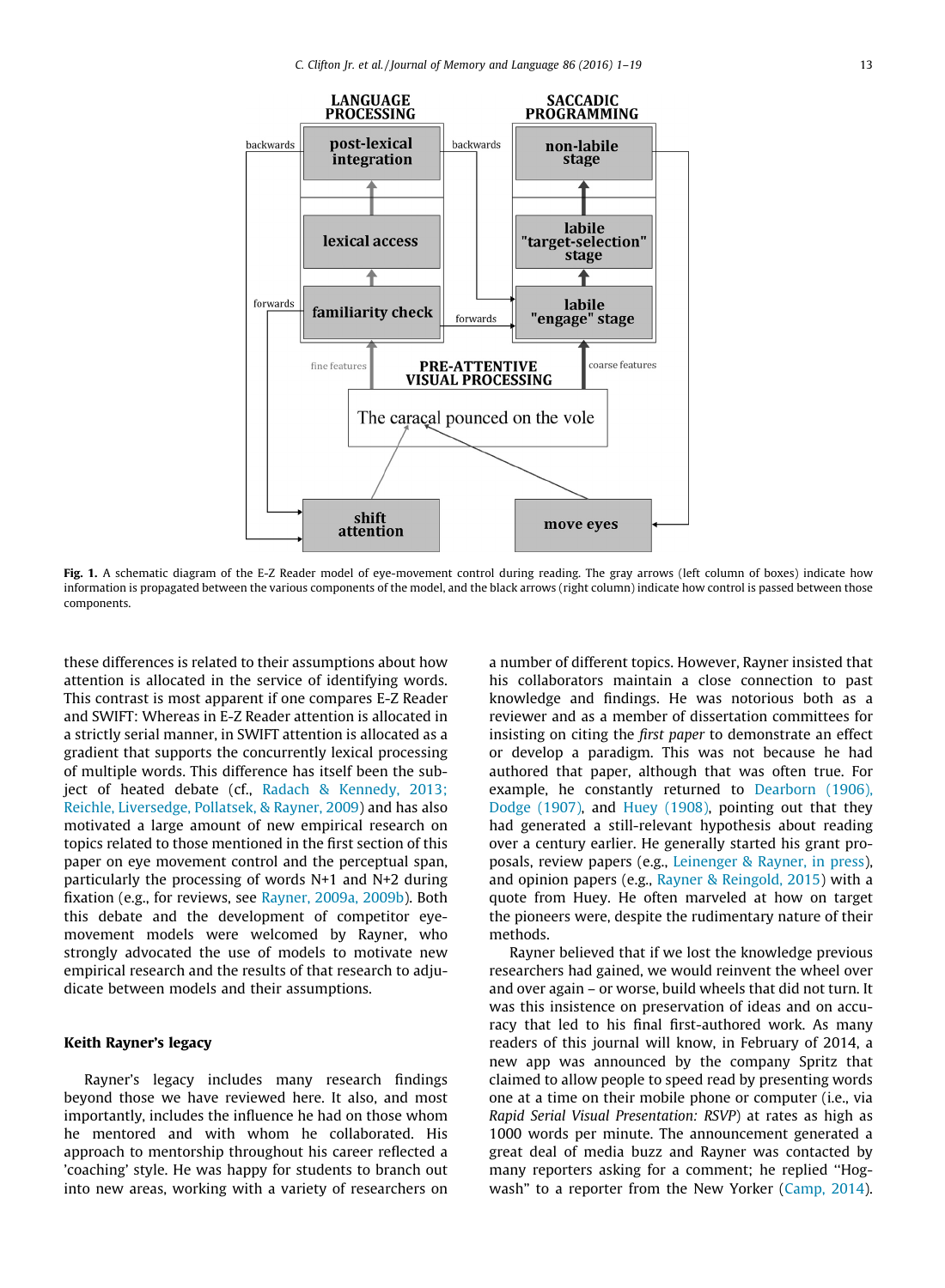<span id="page-13-0"></span>The app was developed by a group of engineers and businessmen. None of them had done any research on reading, nor had the team done its due diligence to investigate the existing literature. Within a month Rayner had published a paper in Psychological Science challenging the premise of the app that regressions (i.e., re-reading) were detrimental to the reading process [\(Schotter, Tran, &](#page-17-0) [Rayner, 2014](#page-17-0)). In fact, Rayner and his colleagues reported the opposite: that the inability to re-read actually impaired comprehension. Concerned by public excitement around the app despite numerous scientists questioning their claims, Rayner proposed an article to Psychological Science in the Public Interest on the allure of the prospect of speed reading and how consumers should be aware of the psychology of reading in order to evaluate proponents' wild and inaccurate claims. The article could only appear posthumously [\(Rayner, Schotter, Masson, Potter, &](#page-16-0) [Treiman, in press](#page-16-0)), although the first draft was submitted a few days before Rayner passed away.

While Rayner consistently built on past results, he was always willing to question them. Sometimes the conclusions he reached on the basis of existing evidence held up. For instance, a central tenet of his work was that eye movements are under direct cognitive control, as we have discussed throughout this piece (see [Rayner & Reingold,](#page-17-0) [2015](#page-17-0)): in other words, an eye movement is determined by processes associated with lexical processing of the word being fixated. Not all researchers agreed with this idea, arguing instead that cognitive–linguistic influences on eye movements only appear in very long fixations [\(Chanceaux, Vitu, Bendahman, Thorpe, & Grainger, 2012;](#page-14-0) [Deubel, O'Regan, & Radach, 2000; McConkie & Yang,](#page-14-0) [2003; Yang & McConkie, 2001\)](#page-14-0). Despite the difference of opinion he had with other researchers, he maintained an open-lab policy. In fact, many advocates of rival theories would send their students to visit his lab and fruitful collaborations emerged. In the work they did together, the conclusions often came down on his side of the debate. For instance, they found evidence for direct control of eye movements using modifications of the gazecontingent methods he had developed decades earlier (e.g., [Dambacher et al., 2013,](#page-14-0) using the stimulus onset delay paradigm introduced by [Rayner & Pollatsek, 1981; Schad,](#page-17-0) [Risse, Slattery, & Rayner, 2014](#page-17-0), using the fast priming paradigm introduced by [Sereno & Rayner, 1992\)](#page-17-0).

Sometimes, however, new data convinced him to change his long-held theoretical positions. A good case in point concerns the extraction of parafoveal information during reading. As discussed in the first section on eye movement control, for most of his career, Rayner argued against the idea of semantic preview benefits—the idea that semantic information is acquired from a parafoveal word and is integrated with information acquired from the word once fixated ([Rayner et al., 1986](#page-16-0)). When studies in languages such as German [\(Hohenstein et al., 2010;](#page-15-0) [Hohenstein & Kliegl, 2014\)](#page-15-0) and Chinese [\(Yan, Richter,](#page-18-0) [Shu, & Kliegl, 2009; Yan, Zhou, Shu, & Kliegl, 2012; Yang,](#page-18-0) [2013; Yang, Wang, Tong, & Rayner, 2010](#page-18-0)) reported evidence consistent with semantic preview benefits, he initially attributed the findings to cross-language differences. However, when one of his students found evidence

in English for preview benefits from synonyms (in fact, of a similar magnitude to those obtained from identical previews) Rayner insisted she replicate the effect. And replicate it did—but the follow-up work also demonstrated a lack of preview benefit for semantic associates that were not synonyms ([Schotter, 2013](#page-17-0); see also [Rayner, Schotter, &](#page-17-0) [Drieghe, 2014\)](#page-17-0). In typical fashion, he and his students went on to identify several factors that contributed to semantic parafoveal preview benefits ([Rayner & Schotter, 2014;](#page-17-0) [Schotter et al., 2015](#page-17-0)) and even modeled the effects in E-Z Reader to determine whether they could be accommodated given the assumption of serial attention shift – which, in fact, they can ([Schotter et al., 2014\)](#page-17-0).

Rayner was always willing to be wrong. He believed you could not win an argument against convincing data, so if a set of findings did not support what he believed, Rayner would update his beliefs. He insisted that any finding that was inconsistent with a model meant that the model needed to be modified, and that model assumptions could only be tested with good data: ''Thus, the models and good data go hand in hand in advancing the field." [\(Rayner,](#page-16-0) [2009a, p. 7\)](#page-16-0). Rayner particularly valued findings obtained from controlled experiments over other kinds of data. For example, he saw both value and danger in corpus analyses of eye movement data, but ultimately favored an experimental approach in which the properties of particular words in sentences are carefully manipulated. By examining the reading of most or all the words in naturally occurring texts, often extended segments of prose such as a short story, corpus analyses are important for generalizing experimental results and for exploring and developing new hypotheses. However, they have all the limitations of correlational analyses in that they show correlations among the variables that are measured and thus are susceptible to the existence of unidentified confounded variables. Ultimately, a field advances best when controlled experimental techniques and naturalistic observational techniques proceed in a mutually informed fashion. We, as Rayner did, look forward to seeing what the data will show us in the future.

In closing, we make the obvious point that Keith Rayner's lifetime of research could not answer all the interesting questions about how people read and process visual information. Moreover, he left many theoretical controversies to be resolved, including those concerning basic language processing as well as the nature of eye movement control during reading and scene processing. But thanks to his work and his ability to inspire the best scientific ideals and practices in his colleagues, we can point to a large body of knowledge that has enhanced our basic understanding of cognition and which has been applied to problems such as reading pedagogy. The field has lost a great leader and an exceptional human being, but we are all fortunate for what Rayner contributed to the study of cognition during his extraordinary life.

## References

[Altarriba, J., Kambe, G., Pollatsek, A., & Rayner, K. \(2001\). Semantic codes](http://refhub.elsevier.com/S0749-596X(15)00096-0/h0005) [are not used in integrating information across eye fixations in](http://refhub.elsevier.com/S0749-596X(15)00096-0/h0005) [reading: Evidence from fluent Spanish–English bilinguals.](http://refhub.elsevier.com/S0749-596X(15)00096-0/h0005) Perception [& Psychophysics, 63](http://refhub.elsevier.com/S0749-596X(15)00096-0/h0005), 875–890.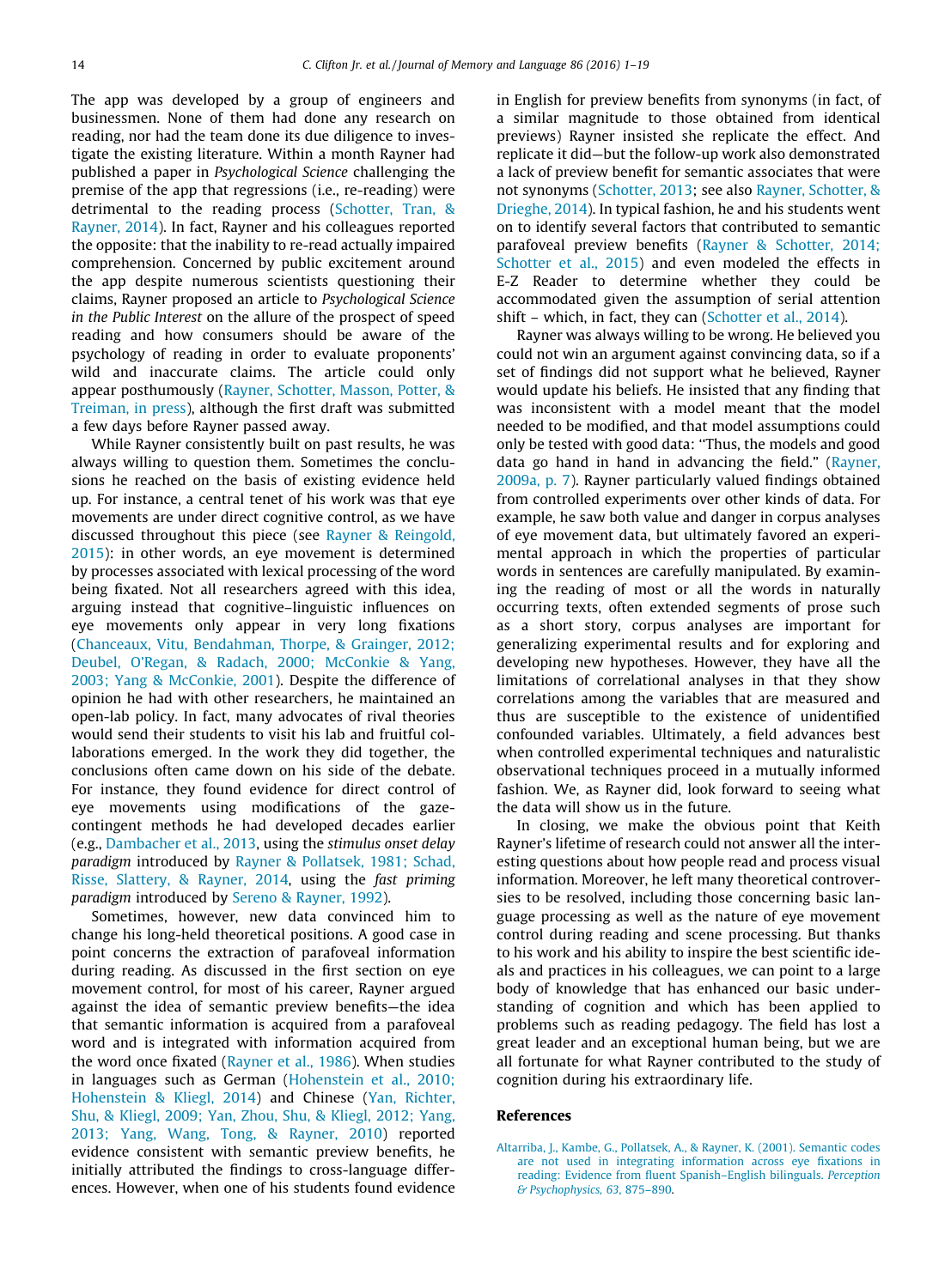- <span id="page-14-0"></span>[Altarriba, J., Kroll, J. F., Sholl, A., & Rayner, K. \(1996\). The influence of](http://refhub.elsevier.com/S0749-596X(15)00096-0/h0010) [lexical and conceptual constraints on reading mixed language](http://refhub.elsevier.com/S0749-596X(15)00096-0/h0010) [sentences: Evidence from eye fixation and naming times.](http://refhub.elsevier.com/S0749-596X(15)00096-0/h0010) Memory & [Cognition, 24](http://refhub.elsevier.com/S0749-596X(15)00096-0/h0010), 477–492.
- [Altmann, G., & Steedman, M. \(1988\). Interaction with context during](http://refhub.elsevier.com/S0749-596X(15)00096-0/h0015) [human sentence processing.](http://refhub.elsevier.com/S0749-596X(15)00096-0/h0015) Cognition, 30, 191–238.
- [Ashby, J., & Martin, A. \(2008\). Prosodic phonological representations early](http://refhub.elsevier.com/S0749-596X(15)00096-0/h0020) in visual word recognition. [Journal of Experimental Psychology: Human](http://refhub.elsevier.com/S0749-596X(15)00096-0/h0020) [Perception and Performance, 34](http://refhub.elsevier.com/S0749-596X(15)00096-0/h0020), 224–236.
- [Ashby, J., Rayner, K., & Clifton, C. Jr., \(2005\). Eye movements of highly](http://refhub.elsevier.com/S0749-596X(15)00096-0/h0025) [skilled and average readers: Differential effects of frequency and](http://refhub.elsevier.com/S0749-596X(15)00096-0/h0025) predictability. [Quarterly Journal of Experimental Psychology, 58A](http://refhub.elsevier.com/S0749-596X(15)00096-0/h0025), [1065–1086](http://refhub.elsevier.com/S0749-596X(15)00096-0/h0025).
- [Balota, D. A., Pollatsek, A., & Rayner, K. \(1985\). The interaction of](http://refhub.elsevier.com/S0749-596X(15)00096-0/h0030) [contextual constraints and parafoveal visual information in reading.](http://refhub.elsevier.com/S0749-596X(15)00096-0/h0030) [Cognitive Psychology, 17](http://refhub.elsevier.com/S0749-596X(15)00096-0/h0030), 364-388.
- [Becker, W., & Jürgens, R. \(1979\). An analysis of the saccadic system by](http://refhub.elsevier.com/S0749-596X(15)00096-0/h0035) [means of double step stimuli.](http://refhub.elsevier.com/S0749-596X(15)00096-0/h0035) Vision Research, 19, 967–983.
- [Bertera, J. H., & Rayner, K. \(2000\). Eye movements and the span of the](http://refhub.elsevier.com/S0749-596X(15)00096-0/h0040) [effective stimulus in visual search.](http://refhub.elsevier.com/S0749-596X(15)00096-0/h0040) Perception & Psychophysics, 62, [576–585.](http://refhub.elsevier.com/S0749-596X(15)00096-0/h0040)
- [Binder, K. S. \(2003\). The influence of local and global context: An eye](http://refhub.elsevier.com/S0749-596X(15)00096-0/h0045) [movement and lexical ambiguity investigation.](http://refhub.elsevier.com/S0749-596X(15)00096-0/h0045) Memory & Cognition, 31[, 690–702](http://refhub.elsevier.com/S0749-596X(15)00096-0/h0045).
- [Binder, K. S., Duffy, S. A., & Rayner, K. \(2001\). The effects of thematic fit](http://refhub.elsevier.com/S0749-596X(15)00096-0/h0050) [and discourse context on syntactic ambiguity resolution.](http://refhub.elsevier.com/S0749-596X(15)00096-0/h0050) Journal of [Memory and Language, 44](http://refhub.elsevier.com/S0749-596X(15)00096-0/h0050), 297–324.
- [Binder, K. S., & Morris, R. K. \(1995\). Eye movements and lexical ambiguity](http://refhub.elsevier.com/S0749-596X(15)00096-0/h0055) [resolution: Effects of prior encounter and discourse topic.](http://refhub.elsevier.com/S0749-596X(15)00096-0/h0055) [Journal of Experimental Psychology: Learning, Memory, and Cognition,](http://refhub.elsevier.com/S0749-596X(15)00096-0/h0055) 21[, 1–11.](http://refhub.elsevier.com/S0749-596X(15)00096-0/h0055)
- [Binder, K. S., & Rayner, K. \(1998\). Contextual strength does not modulate](http://refhub.elsevier.com/S0749-596X(15)00096-0/h0060) [the subordinate bias effect: Evidence from eye fixations and self-](http://refhub.elsevier.com/S0749-596X(15)00096-0/h0060)paced reading. [Psychonomic Bulletin & Review, 5](http://refhub.elsevier.com/S0749-596X(15)00096-0/h0060), 271-276.
- [Binder, K. S., & Rayner, K. \(1999\). Does contextual strength modulate the](http://refhub.elsevier.com/S0749-596X(15)00096-0/h0065) [subordinate bias effect? A reply to Kellas and Vu.](http://refhub.elsevier.com/S0749-596X(15)00096-0/h0065) Psychonomic Bulletin [& Review, 6](http://refhub.elsevier.com/S0749-596X(15)00096-0/h0065), 518–522.
- [Blythe, H. I., Häikiö, T., Bertram, R., Liversedge, S. P., & Hyönä, J. \(2011\).](http://refhub.elsevier.com/S0749-596X(15)00096-0/h0070) [Reading disappearing text: Why do children refixate words?](http://refhub.elsevier.com/S0749-596X(15)00096-0/h0070) Vision [Research, 51](http://refhub.elsevier.com/S0749-596X(15)00096-0/h0070)(1), 84–92.
- [Blythe, H. I., Liversedge, S. P., Joseph, H. S. S. L., White, S. J., & Rayner, K.](http://refhub.elsevier.com/S0749-596X(15)00096-0/h0075) [\(2009\). Visual information capture during fixations in reading for](http://refhub.elsevier.com/S0749-596X(15)00096-0/h0075) [children and adults.](http://refhub.elsevier.com/S0749-596X(15)00096-0/h0075) Vision Research, 49, 1583–1591.
- [Bower, G. H., Black, J. B., & Turner, T. J. \(1979\). Scripts in memory for text.](http://refhub.elsevier.com/S0749-596X(15)00096-0/h0080) [Cognitive Psychology, 11](http://refhub.elsevier.com/S0749-596X(15)00096-0/h0080), 177–220.
- [Boyce, S. J., Pollatsek, A., & Rayner, K. \(1989\). The effect of background](http://refhub.elsevier.com/S0749-596X(15)00096-0/h0085) [information on object identification.](http://refhub.elsevier.com/S0749-596X(15)00096-0/h0085) Journal of Experimental [Psychology: Human Perception and Performance, 15](http://refhub.elsevier.com/S0749-596X(15)00096-0/h0085), 556–566.
- [Briihl, D., & Inhoff, A. W. \(1995\). Integrating information across fixations](http://refhub.elsevier.com/S0749-596X(15)00096-0/h0090) [in reading: The use of orthographic bodies and of exterior letters.](http://refhub.elsevier.com/S0749-596X(15)00096-0/h0090) [Journal of Experimental Psychology: Learning, Memory, and Cognition,](http://refhub.elsevier.com/S0749-596X(15)00096-0/h0090) 21[, 55–67.](http://refhub.elsevier.com/S0749-596X(15)00096-0/h0090)
- [Brown-Schmidt, S., Gunlogson, C., & Tanenhaus, M. K. \(2008\). Addressees](http://refhub.elsevier.com/S0749-596X(15)00096-0/h0095) [distinguish shared from private information when interpreting](http://refhub.elsevier.com/S0749-596X(15)00096-0/h0095) [questions during interactive conversation.](http://refhub.elsevier.com/S0749-596X(15)00096-0/h0095) Cognition, 107, 1122–1134.
- Camp, J. (2014). Life is short, Proust is long. Page-turner: On books and the writing life. Newyorker.com, 2 April, 2014. <[http://www.](http://www.newyorker.com/books/page-turner/life-is-short-proust-is-long) [newyorker.com/books/page-turner/life-is-short-proust-is-long>](http://www.newyorker.com/books/page-turner/life-is-short-proust-is-long).
- [Castelhano, M. S., & Henderson, J. M. \(2007\). Initial scene representations](http://refhub.elsevier.com/S0749-596X(15)00096-0/h0105) [facilitate eye movement guidance in visual search.](http://refhub.elsevier.com/S0749-596X(15)00096-0/h0105) Journal of [Experimental Psychology: Human Perception and Performance, 33](http://refhub.elsevier.com/S0749-596X(15)00096-0/h0105), [753–763.](http://refhub.elsevier.com/S0749-596X(15)00096-0/h0105)
- [Chanceaux, M., Vitu, F., Bendahman, L., Thorpe, S., & Grainger, J. \(2012\).](http://refhub.elsevier.com/S0749-596X(15)00096-0/h0110) [Word processing speed in peripheral vision measured with a saccadic](http://refhub.elsevier.com/S0749-596X(15)00096-0/h0110) choice task. [Vision Research, 56](http://refhub.elsevier.com/S0749-596X(15)00096-0/h0110), 10–19.
- [Clark, H. H., & Clark, E. V. \(1977\).](http://refhub.elsevier.com/S0749-596X(15)00096-0/h0115) Psychology and language. New York: [Harcourt Brace Jovanovich](http://refhub.elsevier.com/S0749-596X(15)00096-0/h0115).
- [Clifton, C., Jr., Traxler, M. J., Mohamed, M. T., Williams, R. S., Morris, R. K., &](http://refhub.elsevier.com/S0749-596X(15)00096-0/h0120) [Rayner, K. \(2003\). The use of thematic role information in parsing:](http://refhub.elsevier.com/S0749-596X(15)00096-0/h0120) [Syntactic processing autonomy revisited.](http://refhub.elsevier.com/S0749-596X(15)00096-0/h0120) Journal of Memory and [Language, 49](http://refhub.elsevier.com/S0749-596X(15)00096-0/h0120), 317–334.
- [Connine, C., & Titone, D. A. \(1996\). Phoneme monitoring.](http://refhub.elsevier.com/S0749-596X(15)00096-0/h0125) Language and [Cognitive Processes, 11](http://refhub.elsevier.com/S0749-596X(15)00096-0/h0125), 635–645.
- [Dambacher, M., Slattery, T. J., Yang, J., Kliegl, R., & Rayner, K. \(2013\).](http://refhub.elsevier.com/S0749-596X(15)00096-0/h0130) [Evidence for direct control of eye movements during reading.](http://refhub.elsevier.com/S0749-596X(15)00096-0/h0130) Journal [of Experimental Psychology: Human Perception and Performance, 39](http://refhub.elsevier.com/S0749-596X(15)00096-0/h0130), [1468](http://refhub.elsevier.com/S0749-596X(15)00096-0/h0130).
- Dearborn, W. F. (1906). [The psychology of reading: An experimental study of](http://refhub.elsevier.com/S0749-596X(15)00096-0/h0135) [the reading pauses and movements of the eye \(No. 4\)](http://refhub.elsevier.com/S0749-596X(15)00096-0/h0135). Science Press.
- [Deubel, H., O'Regan, J. K., & Radach, R. \(2000\). Commentary on Section 2.](http://refhub.elsevier.com/S0749-596X(15)00096-0/h0140) [Attention, information processing and eye movement control. In A.](http://refhub.elsevier.com/S0749-596X(15)00096-0/h0140) [Kennedy, R. Radach, D. Heller, & J. Pynte \(Eds.\),](http://refhub.elsevier.com/S0749-596X(15)00096-0/h0140) Reading as a perceptual process [\(pp. 355–374\). Amsterdam, Netherlands: North-Holland/](http://refhub.elsevier.com/S0749-596X(15)00096-0/h0140) [Elsevier Science Publishers](http://refhub.elsevier.com/S0749-596X(15)00096-0/h0140).
- [Dimigen, O., Sommer, W., Hohlfeld, A., Jacobs, A. M., & Kliegl, R. \(2011\).](http://refhub.elsevier.com/S0749-596X(15)00096-0/h0145) [Coregistration of eye movements and EEG in natural reading:](http://refhub.elsevier.com/S0749-596X(15)00096-0/h0145) Analyses and review. [Journal of Experimental Psychology: General,](http://refhub.elsevier.com/S0749-596X(15)00096-0/h0145) 140[, 552–572](http://refhub.elsevier.com/S0749-596X(15)00096-0/h0145).
- [Dodge, R. \(1907\). An experimental study of visual fixation.](http://refhub.elsevier.com/S0749-596X(15)00096-0/h0150) Psychological [Monographs: General and Applied, 8](http://refhub.elsevier.com/S0749-596X(15)00096-0/h0150), i-95.
- [Dopkins, S., Morris, R. K., & Rayner, K. \(1992\). Lexical ambiguity and eye](http://refhub.elsevier.com/S0749-596X(15)00096-0/h0155) [fixations in reading: A test of competing models of lexical ambiguity](http://refhub.elsevier.com/S0749-596X(15)00096-0/h0155) resolution. [Journal of Memory and Language, 31](http://refhub.elsevier.com/S0749-596X(15)00096-0/h0155), 461–476.
- [Drieghe, D., Rayner, K., & Pollatsek, A. \(2008\). Mislocated fixations can](http://refhub.elsevier.com/S0749-596X(15)00096-0/h0160) [account for parafoveal-on-foveal effects in eye movements during](http://refhub.elsevier.com/S0749-596X(15)00096-0/h0160) reading. [Quarterly Journal of Experimental Psychology, 61](http://refhub.elsevier.com/S0749-596X(15)00096-0/h0160), 1239–1249.
- [Duffy, S. A., Morris, R. K., & Rayner, K. \(1988\). Lexical ambiguity and](http://refhub.elsevier.com/S0749-596X(15)00096-0/h0165) fixation times in reading. [Journal of Memory and Language, 27](http://refhub.elsevier.com/S0749-596X(15)00096-0/h0165), [429–446.](http://refhub.elsevier.com/S0749-596X(15)00096-0/h0165)
- [Ehrlich, S. F., & Rayner, K. \(1981\). Contextual effects on word perception](http://refhub.elsevier.com/S0749-596X(15)00096-0/h0170) [and eye movements during reading.](http://refhub.elsevier.com/S0749-596X(15)00096-0/h0170) Journal of Verbal Learning and [Verbal Behavior, 20](http://refhub.elsevier.com/S0749-596X(15)00096-0/h0170), 641-655
- [Ehrlich, K., & Rayner, K. \(1983\). Pronoun assignment and semantic](http://refhub.elsevier.com/S0749-596X(15)00096-0/h0175) [integration during reading: Eye movements and immediacy of](http://refhub.elsevier.com/S0749-596X(15)00096-0/h0175) processing. [Journal of Verbal Learning and Verbal Behavior, 22](http://refhub.elsevier.com/S0749-596X(15)00096-0/h0175), 75–87.
- [Engbert, R., Nuthmann, A., Richter, E., & Kliegl, R. \(2005\). SWIFT: A](http://refhub.elsevier.com/S0749-596X(15)00096-0/h0180) [dynamical model of saccade generation during reading.](http://refhub.elsevier.com/S0749-596X(15)00096-0/h0180) Psychological [Review, 112](http://refhub.elsevier.com/S0749-596X(15)00096-0/h0180), 777–813.
- [Ferreira, F., & Clifton, C. Jr., \(1986\). The independence of syntactic](http://refhub.elsevier.com/S0749-596X(15)00096-0/h0185) processing. [Journal of Memory and Language, 25](http://refhub.elsevier.com/S0749-596X(15)00096-0/h0185)(3), 348–368.
- [Fischler, I., & Bloom, P. A. \(1979\). Automatic and attentional processes in](http://refhub.elsevier.com/S0749-596X(15)00096-0/h0190) [the effects of sentence contexts on word recognition.](http://refhub.elsevier.com/S0749-596X(15)00096-0/h0190) Journal of Verbal [Learning and Verbal Behavior, 18](http://refhub.elsevier.com/S0749-596X(15)00096-0/h0190), 1–20.
- [Folk, J. R., & Morris, R. K. \(2003\). Effects of syntactic category assignment](http://refhub.elsevier.com/S0749-596X(15)00096-0/h0195) [on lexical ambiguity resolution in reading: An eye movement](http://refhub.elsevier.com/S0749-596X(15)00096-0/h0195) analysis. [Memory & Cognition, 30](http://refhub.elsevier.com/S0749-596X(15)00096-0/h0195), 87–99.
- [Foulsham, T., & Underwood, G. \(2008\). What can saliency models predict](http://refhub.elsevier.com/S0749-596X(15)00096-0/h0200) [about eye movements? Spatial and sequential aspects of fixations](http://refhub.elsevier.com/S0749-596X(15)00096-0/h0200) [during encoding and recognition.](http://refhub.elsevier.com/S0749-596X(15)00096-0/h0200) Journal of Vision, 8, 1–17.
- [Frazier, L., & Fodor, J. D. \(1978\). The sausage machine: A new two-stage](http://refhub.elsevier.com/S0749-596X(15)00096-0/h0205) [parsing model.](http://refhub.elsevier.com/S0749-596X(15)00096-0/h0205) Cognition, 6(4), 291–325.
- [Frazier, L., & Rayner, K. \(1982\). Making and correcting errors during](http://refhub.elsevier.com/S0749-596X(15)00096-0/h0210) [sentence comprehension: Eye movements in the analysis of](http://refhub.elsevier.com/S0749-596X(15)00096-0/h0210) [structurally ambiguous sentences.](http://refhub.elsevier.com/S0749-596X(15)00096-0/h0210) Cognitive Psychology, 14, 178–210.
- [Frisson, S., Rayner, K., & Pickering, M. \(2005\). Effects of contextual](http://refhub.elsevier.com/S0749-596X(15)00096-0/h0215) [predictability and transitional probability on eye movements during](http://refhub.elsevier.com/S0749-596X(15)00096-0/h0215) reading. [Journal of Experimental Psychology: Learning, Memory, and](http://refhub.elsevier.com/S0749-596X(15)00096-0/h0215) [Cognition, 31](http://refhub.elsevier.com/S0749-596X(15)00096-0/h0215), 862–877.
- [Garrod, S., O'Brien, E. J., Morris, R. K., & Rayner, K. \(1990\). Elaborative](http://refhub.elsevier.com/S0749-596X(15)00096-0/h0220) [inferencing as an active or passive process.](http://refhub.elsevier.com/S0749-596X(15)00096-0/h0220) Journal of Experimental [Psychology: Learning, Memory, and Cognition, 16](http://refhub.elsevier.com/S0749-596X(15)00096-0/h0220)(2), 250.
- [Goodman, K. S. \(1970\). Psycholinguistic universals in the reading process.](http://refhub.elsevier.com/S0749-596X(15)00096-0/h0225) [Journal of Typographic Research, 4](http://refhub.elsevier.com/S0749-596X(15)00096-0/h0225), 103–110.
- [Gough, P. B., Alford, A., & Holley-Wilcox, P. \(1981\). Words and context. In](http://refhub.elsevier.com/S0749-596X(15)00096-0/h0230) [O. Tzeng & H. Singer \(Eds.\),](http://refhub.elsevier.com/S0749-596X(15)00096-0/h0230) Perception of print (pp. 85–102). Hillsdale, [NJ: Erlbaum.](http://refhub.elsevier.com/S0749-596X(15)00096-0/h0230)
- [Gough, P. B. \(1983\). Context, form, and interaction. In K. Rayner \(Ed.\),](http://refhub.elsevier.com/S0749-596X(15)00096-0/h0235) Eye [movements in reading: Perceptual and language processes](http://refhub.elsevier.com/S0749-596X(15)00096-0/h0235) [\(pp. 203–211\). New York: Academic Press.](http://refhub.elsevier.com/S0749-596X(15)00096-0/h0235)
- [Greene, H. H. \(2006\). The control of fixation duration in visual search.](http://refhub.elsevier.com/S0749-596X(15)00096-0/h0240) [Perception, 35](http://refhub.elsevier.com/S0749-596X(15)00096-0/h0240), 303–315.
- [Greene, S. B., McKoon, G., & Ratcliff, R. \(1992\). Pronoun resolution and](http://refhub.elsevier.com/S0749-596X(15)00096-0/h0245) discourse models. [Journal of Experimental Psychology: Learning,](http://refhub.elsevier.com/S0749-596X(15)00096-0/h0245) [Memory, and Cognition, 18](http://refhub.elsevier.com/S0749-596X(15)00096-0/h0245), 266–283.
- [Greene, H. H., & Rayner, K. \(2001a\). Eye-movement control in direction](http://refhub.elsevier.com/S0749-596X(15)00096-0/h0250)[coded visual search.](http://refhub.elsevier.com/S0749-596X(15)00096-0/h0250) Perception, 30, 147–157.
- [Greene, H. H., & Rayner, K. \(2001b\). Eye movements and familiarity effects](http://refhub.elsevier.com/S0749-596X(15)00096-0/h0255) in visual search. [Vision Research, 41](http://refhub.elsevier.com/S0749-596X(15)00096-0/h0255), 3763–3773.
- [Hale, J. \(2001\). A probabilistic Earley parser as a psycholinguistic model.](http://refhub.elsevier.com/S0749-596X(15)00096-0/h0260) [Proceedings of the NAACL, 2](http://refhub.elsevier.com/S0749-596X(15)00096-0/h0260), 156–166.
- [Henderson, J. M. \(1992\). Identifying objects across saccades: Effects of](http://refhub.elsevier.com/S0749-596X(15)00096-0/h0265) [extrafoveal preview and flanker object context.](http://refhub.elsevier.com/S0749-596X(15)00096-0/h0265) Journal of Experimental [Psychology: Learning, Memory, and Cognition, 18](http://refhub.elsevier.com/S0749-596X(15)00096-0/h0265), 521–530.
- [Henderson, J. M. \(2007\). Regarding scenes.](http://refhub.elsevier.com/S0749-596X(15)00096-0/h0270) Current Directions in [Psychological Science, 16](http://refhub.elsevier.com/S0749-596X(15)00096-0/h0270), 219–222.
- [Henderson, J. M., & Choi, W. \(2015\). Neural correlates of fixation duration](http://refhub.elsevier.com/S0749-596X(15)00096-0/h9000) [during real-world scene viewing: Evidence from fixation-related](http://refhub.elsevier.com/S0749-596X(15)00096-0/h9000) (FIRE) fMRI. [Journal of Cognitive Neuroscience, 27](http://refhub.elsevier.com/S0749-596X(15)00096-0/h9000), 1137–1145.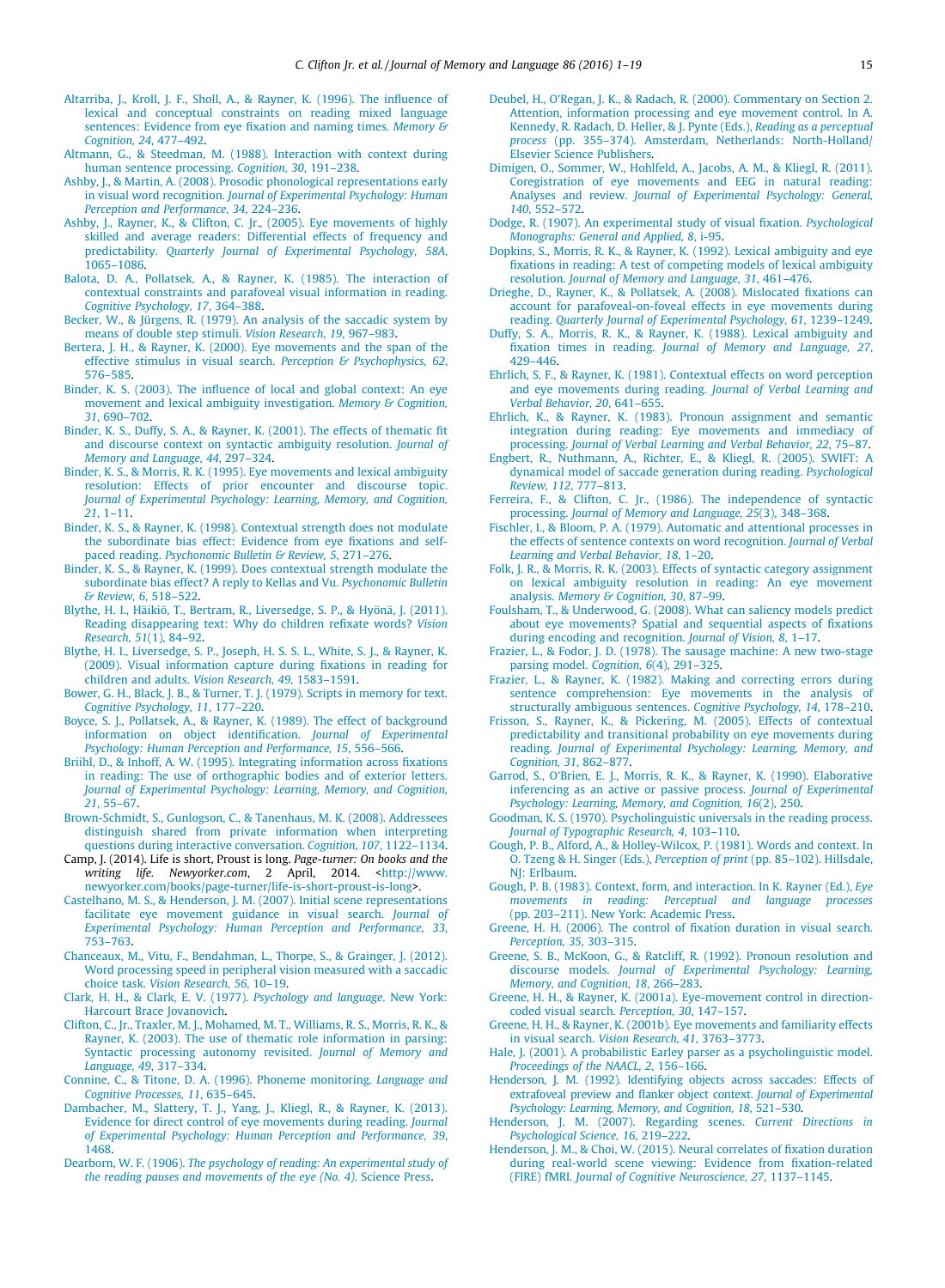- <span id="page-15-0"></span>[Henderson, J. M., Brockmole, J. R., Castelhano, M. S., & Mack, M. \(2007\).](http://refhub.elsevier.com/S0749-596X(15)00096-0/h0280) [Visual saliency does not account for eye movements during visual](http://refhub.elsevier.com/S0749-596X(15)00096-0/h0280) [search in real-world scenes. In R. P. G. van Gompel, M. H. Fischer, W. S.](http://refhub.elsevier.com/S0749-596X(15)00096-0/h0280) Murray, & R. L. Hill (Eds.), [Eye movements: A window on mind and brain](http://refhub.elsevier.com/S0749-596X(15)00096-0/h0280) [\(pp. 539–562\). Oxford, UK: Elsevier](http://refhub.elsevier.com/S0749-596X(15)00096-0/h0280).
- [Henderson, J. M., Dixon, P., Petersen, A., Twilley, L. C., & Ferreira, F. \(1995\).](http://refhub.elsevier.com/S0749-596X(15)00096-0/h0285) [Evidence for the use of phonological representations during](http://refhub.elsevier.com/S0749-596X(15)00096-0/h0285) transsaccadic word recognition. [Journal of Experimental Psychology:](http://refhub.elsevier.com/S0749-596X(15)00096-0/h0285) [Human Perception and Performance, 21](http://refhub.elsevier.com/S0749-596X(15)00096-0/h0285), 82.
- [Henderson, J. M., & Ferreira, F. \(1990\). Effects of foveal processing](http://refhub.elsevier.com/S0749-596X(15)00096-0/h0290) [difficulty on the perceptual span in reading: Implications for](http://refhub.elsevier.com/S0749-596X(15)00096-0/h0290) [attention and eye movement control.](http://refhub.elsevier.com/S0749-596X(15)00096-0/h0290) Journal of Experimental [Psychology: Learning, Memory, and Cognition, 16](http://refhub.elsevier.com/S0749-596X(15)00096-0/h0290), 417–429.
- Henderson, J. M. (2011). Eve movements and scene perception. In S. [Liversedge, I. D. Gilchrist, & S. Everling \(Eds.\),](http://refhub.elsevier.com/S0749-596X(15)00096-0/h0295) Oxford handbook of eye movements [\(pp. 593–606\). Oxford: Oxford University Press](http://refhub.elsevier.com/S0749-596X(15)00096-0/h0295).
- [Henderson, J. M., McClure, K., Pierce, S., & Schrock, G. \(1997\). Object](http://refhub.elsevier.com/S0749-596X(15)00096-0/h0300) [identification without foveal vision: Evidence from an artificial](http://refhub.elsevier.com/S0749-596X(15)00096-0/h0300) scotoma paradigm. [Perception & Psychophysics, 59](http://refhub.elsevier.com/S0749-596X(15)00096-0/h0300), 323–346.
- [Henderson, J. M., Pollatsek, A., & Rayner, K. \(1987\). The effects of foveal](http://refhub.elsevier.com/S0749-596X(15)00096-0/h0305) [priming and extrafoveal preview on object identification.](http://refhub.elsevier.com/S0749-596X(15)00096-0/h0305) Journal of [Experimental Psychology: Human Perception and Performance, 13](http://refhub.elsevier.com/S0749-596X(15)00096-0/h0305), [449–463.](http://refhub.elsevier.com/S0749-596X(15)00096-0/h0305)
- [Henderson, J. M., Pollatsek, A., & Rayner, K. \(1989\). Covert visual attention](http://refhub.elsevier.com/S0749-596X(15)00096-0/h0310) [and extrafoveal information use during object identification.](http://refhub.elsevier.com/S0749-596X(15)00096-0/h0310) [Perception & Psychophysics, 45](http://refhub.elsevier.com/S0749-596X(15)00096-0/h0310), 196–208.
- [Henderson, J. M., & Siefert, A. B. C. \(1999\). The influence of](http://refhub.elsevier.com/S0749-596X(15)00096-0/h0315) [enantiomorphic transformation on transsaccadic object integration.](http://refhub.elsevier.com/S0749-596X(15)00096-0/h0315) [Journal of Experimental Psychology: Human Perception and Performance,](http://refhub.elsevier.com/S0749-596X(15)00096-0/h0315) 25[, 243–255.](http://refhub.elsevier.com/S0749-596X(15)00096-0/h0315)
- [Henderson, J. M., & Siefert, A. B. C. \(2001\). Types and tokens in](http://refhub.elsevier.com/S0749-596X(15)00096-0/h0320) [transsaccadic object identification: Effects of spatial position and](http://refhub.elsevier.com/S0749-596X(15)00096-0/h0320) left-right orientation. [Psychonomic Bulletin & Review, 8](http://refhub.elsevier.com/S0749-596X(15)00096-0/h0320), 753-760.
- [Henderson, J. M., & Smith, T. J. \(2009\). How are eye fixation durations](http://refhub.elsevier.com/S0749-596X(15)00096-0/h0325) [controlled during scene viewing? Further evidence from a scene onset](http://refhub.elsevier.com/S0749-596X(15)00096-0/h0325) delay paradigm. [Visual Cognition, 17](http://refhub.elsevier.com/S0749-596X(15)00096-0/h0325), 1055–1082.
- [Hochberg, J. \(1970\). Components of literacy: Speculation and exploratory](http://refhub.elsevier.com/S0749-596X(15)00096-0/h0330) [research. In H. Levin & J. P. Williams \(Eds.\),](http://refhub.elsevier.com/S0749-596X(15)00096-0/h0330) Basic studies on reading [\(pp. 74–89\). New York: Basic Books.](http://refhub.elsevier.com/S0749-596X(15)00096-0/h0330)
- [Hohenstein, S., & Kliegl, R. \(2014\). Semantic preview benefit during](http://refhub.elsevier.com/S0749-596X(15)00096-0/h0335) reading. [Journal of Experimental Psychology: Learning, Memory, and](http://refhub.elsevier.com/S0749-596X(15)00096-0/h0335) [Cognition, 40](http://refhub.elsevier.com/S0749-596X(15)00096-0/h0335), 166–190.
- [Hohenstein, S., Laubrock, J., & Kliegl, R. \(2010\). Semantic preview benefit](http://refhub.elsevier.com/S0749-596X(15)00096-0/h0340) [in eye movements during reading: A fast-priming study.](http://refhub.elsevier.com/S0749-596X(15)00096-0/h0340) Journal of [Experimental Psychology: Learning, Memory, and Cognition, 36](http://refhub.elsevier.com/S0749-596X(15)00096-0/h0340), [1150–1170](http://refhub.elsevier.com/S0749-596X(15)00096-0/h0340).
- Huey, E. B. (1908/1968). The psychology and pedagogy of reading. New York: McMillan (Reprinted: Cambridge, MA: MIT Press, 1968).
- [Inhoff, A. W. \(1989\). Parafoveal processing of words and saccade](http://refhub.elsevier.com/S0749-596X(15)00096-0/h0350) [computation during eye fixations in reading.](http://refhub.elsevier.com/S0749-596X(15)00096-0/h0350) Journal of Experimental [Psychology: Human Perception and Performance, 15](http://refhub.elsevier.com/S0749-596X(15)00096-0/h0350), 544–555.
- [Inhoff, A. W. \(1990\). Integrating information across eye fixations in](http://refhub.elsevier.com/S0749-596X(15)00096-0/h0355) reading. [Acta Psychologica, 73](http://refhub.elsevier.com/S0749-596X(15)00096-0/h0355), 281–297.
- [Inhoff, A. W., Eiter, B. M., & Radach, R. \(2005\). Time course of linguistic](http://refhub.elsevier.com/S0749-596X(15)00096-0/h0360) [information extraction from consecutive words during eye fixations](http://refhub.elsevier.com/S0749-596X(15)00096-0/h0360) in reading. [Journal of Experimental Psychology: Human Perception and](http://refhub.elsevier.com/S0749-596X(15)00096-0/h0360) [Performance, 31](http://refhub.elsevier.com/S0749-596X(15)00096-0/h0360), 979–995.
- [Inhoff, A. W., Pollatsek, A., Posner, M., & Rayner, K. \(1989\). Covert](http://refhub.elsevier.com/S0749-596X(15)00096-0/h0365) [attention and eye movements in reading.](http://refhub.elsevier.com/S0749-596X(15)00096-0/h0365) Quarterly Journal of [Experimental Psychology, 41A](http://refhub.elsevier.com/S0749-596X(15)00096-0/h0365), 63–89.
- [Inhoff, A. W., Radach, R., & Eiter, B. M. \(2006\). Temporal overlap in the](http://refhub.elsevier.com/S0749-596X(15)00096-0/h0370) [linguistic processing of successive words in reading: Reply to](http://refhub.elsevier.com/S0749-596X(15)00096-0/h0370) [Pollatsek, Reichle, and Rayner \(2006a\).](http://refhub.elsevier.com/S0749-596X(15)00096-0/h0370) Journal of Experimental [Psychology: Human Perception and Performance, 32](http://refhub.elsevier.com/S0749-596X(15)00096-0/h0370), 1490–1495.
- [Inhoff, A. W., & Rayner, K. \(1986\). Parafoveal word processing during eye](http://refhub.elsevier.com/S0749-596X(15)00096-0/h0375) [fixations in reading: Effects of word frequency.](http://refhub.elsevier.com/S0749-596X(15)00096-0/h0375) Perception & [Psychophysics, 40](http://refhub.elsevier.com/S0749-596X(15)00096-0/h0375), 431–440.
- [Inhoff, A. W., Starr, M., & Shindler, K. \(2000\). Is the processing of](http://refhub.elsevier.com/S0749-596X(15)00096-0/h0380) [consecutive words during eye fixations in reading strictly serial?](http://refhub.elsevier.com/S0749-596X(15)00096-0/h0380) [Perception & Psychophysics, 62](http://refhub.elsevier.com/S0749-596X(15)00096-0/h0380), 1474–1484.
- [Itti, L., & Koch, C. \(2001\). Computational modeling of visual attention.](http://refhub.elsevier.com/S0749-596X(15)00096-0/h0385) [Nature Reviews Neuroscience, 2](http://refhub.elsevier.com/S0749-596X(15)00096-0/h0385), 194–203.
- [Javal, L. E. \(1878\). Essai sur la physiologie de la lecture.](http://refhub.elsevier.com/S0749-596X(15)00096-0/h0390) Annales [d'Ocullistique, 80](http://refhub.elsevier.com/S0749-596X(15)00096-0/h0390), 61–73.
- [Juhasz, B. J. \(2008\). The processing of compound words in English: Effects](http://refhub.elsevier.com/S0749-596X(15)00096-0/h0395) [of word length on eye movements during reading.](http://refhub.elsevier.com/S0749-596X(15)00096-0/h0395) Language and [Cognitive Processes, 23](http://refhub.elsevier.com/S0749-596X(15)00096-0/h0395), 1057–1088.
- [Juhasz, B. J., Inhoff, A. W., & Rayner, K. \(2005\). The role of interword spaces](http://refhub.elsevier.com/S0749-596X(15)00096-0/h0400) [in the processing of English compound words.](http://refhub.elsevier.com/S0749-596X(15)00096-0/h0400) Language and Cognitive [Processes, 20](http://refhub.elsevier.com/S0749-596X(15)00096-0/h0400), 291–316.
- [Juhasz, B. J., White, S. J., Liversedge, S. P., & Rayner, K. \(2008\). Eye](http://refhub.elsevier.com/S0749-596X(15)00096-0/h0405) [movements and the use of parafoveal word length information in](http://refhub.elsevier.com/S0749-596X(15)00096-0/h0405) reading. [Journal of Experimental Psychology: Human Perception and](http://refhub.elsevier.com/S0749-596X(15)00096-0/h0405) [Performance, 34](http://refhub.elsevier.com/S0749-596X(15)00096-0/h0405), 1560–1579.
- [Kambe, G., Rayner, K., & Duffy, S. A. \(2001\). Global context effects on](http://refhub.elsevier.com/S0749-596X(15)00096-0/h0410) [processing lexically ambiguous words: Evidence from eye fixation.](http://refhub.elsevier.com/S0749-596X(15)00096-0/h0410) [Memory & Cognition, 29](http://refhub.elsevier.com/S0749-596X(15)00096-0/h0410), 363–372.
- [Kennedy, A. \(2000\). Parafoveal processing in word recognition.](http://refhub.elsevier.com/S0749-596X(15)00096-0/h0415) The [Quarterly Journal of Experimental Psychology: Human Experimental](http://refhub.elsevier.com/S0749-596X(15)00096-0/h0415) [Psychology, 53](http://refhub.elsevier.com/S0749-596X(15)00096-0/h0415), 429–455.
- [Kennedy, A., & Pynte, J. \(2005\). Parafoveal-on-foveal effects in normal](http://refhub.elsevier.com/S0749-596X(15)00096-0/h0420) reading. [Vision Research, 45](http://refhub.elsevier.com/S0749-596X(15)00096-0/h0420), 153–168.
- [Kintsch, W., & Van Dijk, T. A. \(1978\). Toward a model of text](http://refhub.elsevier.com/S0749-596X(15)00096-0/h0425) [comprehension and production.](http://refhub.elsevier.com/S0749-596X(15)00096-0/h0425) Psychological Review, 85, 363.
- [Kliegl, R. \(2007\). Toward a perceptual-span theory of distributed](http://refhub.elsevier.com/S0749-596X(15)00096-0/h0430) [processing in reading: A reply to Rayner, Pollatsek, Drieghe,](http://refhub.elsevier.com/S0749-596X(15)00096-0/h0430) Slattery, and Reichle (2007). [Journal of Experimental Psychology:](http://refhub.elsevier.com/S0749-596X(15)00096-0/h0430) [General, 136](http://refhub.elsevier.com/S0749-596X(15)00096-0/h0430), 530–537.
- [Kliegl, R., Nuthman, A., & Engbert, R. \(2006\). Tracking the mind during](http://refhub.elsevier.com/S0749-596X(15)00096-0/h0435) [reading: The influence of past, present, and future words on fixation](http://refhub.elsevier.com/S0749-596X(15)00096-0/h0435) durations. [Journal of Experimental Psychology: General, 133](http://refhub.elsevier.com/S0749-596X(15)00096-0/h0435), 12–35.
- [Kliegl, R., Risse, S., & Laubrock, J. \(2007\). Preview benefit and parafoveal](http://refhub.elsevier.com/S0749-596X(15)00096-0/h0440)on-foveal effects from words n+2. [Journal of Experimental Psychology:](http://refhub.elsevier.com/S0749-596X(15)00096-0/h0440) [Human Perception and Performance, 33](http://refhub.elsevier.com/S0749-596X(15)00096-0/h0440), 1250–1255.
- [Land, M. F., & Hayhoe, M. \(2001\). In what ways do eye movements](http://refhub.elsevier.com/S0749-596X(15)00096-0/h0445) [contribute to everyday activities?](http://refhub.elsevier.com/S0749-596X(15)00096-0/h0445) Vision Research, 41, 3559–3565.
- Leinenger, M., & Rayner, K. (2015). Eye movements and visual attention during reading. In J. Fawcett, E. F. Risko, & A. Kingstone (Eds.). The handbook of attention. Cambridge, MA: The MIT Press, in press.
- [Lesch, M., & Pollatsek, A. \(1992\). Phonological codes are used in](http://refhub.elsevier.com/S0749-596X(15)00096-0/h0455) [integrating information across saccades in word identification and](http://refhub.elsevier.com/S0749-596X(15)00096-0/h0455) reading. [Journal of Experimental Psychology: Human Perception and](http://refhub.elsevier.com/S0749-596X(15)00096-0/h0455) [Performance, 18](http://refhub.elsevier.com/S0749-596X(15)00096-0/h0455), 148–162.
- [Lesch, M., & Pollatsek, A. \(1998\). Evidence for the use of assembled](http://refhub.elsevier.com/S0749-596X(15)00096-0/h0460) [phonology in accessing the meaning of printed words.](http://refhub.elsevier.com/S0749-596X(15)00096-0/h0460) Journal of [Experimental Psychology: Learning, Memory, and Cognition, 24](http://refhub.elsevier.com/S0749-596X(15)00096-0/h0460), [573–592.](http://refhub.elsevier.com/S0749-596X(15)00096-0/h0460)
- [Levin, H., & Kaplan, E. L. \(1970\). Grammatical structure and reading. In H.](http://refhub.elsevier.com/S0749-596X(15)00096-0/h0465) [Levin & J. P. Williams \(Eds.\),](http://refhub.elsevier.com/S0749-596X(15)00096-0/h0465) Basic studies on reading (pp. 119–133). [New York: Basic Books.](http://refhub.elsevier.com/S0749-596X(15)00096-0/h0465)
- [Levy, R. \(2008\). Expectation-based syntactic comprehension.](http://refhub.elsevier.com/S0749-596X(15)00096-0/h0470) Cognition, 106[, 1126–1177](http://refhub.elsevier.com/S0749-596X(15)00096-0/h0470).
- [Lima, S. D., & Inhoff, A. W. \(1985\). Lexical access during eye fixations in](http://refhub.elsevier.com/S0749-596X(15)00096-0/h0475) [reading: Effects of word initial letter sequence.](http://refhub.elsevier.com/S0749-596X(15)00096-0/h0475) Journal of Experimental [Psychology: Human Perception and Performance, 13](http://refhub.elsevier.com/S0749-596X(15)00096-0/h0475), 272–285.
- [Liversedge, S. P., Rayner, K., White, S. J., Vergilino-Perez, D., Findlay, J. M.,](http://refhub.elsevier.com/S0749-596X(15)00096-0/h0480) [& Kentridge, R. W. \(2004\). Eye movements while reading](http://refhub.elsevier.com/S0749-596X(15)00096-0/h0480) [disappearing text: Is there a gap effect in reading?](http://refhub.elsevier.com/S0749-596X(15)00096-0/h0480) Vision Research, 44[, 1013–1024](http://refhub.elsevier.com/S0749-596X(15)00096-0/h0480).
- [Luke, S. G., Nuthmann, A., & Henderson, J. M. \(2013\). Eye movement](http://refhub.elsevier.com/S0749-596X(15)00096-0/h0485) [control in scene viewing and reading: Evidence from the stimulus](http://refhub.elsevier.com/S0749-596X(15)00096-0/h0485) onset delay paradigm. [Journal of Experimental Psychology: Human](http://refhub.elsevier.com/S0749-596X(15)00096-0/h0485) [Perception and Performance, 39](http://refhub.elsevier.com/S0749-596X(15)00096-0/h0485), 10–15.
- [MacDonald, M. C., Pearlmutter, N. J., & Seidenberg, M. S. \(1994\). The](http://refhub.elsevier.com/S0749-596X(15)00096-0/h0490) [lexical nature of syntactic ambiguity resolution.](http://refhub.elsevier.com/S0749-596X(15)00096-0/h0490) Psychological Review, 101[, 676](http://refhub.elsevier.com/S0749-596X(15)00096-0/h0490).
- [Mancheva, M., Reichle, E. D., Lemaire, B., Valdois, S., Ecalle, J., & Guérin-](http://refhub.elsevier.com/S0749-596X(15)00096-0/h9015)[Dugué, A. \(2015\). An analysis of reading skill development using E-Z](http://refhub.elsevier.com/S0749-596X(15)00096-0/h9015) Reader. [Journal of Cognitive Psychology, 27](http://refhub.elsevier.com/S0749-596X(15)00096-0/h9015), 657–676.
- [Marslen-Wilson, W. D., & Welsh, A. \(1978\). Processing interactions and](http://refhub.elsevier.com/S0749-596X(15)00096-0/h0500) [lexical access during word recognition in continuous speech.](http://refhub.elsevier.com/S0749-596X(15)00096-0/h0500) [Cognitive Psychology, 10](http://refhub.elsevier.com/S0749-596X(15)00096-0/h0500), 29–63.
- [McConkie, G. W., Kerr, P. W., Reddix, M. D., & Zola, D. \(1988\). Eye](http://refhub.elsevier.com/S0749-596X(15)00096-0/h0505) [movement control during reading: I. The location of initial fixations](http://refhub.elsevier.com/S0749-596X(15)00096-0/h0505) on words. [Vision Research, 28](http://refhub.elsevier.com/S0749-596X(15)00096-0/h0505), 1107–1118.
- [McConkie, G. W., & Rayner, K. \(1975\). The span of the effective stimulus](http://refhub.elsevier.com/S0749-596X(15)00096-0/h0510) during a fixation in reading. [Perception & Psychophysics, 17](http://refhub.elsevier.com/S0749-596X(15)00096-0/h0510), [578–586.](http://refhub.elsevier.com/S0749-596X(15)00096-0/h0510)
- [McConkie, G. W., & Rayner, K. \(1976\). Asymmetry of the perceptual span](http://refhub.elsevier.com/S0749-596X(15)00096-0/h0515) in reading. [Bulletin of the Psychonomic Society, 8](http://refhub.elsevier.com/S0749-596X(15)00096-0/h0515), 365–368.
- [McConkie, G. W., & Yang, S. N. \(2003\). How cognition affects eye](http://refhub.elsevier.com/S0749-596X(15)00096-0/h0520) [movements during reading. In J. Hyona, R. Radach, & H. Deubel](http://refhub.elsevier.com/S0749-596X(15)00096-0/h0520) (Eds.), [The mind's eye: Cognitive and applied aspects of eye movement](http://refhub.elsevier.com/S0749-596X(15)00096-0/h0520) research [\(pp. 413–427\). Amsterdam: North-Holland Press.](http://refhub.elsevier.com/S0749-596X(15)00096-0/h0520)
- [McDonald, S. A., Carpenter, R. H. S., & Shillcock, R. C. \(2005\). An](http://refhub.elsevier.com/S0749-596X(15)00096-0/h0525) [anatomically constrained, stochastic model of eye movement](http://refhub.elsevier.com/S0749-596X(15)00096-0/h0525) control in reading. [Psychological Review, 112](http://refhub.elsevier.com/S0749-596X(15)00096-0/h0525), 814–840.
- [McDonald, S. A., & Shillcock, R. \(2003a\). Eye movements reveal the on-line](http://refhub.elsevier.com/S0749-596X(15)00096-0/h0530) [computation of lexical probabilities during reading.](http://refhub.elsevier.com/S0749-596X(15)00096-0/h0530) Psychological [Science, 14](http://refhub.elsevier.com/S0749-596X(15)00096-0/h0530), 648–652.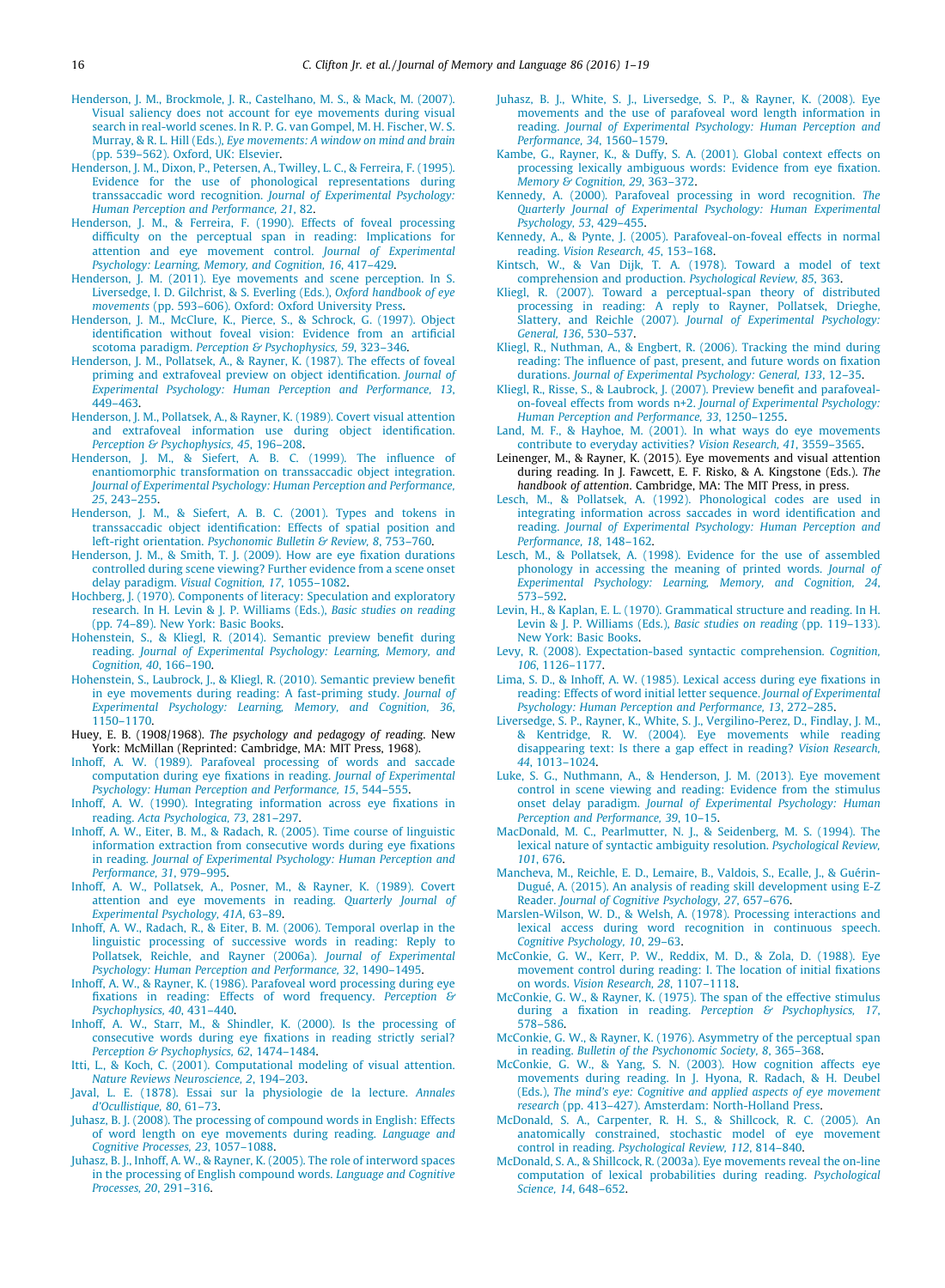- <span id="page-16-0"></span>[McDonald, S. A., & Shillcock, R. C. \(2003b\). Low-level predictive inference](http://refhub.elsevier.com/S0749-596X(15)00096-0/h0535) [in reading: The influence of transitional probabilities on eye](http://refhub.elsevier.com/S0749-596X(15)00096-0/h0535) movements. [Vision Research, 43](http://refhub.elsevier.com/S0749-596X(15)00096-0/h0535), 1735–1751.
- [McKoon, G., & Ratcliff, R. \(1981\). The comprehension processes and](http://refhub.elsevier.com/S0749-596X(15)00096-0/h0540) [memory structures involved in instrumental inference.](http://refhub.elsevier.com/S0749-596X(15)00096-0/h0540) Journal of [Verbal Learning and Verbal Behavior, 20](http://refhub.elsevier.com/S0749-596X(15)00096-0/h0540)(6), 671–682.
- [McKoon, G., & Ratcliff, R. \(1992\). Inference during reading.](http://refhub.elsevier.com/S0749-596X(15)00096-0/h0545) Psychological [Review, 99](http://refhub.elsevier.com/S0749-596X(15)00096-0/h0545)(3), 440.
- [Miellet, S., & Sparrow, L. \(2004\). Phonological codes are assembled before](http://refhub.elsevier.com/S0749-596X(15)00096-0/h0550) [word fixation: Evidence from boundary paradigm in sentence](http://refhub.elsevier.com/S0749-596X(15)00096-0/h0550) reading. [Brain and Language, 90](http://refhub.elsevier.com/S0749-596X(15)00096-0/h0550), 299–310.
- [Morris, R., Pollatsek, A., & Rayner, K. \(1990\). Eye movement guidance in](http://refhub.elsevier.com/S0749-596X(15)00096-0/h0555) [reading: The role of parafoveal letter and space information.](http://refhub.elsevier.com/S0749-596X(15)00096-0/h0555) Journal of [Experimental Psychology: Human Perception and Performance, 16](http://refhub.elsevier.com/S0749-596X(15)00096-0/h0555), [268–281.](http://refhub.elsevier.com/S0749-596X(15)00096-0/h0555)
- [Morrison, R. \(1984\). Manipulation of stimulus onset delay in reading:](http://refhub.elsevier.com/S0749-596X(15)00096-0/h0560) [Evidence for parallel programming of saccades.](http://refhub.elsevier.com/S0749-596X(15)00096-0/h0560) Journal of [Experimental Psychology: Human Perception and Performance, 10](http://refhub.elsevier.com/S0749-596X(15)00096-0/h0560), [667–682.](http://refhub.elsevier.com/S0749-596X(15)00096-0/h0560)
- [Neider, M. B., & Zelinsky, G. J. \(2006\). Scene context guides eye](http://refhub.elsevier.com/S0749-596X(15)00096-0/h0565) [movements during search.](http://refhub.elsevier.com/S0749-596X(15)00096-0/h0565) Vision Research, 46, 614–621.
- [Nuthmann, A., & Henderson, J. M. \(2010\). Object based attentional](http://refhub.elsevier.com/S0749-596X(15)00096-0/h0570) [selection in scene viewing.](http://refhub.elsevier.com/S0749-596X(15)00096-0/h0570) Journal of Vision, 10(20), 1-19.
- [O'Brien, E. J., Shank, D. M., Myers, J. L., & Rayner, K. \(1988\). Elaborative](http://refhub.elsevier.com/S0749-596X(15)00096-0/h0575) [inferences during reading: Do they occur on-line?](http://refhub.elsevier.com/S0749-596X(15)00096-0/h0575) Journal of [Experimental Psychology: Learning, Memory, and Cognition, 14](http://refhub.elsevier.com/S0749-596X(15)00096-0/h0575), 410.
- [Pacht, J. M., & Rayner, K. \(1993\). The processing of homophonic](http://refhub.elsevier.com/S0749-596X(15)00096-0/h0580) [homographs during reading: Evidence from eye movement studies.](http://refhub.elsevier.com/S0749-596X(15)00096-0/h0580) [Journal of Psycholinguistic Research, 22](http://refhub.elsevier.com/S0749-596X(15)00096-0/h0580), 251–271.
- [Parkhurst, D., Law, K., & Niebur, E. \(2002\). Modeling the role of salience in](http://refhub.elsevier.com/S0749-596X(15)00096-0/h0585) [the allocation of overt visual attention.](http://refhub.elsevier.com/S0749-596X(15)00096-0/h0585) Vision Research, 42, 107–123.
- [Pollatsek, A., Bolozky, S., Well, A. D., & Rayner, K. \(1981\). Asymmetries in](http://refhub.elsevier.com/S0749-596X(15)00096-0/h0590) [the perceptual span for Israeli readers.](http://refhub.elsevier.com/S0749-596X(15)00096-0/h0590) Brain and Language, 14, [174–180](http://refhub.elsevier.com/S0749-596X(15)00096-0/h0590).
- [Pollatsek, A., Lesch, M., Morris, R. K., & Rayner, K. \(1992\). Phonological](http://refhub.elsevier.com/S0749-596X(15)00096-0/h0595) [codes are used in integrating information across saccades in word](http://refhub.elsevier.com/S0749-596X(15)00096-0/h0595) identification and reading. [Journal of Experimental Psychology: Human](http://refhub.elsevier.com/S0749-596X(15)00096-0/h0595) [Perception and Performance, 18](http://refhub.elsevier.com/S0749-596X(15)00096-0/h0595), 148–162.
- [Pollatsek, A., & Rayner, K. \(1982\). Eye movement control during reading:](http://refhub.elsevier.com/S0749-596X(15)00096-0/h0600) The role of word boundaries. [Journal of Experimental Psychology:](http://refhub.elsevier.com/S0749-596X(15)00096-0/h0600) [Human Perception and Performance, 8](http://refhub.elsevier.com/S0749-596X(15)00096-0/h0600), 817–833.
- [Pollatsek, A., Rayner, K., & Collins, W. E. \(1984\). Integrating pictorial](http://refhub.elsevier.com/S0749-596X(15)00096-0/h0605) [information across eye movements.](http://refhub.elsevier.com/S0749-596X(15)00096-0/h0605) Journal of Experimental [Psychology: General, 113](http://refhub.elsevier.com/S0749-596X(15)00096-0/h0605), 426–442.
- [Pollatsek, A., Rayner, K., & Henderson, J. H. \(1990\). Role of spatial location](http://refhub.elsevier.com/S0749-596X(15)00096-0/h0610) [in integration of pictorial information across saccades.](http://refhub.elsevier.com/S0749-596X(15)00096-0/h0610) Journal of [Experimental Psychology: Human Perception and Performance, 16](http://refhub.elsevier.com/S0749-596X(15)00096-0/h0610), [199–210](http://refhub.elsevier.com/S0749-596X(15)00096-0/h0610).
- [Pollatsek, A., Reichle, E. D., & Rayner, K. \(2006a\). Tests of the E-Z Reader](http://refhub.elsevier.com/S0749-596X(15)00096-0/h0615) [model: Exploring the interface between cognition and eye-movement](http://refhub.elsevier.com/S0749-596X(15)00096-0/h0615) control. [Cognitive Psychology, 52](http://refhub.elsevier.com/S0749-596X(15)00096-0/h0615), 1–56.
- [Pollatsek, A., Reichle, E. D., & Rayner, K. \(2006b\). Attention to one word at](http://refhub.elsevier.com/S0749-596X(15)00096-0/h0620) [a time is still a viable hypothesis: Rejoinder to Inhoff, Radach, and](http://refhub.elsevier.com/S0749-596X(15)00096-0/h0620) Eiter (2006). [Journal of Experimental Psychology: Human Perception and](http://refhub.elsevier.com/S0749-596X(15)00096-0/h0620) [Performance, 32](http://refhub.elsevier.com/S0749-596X(15)00096-0/h0620), 1496–1500.
- [Pollatsek, A., Reichle, E. D., & Rayner, K. \(2006c\). Serial processing is](http://refhub.elsevier.com/S0749-596X(15)00096-0/h0625) [consistent with the time course of linguistic information extraction](http://refhub.elsevier.com/S0749-596X(15)00096-0/h0625) [from consecutive words during eye fixations in reading: A response to](http://refhub.elsevier.com/S0749-596X(15)00096-0/h0625) Inhoff, Eiter, and Radach (2005). [Journal of Experimental Psychology:](http://refhub.elsevier.com/S0749-596X(15)00096-0/h0625) [Human Perception and Performance, 32](http://refhub.elsevier.com/S0749-596X(15)00096-0/h0625), 1485–1489.
- [Pomplun, M., Reingold, E. M., & Shen, J. \(2001\). Investigating the visual](http://refhub.elsevier.com/S0749-596X(15)00096-0/h0630) [span in comparative search: The effects of task difficulty and divided](http://refhub.elsevier.com/S0749-596X(15)00096-0/h0630) attention. [Cognition, 81](http://refhub.elsevier.com/S0749-596X(15)00096-0/h0630), B57–B67.
- [Pomplun, M., Reingold, E. M., & Shen, J. \(2003\). Area activation: A](http://refhub.elsevier.com/S0749-596X(15)00096-0/h0635) [computational model of saccade selectivity in visual search.](http://refhub.elsevier.com/S0749-596X(15)00096-0/h0635) Cognitive [Science, 27](http://refhub.elsevier.com/S0749-596X(15)00096-0/h0635), 299–312.
- [Radach, R., Inhoff, A. W., Glover, L., & Vorstius, C. \(2013\). Contextual](http://refhub.elsevier.com/S0749-596X(15)00096-0/h0640) [constraints and N+2 preview effects in reading.](http://refhub.elsevier.com/S0749-596X(15)00096-0/h0640) Quarterly Journal of [Experimental Psychology, 66](http://refhub.elsevier.com/S0749-596X(15)00096-0/h0640), 619–633.
- [Radach, R., & Kennedy, A. \(2013\). Eye movements in reading: Some](http://refhub.elsevier.com/S0749-596X(15)00096-0/h0645) theoretical context. [The Quarterly Journal of Experimental Psychology,](http://refhub.elsevier.com/S0749-596X(15)00096-0/h0645) 66[, 429–452](http://refhub.elsevier.com/S0749-596X(15)00096-0/h0645).
- [Rayner, K. \(1975\). The perceptual span and peripheral cues in reading.](http://refhub.elsevier.com/S0749-596X(15)00096-0/h0650) [Cognitive Psychology, 7](http://refhub.elsevier.com/S0749-596X(15)00096-0/h0650), 65–81.
- [Rayner, K. \(1978\). Eye movements in reading and information processing.](http://refhub.elsevier.com/S0749-596X(15)00096-0/h0655) [Psychological Bulletin, 85](http://refhub.elsevier.com/S0749-596X(15)00096-0/h0655), 618–660.
- [Rayner, K. \(1979\). Eye guidance in reading: Fixation locations with words.](http://refhub.elsevier.com/S0749-596X(15)00096-0/h0660) [Perception, 8](http://refhub.elsevier.com/S0749-596X(15)00096-0/h0660), 21–30.
- [Rayner, K. \(1986\). Eye movements and the perceptual span in beginning](http://refhub.elsevier.com/S0749-596X(15)00096-0/h0665) and skilled readers. [Journal of Experimental Child Psychology, 41](http://refhub.elsevier.com/S0749-596X(15)00096-0/h0665), [211–236.](http://refhub.elsevier.com/S0749-596X(15)00096-0/h0665)
- [Rayner, K. \(1998\). Eye movements in reading and information processing:](http://refhub.elsevier.com/S0749-596X(15)00096-0/h0670) 20 years of research. [Psychological Bulletin, 124](http://refhub.elsevier.com/S0749-596X(15)00096-0/h0670), 372–422.
- [Rayner, K. \(2009a\). Eye movements in reading: Models and data.](http://refhub.elsevier.com/S0749-596X(15)00096-0/h0675) Journal [of Eye Movement Research, 2](http://refhub.elsevier.com/S0749-596X(15)00096-0/h0675), 1–10.
- [Rayner, K. \(2009b\). The Thirty Fifth Sir Frederick Bartlett Lecture: Eye](http://refhub.elsevier.com/S0749-596X(15)00096-0/h0680) [movements and attention during reading, scene perception, and](http://refhub.elsevier.com/S0749-596X(15)00096-0/h0680) visual search. [Quarterly Journal of Experimental Psychology, 62](http://refhub.elsevier.com/S0749-596X(15)00096-0/h0680), [1457–1506](http://refhub.elsevier.com/S0749-596X(15)00096-0/h0680).
- [Rayner, K., Ashby, J., Pollatsek, A., & Reichle, E. D. \(2004\). The effects of](http://refhub.elsevier.com/S0749-596X(15)00096-0/h0685) [frequency and predictability on eye fixations in reading: Implications](http://refhub.elsevier.com/S0749-596X(15)00096-0/h0685) for the E-Z Reader model. [Journal of Experimental Psychology: Human](http://refhub.elsevier.com/S0749-596X(15)00096-0/h0685) [Perception and Performance, 30](http://refhub.elsevier.com/S0749-596X(15)00096-0/h0685), 720–732.
- [Rayner, K., Balota, D. A., & Pollatsek, A. \(1986\). Against parafoveal](http://refhub.elsevier.com/S0749-596X(15)00096-0/h0690) [semantic processing during eye fixations in reading.](http://refhub.elsevier.com/S0749-596X(15)00096-0/h0690) Canadian Journal [of Psychology, 40](http://refhub.elsevier.com/S0749-596X(15)00096-0/h0690), 473–483.
- [Rayner, K., & Bertera, J. H. \(1979\). Reading without a fovea.](http://refhub.elsevier.com/S0749-596X(15)00096-0/h0695) Science, 206, [468–469.](http://refhub.elsevier.com/S0749-596X(15)00096-0/h0695)
- [Rayner, K., Binder, K. S., & Duffy, S. A. \(1999\). Contextual strength and the](http://refhub.elsevier.com/S0749-596X(15)00096-0/h0700) [subordinate bias effect: Comment on Martin, Vu, Kellas, and Metcalf.](http://refhub.elsevier.com/S0749-596X(15)00096-0/h0700) [Quarterly Journal of Experimental Psychology, 52](http://refhub.elsevier.com/S0749-596X(15)00096-0/h0700), 841–852.
- [Rayner, K., Carlson, M., & Frazier, L. \(1983\). The interaction of syntax and](http://refhub.elsevier.com/S0749-596X(15)00096-0/h0705) [semantics during sentence processing: Eye movements in the](http://refhub.elsevier.com/S0749-596X(15)00096-0/h0705) [analysis of semantically biased sentences.](http://refhub.elsevier.com/S0749-596X(15)00096-0/h0705) Journal of Verbal Learning [and Verbal Behavior, 22](http://refhub.elsevier.com/S0749-596X(15)00096-0/h0705), 358–374.
- [Rayner, K., Castelhano, M. S., & Yang, J. \(2009\). Eye movements when](http://refhub.elsevier.com/S0749-596X(15)00096-0/h0710) [looking at unusual/weird scenes. Are there cultural differences?](http://refhub.elsevier.com/S0749-596X(15)00096-0/h0710) [Journal of Experimental Psychology: Learning, Memory, and Cognition,](http://refhub.elsevier.com/S0749-596X(15)00096-0/h0710) 35[, 254–259](http://refhub.elsevier.com/S0749-596X(15)00096-0/h0710).
- [Rayner, K., & Duffy, S. A. \(1986\). Lexical complexity and fixation times in](http://refhub.elsevier.com/S0749-596X(15)00096-0/h0715) [reading: Effects of word frequency, verb complexity, and lexical](http://refhub.elsevier.com/S0749-596X(15)00096-0/h0715) ambiguity. [Memory & Cognition, 14](http://refhub.elsevier.com/S0749-596X(15)00096-0/h0715), 191–201.
- Rayner, K., Schotter, E. R., Masson, M., Potter, M. C., & Treiman, R. (2015). So much to read, so little time: How do we read, and can speed reading help? Psychological Science in the Public Interest, in press.
- [Rayner, K., & Fisher, D. L. \(1987b\). Letter processing during eye fixations in](http://refhub.elsevier.com/S0749-596X(15)00096-0/h0725) visual search. [Perception & Psychophysics, 42](http://refhub.elsevier.com/S0749-596X(15)00096-0/h0725), 87–100.
- [Rayner, K., & Fisher, D. L. \(1987a\). Eye movements and the perceptual](http://refhub.elsevier.com/S0749-596X(15)00096-0/h0730) [span during visual search. In J. K. O'Regan & A. Levy-Schoen \(Eds.\),](http://refhub.elsevier.com/S0749-596X(15)00096-0/h0730) Eye [movements: From physiology to cognition](http://refhub.elsevier.com/S0749-596X(15)00096-0/h0730) (pp. 293–302). New York: [Elsevier Science Publishers](http://refhub.elsevier.com/S0749-596X(15)00096-0/h0730).
- [Rayner, K., Foorman, B. F., Perfetti, C. A., Pesetsky, D., & Seidenberg, M. S.](http://refhub.elsevier.com/S0749-596X(15)00096-0/h0735) [\(2001\). How psychological science informs the teaching of reading.](http://refhub.elsevier.com/S0749-596X(15)00096-0/h0735) [Psychological Science in the Public Interest, 2](http://refhub.elsevier.com/S0749-596X(15)00096-0/h0735), 31–74.
- [Rayner, K., Foorman, B. F., Perfetti, C. A., Pesetsky, D., & Seidenberg, M. S.](http://refhub.elsevier.com/S0749-596X(15)00096-0/h0740) [\(2002\). How should reading be taught?](http://refhub.elsevier.com/S0749-596X(15)00096-0/h0740) Scientific American, 286(3), [84–91](http://refhub.elsevier.com/S0749-596X(15)00096-0/h0740).
- [Rayner, K., & Frazier, L. \(1989\). Selection mechanisms in reading lexically](http://refhub.elsevier.com/S0749-596X(15)00096-0/h0745) ambiguous words. [Journal of Experimental Psychology: Learning,](http://refhub.elsevier.com/S0749-596X(15)00096-0/h0745) [Memory, and Cognition, 15](http://refhub.elsevier.com/S0749-596X(15)00096-0/h0745), 779–790.
- [Rayner, K., Inhoff, A. W., Morrison, R. E., Slowiaczek, M. L., & Bertera, J. B.](http://refhub.elsevier.com/S0749-596X(15)00096-0/h0750) [\(1981\). Masking of foveal and parafoveal vision during eye](http://refhub.elsevier.com/S0749-596X(15)00096-0/h0750) movements in reading. [Journal of Experimental Psychology: Human](http://refhub.elsevier.com/S0749-596X(15)00096-0/h0750) [Perception and Performance, 7](http://refhub.elsevier.com/S0749-596X(15)00096-0/h0750), 167–179.
- [Rayner, K., Juhasz, B. J., & Brown, S. \(2007\). Do readers acquire preview](http://refhub.elsevier.com/S0749-596X(15)00096-0/h0755) [benefit from word n+2? A test of serial attention shift versus](http://refhub.elsevier.com/S0749-596X(15)00096-0/h0755) [distributed lexical processing models of eye movement control in](http://refhub.elsevier.com/S0749-596X(15)00096-0/h0755) reading. [Journal of Experimental Psychology: Human Perception and](http://refhub.elsevier.com/S0749-596X(15)00096-0/h0755) [Performance, 33](http://refhub.elsevier.com/S0749-596X(15)00096-0/h0755), 230–245.
- [Rayner, K., Li, X., Juhasz, B. J., & Yan, G. \(2005\). The effect of predictability](http://refhub.elsevier.com/S0749-596X(15)00096-0/h0760) [on the eye movements of Chinese readers.](http://refhub.elsevier.com/S0749-596X(15)00096-0/h0760) Psychonomic Bulletin & Review, 12[, 1089–1093](http://refhub.elsevier.com/S0749-596X(15)00096-0/h0760).
- [Rayner, K., & Liversedge, S. P. \(2011\). Linguistic and cognitive influences](http://refhub.elsevier.com/S0749-596X(15)00096-0/h0765) [on eye movements during reading. In S. P. Liversedge, I. Gilchrist, & S.](http://refhub.elsevier.com/S0749-596X(15)00096-0/h0765) Everling (Eds.), [The Oxford handbook of eye movements](http://refhub.elsevier.com/S0749-596X(15)00096-0/h0765) (pp. 751–766). [Oxford: Oxford University Press.](http://refhub.elsevier.com/S0749-596X(15)00096-0/h0765)
- [Rayner, K., Liversedge, S. P., & White, S. J. \(2006\). Eye movements when](http://refhub.elsevier.com/S0749-596X(15)00096-0/h0770) [reading disappearing text: The importance of the word to the right of](http://refhub.elsevier.com/S0749-596X(15)00096-0/h0770) fixation. [Vision Research, 46](http://refhub.elsevier.com/S0749-596X(15)00096-0/h0770), 310–323.
- [Rayner, K., Liversedge, S. P., White, S. J., & Vergilino-Perez, D. \(2003\).](http://refhub.elsevier.com/S0749-596X(15)00096-0/h0775) [Reading disappearing text: Cognitive control of eye movements.](http://refhub.elsevier.com/S0749-596X(15)00096-0/h0775) [Psychological Science, 14](http://refhub.elsevier.com/S0749-596X(15)00096-0/h0775), 385–389.
- [Rayner, K., Pacht, J. M., & Duffy, S. A. \(1994\). Effects of prior encounter and](http://refhub.elsevier.com/S0749-596X(15)00096-0/h0780) [global discourse bias on the processing of lexically ambiguous words:](http://refhub.elsevier.com/S0749-596X(15)00096-0/h0780) Evidence from eye fixations. [Journal of Memory and Language, 33](http://refhub.elsevier.com/S0749-596X(15)00096-0/h0780), [527–544.](http://refhub.elsevier.com/S0749-596X(15)00096-0/h0780)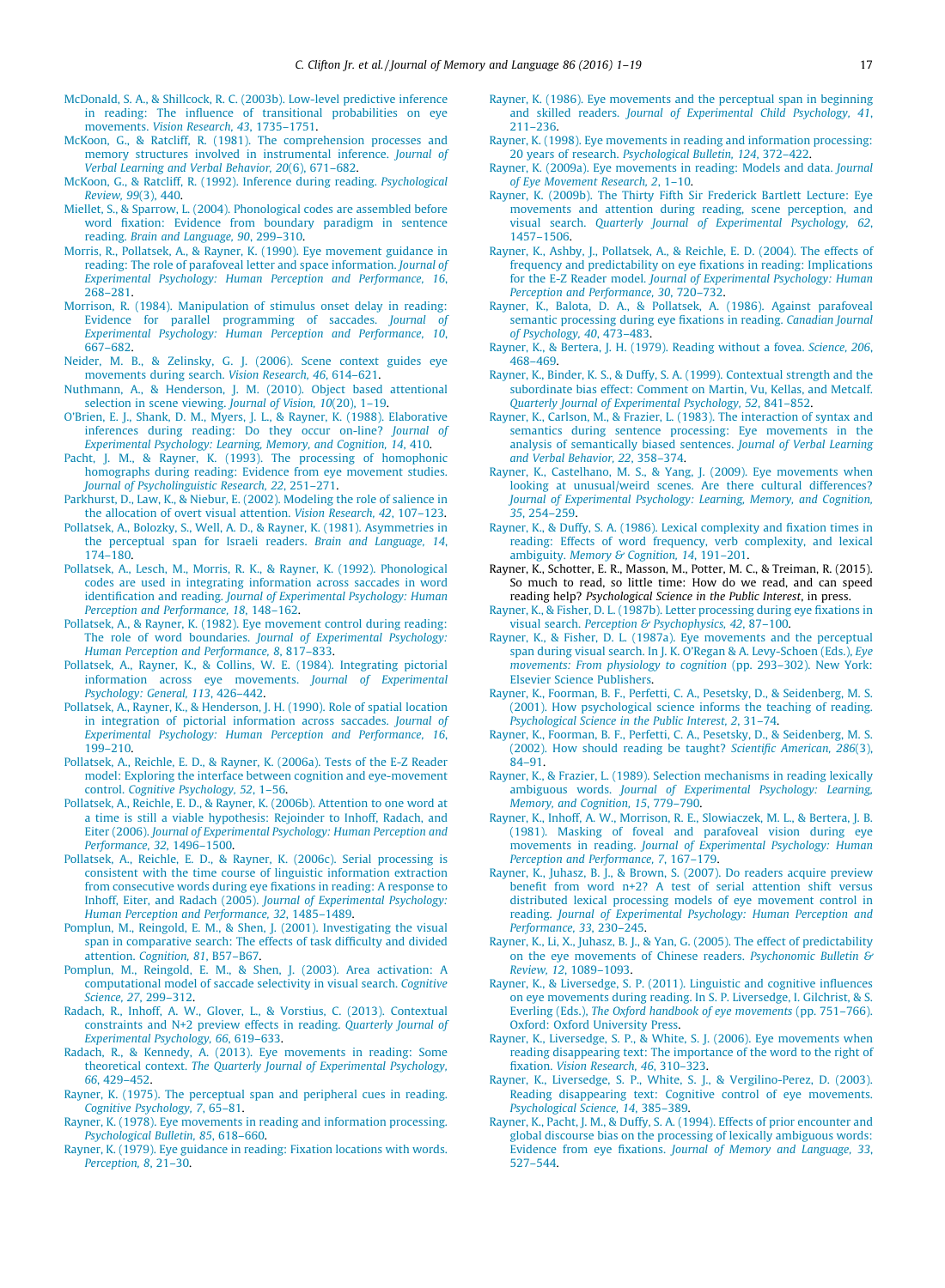- <span id="page-17-0"></span>[Rayner, K., & Pollatsek, A. \(1981\). Eye movement control during reading:](http://refhub.elsevier.com/S0749-596X(15)00096-0/h0785) Evidence for direct control. [Quarterly Journal of Experimental](http://refhub.elsevier.com/S0749-596X(15)00096-0/h0785) [Psychology, 33A](http://refhub.elsevier.com/S0749-596X(15)00096-0/h0785), 351–373.
- [Rayner, K., & Pollatsek, A. \(1989\).](http://refhub.elsevier.com/S0749-596X(15)00096-0/h0790) The psychology of reading. New York: [Erlbaum \(reprinted 1995, Erlbaum\)](http://refhub.elsevier.com/S0749-596X(15)00096-0/h0790).
- [Rayner, K., Pollatsek, A., Ashby, J., & Clifton, C. Jr., \(2012\).](http://refhub.elsevier.com/S0749-596X(15)00096-0/h0795) The psychology of reading[. New York: Psychology Press](http://refhub.elsevier.com/S0749-596X(15)00096-0/h0795).
- [Rayner, K., Pollatsek, A., Drieghe, D., Slattery, T. J., & Reichle, E. D. \(2007\).](http://refhub.elsevier.com/S0749-596X(15)00096-0/h0800) [Tracking the mind during reading via eye movements: Comments on](http://refhub.elsevier.com/S0749-596X(15)00096-0/h0800) [Kliegl, Nuthmann, and Engbert \(2006\).](http://refhub.elsevier.com/S0749-596X(15)00096-0/h0800) Journal of Experimental [Psychology: General, 136](http://refhub.elsevier.com/S0749-596X(15)00096-0/h0800), 520–529.
- [Rayner, K., Reichle, E. D., Stroud, M. J., Williams, C. C., & Pollatsek, A.](http://refhub.elsevier.com/S0749-596X(15)00096-0/h0805) [\(2006\). The effects of word frequency, word predictability, and font](http://refhub.elsevier.com/S0749-596X(15)00096-0/h0805) [difficulty on the eye movements of young and elderly readers.](http://refhub.elsevier.com/S0749-596X(15)00096-0/h0805) [Psychology and Aging, 21](http://refhub.elsevier.com/S0749-596X(15)00096-0/h0805), 448–465.
- [Rayner, K., & Reingold, E. M. \(2015\). Evidence for direct cognitive control](http://refhub.elsevier.com/S0749-596X(15)00096-0/h0810) [of fixation durations during reading.](http://refhub.elsevier.com/S0749-596X(15)00096-0/h0810) Current Opinion in Behavioral [Sciences, 1](http://refhub.elsevier.com/S0749-596X(15)00096-0/h0810), 107–112.
- [Rayner, K., & Schotter, E. R. \(2014\). Semantic preview benefit in reading](http://refhub.elsevier.com/S0749-596X(15)00096-0/h0815) [English: The effect of initial letter capitalization.](http://refhub.elsevier.com/S0749-596X(15)00096-0/h0815) Journal of [Experimental Psychology: Human Perception and Performance, 40](http://refhub.elsevier.com/S0749-596X(15)00096-0/h0815), [1617–1628](http://refhub.elsevier.com/S0749-596X(15)00096-0/h0815).
- [Rayner, K., Schotter, E. R., & Drieghe, D. \(2014\). Lack of semantic](http://refhub.elsevier.com/S0749-596X(15)00096-0/h0820) [parafoveal preview benefit in reading revisited.](http://refhub.elsevier.com/S0749-596X(15)00096-0/h0820) Psychonomic Bulletin [& Review, 21](http://refhub.elsevier.com/S0749-596X(15)00096-0/h0820), 1067–1072.
- [Rayner, K., Smith, T. J., Malcolm, G. L., & Henderson, J. M. \(2009\). Eye](http://refhub.elsevier.com/S0749-596X(15)00096-0/h0825) [movements and visual encoding during scene perception.](http://refhub.elsevier.com/S0749-596X(15)00096-0/h0825) [Psychological Science, 20](http://refhub.elsevier.com/S0749-596X(15)00096-0/h0825), 6–10.
- [Rayner, K., Warren, T., Juhasz, B. J., & Liversedge, S. P. \(2004\). The effect of](http://refhub.elsevier.com/S0749-596X(15)00096-0/h0830) [plausibility on eye movements in reading.](http://refhub.elsevier.com/S0749-596X(15)00096-0/h0830) Journal of Experimental [Psychology: Learning, Memory, and Cognition, 30](http://refhub.elsevier.com/S0749-596X(15)00096-0/h0830), 1290–1301.
- [Rayner, K., & Well, A. D. \(1996\). Effects of contextual constraint on eye](http://refhub.elsevier.com/S0749-596X(15)00096-0/h0835) [movements in reading: A further examination.](http://refhub.elsevier.com/S0749-596X(15)00096-0/h0835) Psychonomic Bulletin & Review, 3[, 504–509](http://refhub.elsevier.com/S0749-596X(15)00096-0/h0835).
- [Rayner, K., Well, A. D., & Pollatsek, A. \(1980\). Asymmetry of the effective](http://refhub.elsevier.com/S0749-596X(15)00096-0/h0840) visual field in reading. [Perception & Psychophysics, 27](http://refhub.elsevier.com/S0749-596X(15)00096-0/h0840), 537-544.
- [Rayner, K., Well, A. D., Pollatsek, A., & Bertera, J. H. \(1982\). The availability](http://refhub.elsevier.com/S0749-596X(15)00096-0/h0845) [of useful information to the right of fixation in reading.](http://refhub.elsevier.com/S0749-596X(15)00096-0/h0845) Perception & [Psychophysics, 31](http://refhub.elsevier.com/S0749-596X(15)00096-0/h0845), 537–550.
- [Rayner, K., White, S. J., Kambe, G., Miller, B., & Liversedge, S. P. \(2003\). On](http://refhub.elsevier.com/S0749-596X(15)00096-0/h0850) [the processing of meaning from parafoveal vision during eye fixations](http://refhub.elsevier.com/S0749-596X(15)00096-0/h0850) [in reading. In J. Hyona, R. Radach, & H. Deubel \(Eds.\),](http://refhub.elsevier.com/S0749-596X(15)00096-0/h0850) The mind's eye: [Cognitive and applied aspects of eye movements](http://refhub.elsevier.com/S0749-596X(15)00096-0/h0850) (pp. 213–234). [Amsterdam: North-Holland Press](http://refhub.elsevier.com/S0749-596X(15)00096-0/h0850).
- [Rayner, K., Yang, J., Castelhano, M. S., & Liversedge, S. P. \(2011\). Eye](http://refhub.elsevier.com/S0749-596X(15)00096-0/h0855) [movements of older and younger readers when reading disappearing](http://refhub.elsevier.com/S0749-596X(15)00096-0/h0855) text. [Psychology and Aging, 26](http://refhub.elsevier.com/S0749-596X(15)00096-0/h0855), 214–223.
- [Reichle, E. D., & Sheridan, H. \(2015\). E-Z Reader: An overview of the model](http://refhub.elsevier.com/S0749-596X(15)00096-0/h9035) [and two recent applications. In A. Pollatsek & R. Treiman \(Eds.\),](http://refhub.elsevier.com/S0749-596X(15)00096-0/h9035) Oxford handbook of reading [\(pp. 277–292\). Oxford, UK: Oxford University](http://refhub.elsevier.com/S0749-596X(15)00096-0/h9035) [Press.](http://refhub.elsevier.com/S0749-596X(15)00096-0/h9035)
- [Reichle, E. D., & Drieghe, D. \(2015\). Using E-Z Reader to examine the](http://refhub.elsevier.com/S0749-596X(15)00096-0/h0865) [consequences of fixation-location measurement error.](http://refhub.elsevier.com/S0749-596X(15)00096-0/h0865) Journal of [Experimental Psychology: Learning, Memory, and Cognition, 41](http://refhub.elsevier.com/S0749-596X(15)00096-0/h0865), [262–270.](http://refhub.elsevier.com/S0749-596X(15)00096-0/h0865)
- [Reichle, E. D., Liversedge, S. P., Drieghe, D., Blythe, H. I., Joseph, H. S. S. L.,](http://refhub.elsevier.com/S0749-596X(15)00096-0/h0870) [White, S. J., & Rayner, K. \(2013\). Using E-Z Reader to examine the](http://refhub.elsevier.com/S0749-596X(15)00096-0/h0870) [concurrent development of eye-movement control and reading skill.](http://refhub.elsevier.com/S0749-596X(15)00096-0/h0870) [Developmental Review, 33](http://refhub.elsevier.com/S0749-596X(15)00096-0/h0870), 110–149.
- [Reichle, E. D. \(2011\). Serial attention models of reading. In S. P. Liversedge,](http://refhub.elsevier.com/S0749-596X(15)00096-0/h0875) I. D. Gilchrist, & S. Everling (Eds.), [Oxford handbook of eye movements](http://refhub.elsevier.com/S0749-596X(15)00096-0/h0875) [\(pp. 767–786\). Oxford, UK: Oxford University Press](http://refhub.elsevier.com/S0749-596X(15)00096-0/h0875).
- [Reichle, E. D., Liversedge, S. P., Pollatsek, A., & Rayner, K. \(2009\). Encoding](http://refhub.elsevier.com/S0749-596X(15)00096-0/h0880) [multiple words simultaneously in reading is implausible.](http://refhub.elsevier.com/S0749-596X(15)00096-0/h0880) Trends in [Cognitive Sciences, 13](http://refhub.elsevier.com/S0749-596X(15)00096-0/h0880), 115–119.
- [Reichle, E. D., Pollatsek, A., Fisher, D. L., & Rayner, K. \(1998\). Toward a](http://refhub.elsevier.com/S0749-596X(15)00096-0/h0885) [model of eye movement control in reading.](http://refhub.elsevier.com/S0749-596X(15)00096-0/h0885) Psychological Review, 105, [125–157.](http://refhub.elsevier.com/S0749-596X(15)00096-0/h0885)
- [Reichle, E. D., Pollatsek, A., & Rayner, K. \(2012\). Using E-Z Reader to](http://refhub.elsevier.com/S0749-596X(15)00096-0/h0890) [simulate eye movements in non-reading tasks: A unified framework](http://refhub.elsevier.com/S0749-596X(15)00096-0/h0890) [for understanding the eye-mind link.](http://refhub.elsevier.com/S0749-596X(15)00096-0/h0890) Psychological Review, 119, [155–185.](http://refhub.elsevier.com/S0749-596X(15)00096-0/h0890)
- [Reichle, E. D., Rayner, K., & Pollatsek, A. \(1999\). Eye movement control in](http://refhub.elsevier.com/S0749-596X(15)00096-0/h0895) [reading: Accounting for initial fixation locations and refixations](http://refhub.elsevier.com/S0749-596X(15)00096-0/h0895) [within the E-Z Reader model.](http://refhub.elsevier.com/S0749-596X(15)00096-0/h0895) Vision Research, 39, 4403–4411.
- [Reichle, E. D., Warren, T., & McConnell, K. \(2009\). Using E-Z Reader to](http://refhub.elsevier.com/S0749-596X(15)00096-0/h0900) [model the effects of higher-level language processing on eye](http://refhub.elsevier.com/S0749-596X(15)00096-0/h0900) movements during reading. [Psychonomic Bulletin & Review, 16](http://refhub.elsevier.com/S0749-596X(15)00096-0/h0900), 1–21.
- [Reilly, R., & Radach, R. \(2006\). Some empirical tests of an interactive](http://refhub.elsevier.com/S0749-596X(15)00096-0/h0905) [activation model of eye movement control in reading.](http://refhub.elsevier.com/S0749-596X(15)00096-0/h0905) Cognitive [Systems Research, 7](http://refhub.elsevier.com/S0749-596X(15)00096-0/h0905), 34–55.
- [Risse, S., & Kliegl, R. \(2012\). Evidence for delayed parafoveal-on-foveal](http://refhub.elsevier.com/S0749-596X(15)00096-0/h0910) effects from word n+2 reading. [Journal of Experimental Psychology:](http://refhub.elsevier.com/S0749-596X(15)00096-0/h0910) [Human Perception and Performance, 38](http://refhub.elsevier.com/S0749-596X(15)00096-0/h0910), 1026–1042.
- [Risse, S., & Kliegl, R. \(2014\). Dissociating preview validity and preview](http://refhub.elsevier.com/S0749-596X(15)00096-0/h0915) [difficulty in parafoveal processing of word n+1.](http://refhub.elsevier.com/S0749-596X(15)00096-0/h0915) Journal of Experimental [Psychology: Human Perception and Performance, 40](http://refhub.elsevier.com/S0749-596X(15)00096-0/h0915), 653–668.
- [Saida, S., & Ikeda, M. \(1979\). Useful field size for pattern perception.](http://refhub.elsevier.com/S0749-596X(15)00096-0/h0920) [Perception & Psychophysics, 25](http://refhub.elsevier.com/S0749-596X(15)00096-0/h0920), 119–125.
- [Schad, D. J., Risse, S., Slattery, T., & Rayner, K. \(2014\). Word frequency in](http://refhub.elsevier.com/S0749-596X(15)00096-0/h0925) [fast priming: Evidence for immediate cognitive control of eye](http://refhub.elsevier.com/S0749-596X(15)00096-0/h0925) [movements during reading.](http://refhub.elsevier.com/S0749-596X(15)00096-0/h0925) Visual Cognition, 22, 390–414.
- [Schotter, E. R. \(2013\). Synonyms provide semantic preview benefit in](http://refhub.elsevier.com/S0749-596X(15)00096-0/h0930) English. [Journal of Memory and Language, 69](http://refhub.elsevier.com/S0749-596X(15)00096-0/h0930), 619–633.
- [Schotter, E. R., Angele, B., & Rayner, K. \(2012\). Parafoveal processing in](http://refhub.elsevier.com/S0749-596X(15)00096-0/h0935) reading. [Attention, Perception, & Psychophysics, 74](http://refhub.elsevier.com/S0749-596X(15)00096-0/h0935), 5–35.
- [Schotter, E. R., Lee, M., Reiderman, M., & Rayner, K. \(2015\). The effect of](http://refhub.elsevier.com/S0749-596X(15)00096-0/h9010) [contextual constraint on parafoveal processing in reading.](http://refhub.elsevier.com/S0749-596X(15)00096-0/h9010) Journal of [Memory and Language, 83](http://refhub.elsevier.com/S0749-596X(15)00096-0/h9010), 118–139.
- [Schotter, E. R., Reichle, E. D., & Rayner, K. \(2014\). Re-thinking parafoveal](http://refhub.elsevier.com/S0749-596X(15)00096-0/h0945) [processing in reading: Serial-attention models can explain semantic](http://refhub.elsevier.com/S0749-596X(15)00096-0/h0945) [preview benefit and N+2 preview effects.](http://refhub.elsevier.com/S0749-596X(15)00096-0/h0945) Visual Cognition, 22, [309–333.](http://refhub.elsevier.com/S0749-596X(15)00096-0/h0945)
- [Schotter, E. R., Tran, R., & Rayner, K. \(2014\). Don't believe what you read](http://refhub.elsevier.com/S0749-596X(15)00096-0/h0950) [\(only once\): Comprehension is supported by regressions during](http://refhub.elsevier.com/S0749-596X(15)00096-0/h0950) reading. [Psychological Science, 25](http://refhub.elsevier.com/S0749-596X(15)00096-0/h0950), 1218–1226.
- [Schustack, M. W., Ehrlich, S. F., & Rayner, K. \(1987\). Local and global](http://refhub.elsevier.com/S0749-596X(15)00096-0/h0955) [sources of contextual facilitation in reading.](http://refhub.elsevier.com/S0749-596X(15)00096-0/h0955) Journal of Memory and [Language, 26](http://refhub.elsevier.com/S0749-596X(15)00096-0/h0955), 322–340.
- [Sereno, S. C. \(1995\). Resolution of lexical ambiguity: Evidence from an eye](http://refhub.elsevier.com/S0749-596X(15)00096-0/h0960) movement priming paradigm. [Journal of Experimental Psychology:](http://refhub.elsevier.com/S0749-596X(15)00096-0/h0960) [Learning, Memory, and Cognition, 21](http://refhub.elsevier.com/S0749-596X(15)00096-0/h0960), 582–595.
- [Sereno, S. C., Brewer, C. C., & O'Donnell, P. \(2003\). Context effects in word](http://refhub.elsevier.com/S0749-596X(15)00096-0/h0965) [recognition: Evidence for early interactive processing.](http://refhub.elsevier.com/S0749-596X(15)00096-0/h0965) Psychological [Science, 14](http://refhub.elsevier.com/S0749-596X(15)00096-0/h0965), 328–333.
- [Sereno, S. C., O'Donnell, P. J., & Rayner, K. \(2006\). Eye movements and](http://refhub.elsevier.com/S0749-596X(15)00096-0/h0970) [lexical ambiguity resolution: Investigating the subordinate bias](http://refhub.elsevier.com/S0749-596X(15)00096-0/h0970) effect. [Journal of Experimental Psychology: Human Perception and](http://refhub.elsevier.com/S0749-596X(15)00096-0/h0970) [Performance, 32](http://refhub.elsevier.com/S0749-596X(15)00096-0/h0970), 335–350.
- [Sereno, S. C., Pacht, J. M., & Rayner, K. \(1992\). The effect of meaning](http://refhub.elsevier.com/S0749-596X(15)00096-0/h0975) [frequency on processing lexically ambiguous words: Evidence from](http://refhub.elsevier.com/S0749-596X(15)00096-0/h0975) eye fixations. [Psychological Science, 3](http://refhub.elsevier.com/S0749-596X(15)00096-0/h0975), 296–300.
- [Sereno, S. C., & Rayner, K. \(1992\). Fast priming during eye fixations in](http://refhub.elsevier.com/S0749-596X(15)00096-0/h0980) reading. [Journal of Experimental Psychology: Human Perception and](http://refhub.elsevier.com/S0749-596X(15)00096-0/h0980) [Performance, 18](http://refhub.elsevier.com/S0749-596X(15)00096-0/h0980), 173–184.
- [Sereno, S. C., & Rayner, K. \(2003\). Measuring word recognition in reading:](http://refhub.elsevier.com/S0749-596X(15)00096-0/h0985) [Eye movements and event-related potentials.](http://refhub.elsevier.com/S0749-596X(15)00096-0/h0985) Trends in Cognitive [Sciences, 7](http://refhub.elsevier.com/S0749-596X(15)00096-0/h0985), 489–493.
- [Sereno, S. C., Rayner, K., & Posner, M. I. \(1998\). Establishing a time-line of](http://refhub.elsevier.com/S0749-596X(15)00096-0/h0990) [word recognition: Evidence from eye movements and event-related](http://refhub.elsevier.com/S0749-596X(15)00096-0/h0990) potentials. [Neuroreport, 9](http://refhub.elsevier.com/S0749-596X(15)00096-0/h0990), 2195–2200.
- Sheridan, H., & Reichle, E. D. (2015). An analysis of the time course of lexical processing during reading. Cognitive Science, in press.
- [Singer, M., & Ferreira, F. \(1983\). Inferring consequences in story](http://refhub.elsevier.com/S0749-596X(15)00096-0/h1000) comprehension. [Journal of Verbal Learning and Verbal Behavior, 22](http://refhub.elsevier.com/S0749-596X(15)00096-0/h1000), [437–448.](http://refhub.elsevier.com/S0749-596X(15)00096-0/h1000)
- [Starr, M. S., & Inhoff, A. W. \(2004\). Attention allocation to the right and left](http://refhub.elsevier.com/S0749-596X(15)00096-0/h1005) [of a fixated word: Use of orthographic information from multiple](http://refhub.elsevier.com/S0749-596X(15)00096-0/h1005) words during reading. [European Journal of Cognitive Psychology, 16](http://refhub.elsevier.com/S0749-596X(15)00096-0/h1005), [203–225.](http://refhub.elsevier.com/S0749-596X(15)00096-0/h1005)
- [Tanenhaus, M. K., Magnuson, J. S., Dahan, D., & Chambers, C. \(2000\). Eye](http://refhub.elsevier.com/S0749-596X(15)00096-0/h1010) [movements and lexical access in spoken-language comprehension:](http://refhub.elsevier.com/S0749-596X(15)00096-0/h1010) [Evaluating a linking hypothesis between fixations and linguistic](http://refhub.elsevier.com/S0749-596X(15)00096-0/h1010) processing. [Journal of Psycholinguistic Research, 29](http://refhub.elsevier.com/S0749-596X(15)00096-0/h1010), 557–580.
- [Tanenhaus, M. K., Spivey-Knowlton, M. J., Eberhard, K. M., & Sedivy, J. C.](http://refhub.elsevier.com/S0749-596X(15)00096-0/h1015) [\(1995\). Integration of visual and linguistic information in spoken](http://refhub.elsevier.com/S0749-596X(15)00096-0/h1015) [language comprehension.](http://refhub.elsevier.com/S0749-596X(15)00096-0/h1015) Science, 268, 1632–1634.
- [Taraban, R., & McClelland, J. L. \(1988\). Constituent attachment and](http://refhub.elsevier.com/S0749-596X(15)00096-0/h1020) [thematic role assignment in sentence processing: Influences of](http://refhub.elsevier.com/S0749-596X(15)00096-0/h1020) content-based expectations. [Journal of Memory and Language, 27](http://refhub.elsevier.com/S0749-596X(15)00096-0/h1020), [597–632.](http://refhub.elsevier.com/S0749-596X(15)00096-0/h1020)
- [Tatler, B. W., Baddeley, R. J., & Vincent, B. T. \(2006\). The long and the short](http://refhub.elsevier.com/S0749-596X(15)00096-0/h1025) [of it: Spatial statistics at fixation vary with saccade amplitude and](http://refhub.elsevier.com/S0749-596X(15)00096-0/h1025) task. [Vision Research, 46](http://refhub.elsevier.com/S0749-596X(15)00096-0/h1025), 1857–1862.
- [Thothathiri, M., & Snedeker, J. \(2008\). Give and take: Syntactic priming](http://refhub.elsevier.com/S0749-596X(15)00096-0/h1030) [during spoken language comprehension.](http://refhub.elsevier.com/S0749-596X(15)00096-0/h1030) Cognition, 108, 51–68.